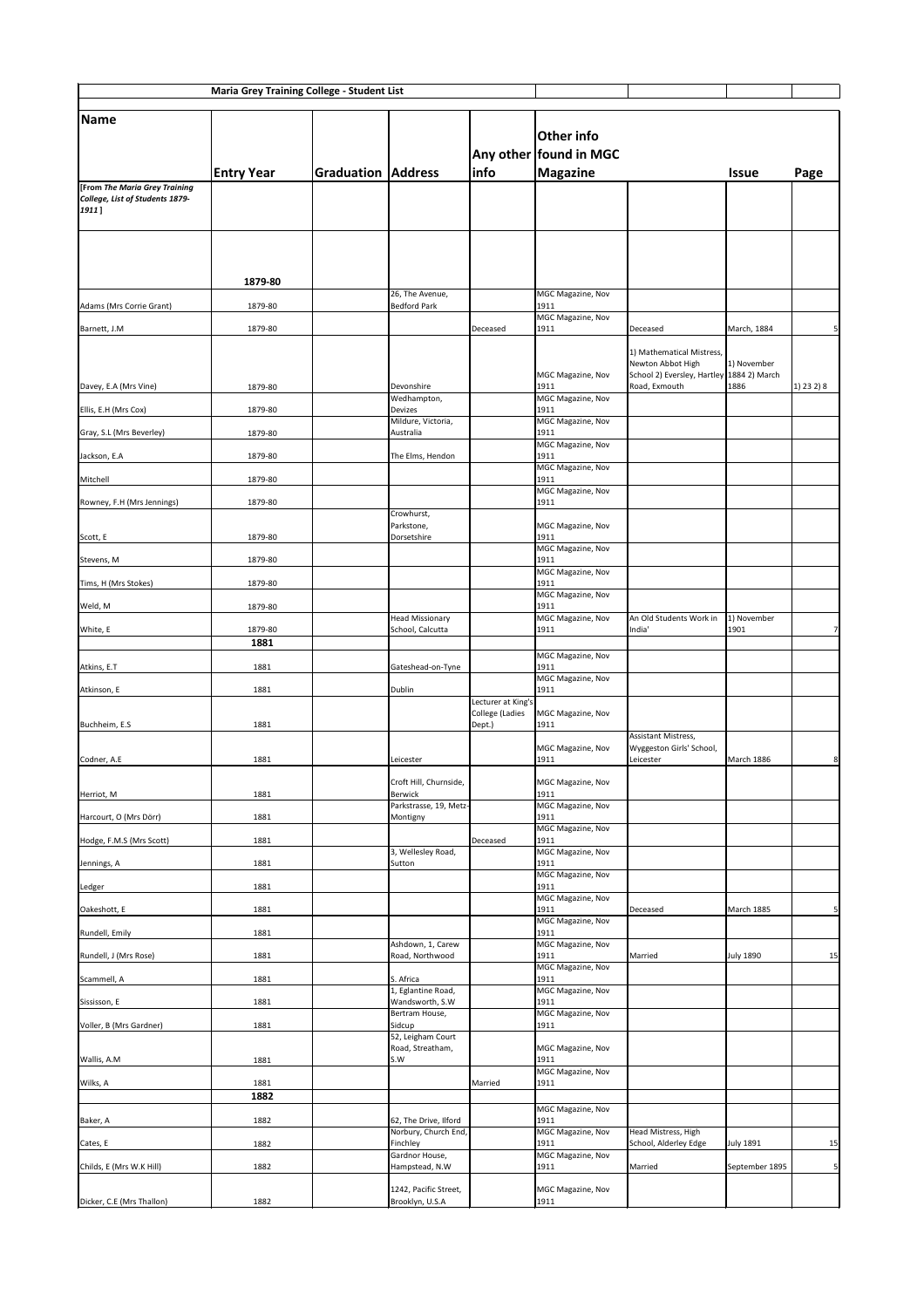|                                                           |                      | Saffron Walden                                                   |                                      | MGC Magazine, Nov                                              | Principle of Saffron                                                                                                                                                                                           |                                                                                                              |                              |
|-----------------------------------------------------------|----------------------|------------------------------------------------------------------|--------------------------------------|----------------------------------------------------------------|----------------------------------------------------------------------------------------------------------------------------------------------------------------------------------------------------------------|--------------------------------------------------------------------------------------------------------------|------------------------------|
| Dunlop, J.M                                               | 1882                 | <b>Training College</b>                                          | Principal                            | 1911<br>MGC Magazine, Nov                                      | <b>Walden Training College</b>                                                                                                                                                                                 | <b>July 1891</b>                                                                                             | 15                           |
| Hawkins, A (Mrs Greenwood)                                | 1882                 |                                                                  |                                      | 1911                                                           |                                                                                                                                                                                                                |                                                                                                              |                              |
| Hodge, M                                                  | 1882                 | 69 Delaware<br>Mansions, W                                       |                                      | MGC Magazine, Nov<br>1911                                      | 1) Setting up a school in<br>Sydney, Australia with<br>Miss H. Newcomb 2)<br>Further news of work in<br>Australia 3) Further<br>Australia news 4)<br>Returned to England 5)<br>'An Educationaly<br>Antithesis' | 1) September<br>1896 2)<br>September 1897<br>3) September<br>1898 4)<br>November 1908<br>5) November<br>1909 | 1) 5 2) 4 3) 4<br>$(4)85$ )3 |
|                                                           |                      | 2, Clarendon Villas,                                             |                                      | MGC Magazine, Nov                                              |                                                                                                                                                                                                                |                                                                                                              |                              |
| Jennings, K<br>Mason, E<br>Michael                        | 1882<br>1882<br>1882 | Oxford<br>South Hampstead<br>High School                         | Assistant<br>Mistress                | 1911<br>MGC Magazine, Nov<br>1911<br>MGC Magazine, Nov<br>1911 | Teaching possibly in<br>Australia or New Zealand                                                                                                                                                               | September 1894                                                                                               | 11                           |
| Noddall, K                                                | 1882                 |                                                                  |                                      | MGC Magazine, Nov<br>1911                                      |                                                                                                                                                                                                                |                                                                                                              |                              |
| Oakeshott, E.H                                            | 1882                 |                                                                  | Deceased                             | <b>MGC Magazine, Nov</b><br>1911<br>MGC Magazine, Nov          | Head Mistress, Girls High<br>School, Brighouse,<br>Yorkshire<br>1) Assistant Mistress,<br>Maria Grey Training                                                                                                  | <b>July 1892</b><br>1) November                                                                              | 22                           |
| Perry, A.E (Mrs G. Bodman)                                | 1882                 | Canada                                                           |                                      | 1911<br>MGC Magazine, Nov                                      | College 2) Married                                                                                                                                                                                             | 1886 2) July 1890 1 7 2) 15                                                                                  |                              |
| Perry, E.L<br>Phillips, A                                 | 1882<br>1882         | Leytonstone<br>Bonger School,                                    | <b>Head Mistress</b><br>Deceased     | 1911<br><b>MGC Magazine, Nov</b><br>1911<br>MGC Magazine, Nov  | Assistant Mistress, Dame<br>Alive Owen's Girls' School,<br>Islington                                                                                                                                           | March 1887                                                                                                   | 8 <sup>1</sup>               |
| Richmond, E                                               | 1882                 | Clapham<br>Gowan Lea,                                            |                                      | 1911<br>MGC Magazine, Nov                                      |                                                                                                                                                                                                                |                                                                                                              |                              |
| Robinson, L                                               | 1882                 | Freshford                                                        |                                      | 1911                                                           |                                                                                                                                                                                                                |                                                                                                              |                              |
| Sangster, E                                               | 1882                 | College Terrace,<br>South Hampstead                              |                                      | MGC Magazine, Nov<br>1911                                      |                                                                                                                                                                                                                |                                                                                                              |                              |
| Spencer, E                                                | 1882                 |                                                                  |                                      | MGC Magazine, Nov<br>1911                                      |                                                                                                                                                                                                                |                                                                                                              |                              |
| Whitcombe, F                                              | 1882                 |                                                                  | Deceased                             | MGC Magazine, Nov<br>1911                                      |                                                                                                                                                                                                                |                                                                                                              |                              |
| Wilson, J                                                 | 1882                 |                                                                  |                                      | MGC Magazine, Nov<br>1911                                      |                                                                                                                                                                                                                |                                                                                                              |                              |
| Wilson, M (Mrs Angus)                                     | 1882                 |                                                                  |                                      | MGC Magazine, Nov<br>1911                                      |                                                                                                                                                                                                                |                                                                                                              |                              |
| Worn, E                                                   | 1882<br>1883         | 10, Westwood Park,<br>Forest Hill                                |                                      | MGC Magazine, Nov<br>1911                                      | Assistant Mistress at the<br>High School, South<br>Hampstead                                                                                                                                                   | <b>June 1884</b>                                                                                             | 16                           |
| Atkins, L (Mrs F. Dixey)                                  | 1883                 | Museum Road,<br>Oxford                                           |                                      | MGC Magazine, Nov<br>1911                                      |                                                                                                                                                                                                                |                                                                                                              |                              |
|                                                           |                      | Shirley, Sutton,                                                 |                                      | MGC Magazine, Nov                                              | Assistant Mistress at the<br>Ladies' College, St. Helier,                                                                                                                                                      |                                                                                                              |                              |
| Caiger, C (Mrs J. Ballantyne)<br>Chappel, M (Mrs Cattley) | 1883<br>1883         | Surrey<br>Repton, Derbyshire                                     |                                      | 1911<br>MGC Magazine, Nov<br>1911                              | Jersey                                                                                                                                                                                                         | <b>June 1884</b>                                                                                             | 16                           |
| Green, F (Mrs Allen)                                      | 1883                 | Tarleton, nr. Preston,<br>Lancs.                                 |                                      | MGC Magazine, Nov<br>1911                                      |                                                                                                                                                                                                                |                                                                                                              |                              |
| Herklots, C (Mrs Bagnell)                                 | 1883                 | Clapham High School Mistress                                     | Assistant                            | MGC Magazine, Nov<br>1911                                      |                                                                                                                                                                                                                |                                                                                                              |                              |
| Hodge, P.R                                                | 1883                 | Flat 5, 28,<br>Warrington Crescent,<br>W<br>10, Rodenhurst Road, |                                      | MGC Magazine, Nov<br>1911<br>MGC Magazine, Nov                 |                                                                                                                                                                                                                |                                                                                                              |                              |
| Jones, D                                                  | 1883                 | Clapham                                                          | Literary Work<br>One of the          | 1911<br>MGC Magazine, Nov                                      |                                                                                                                                                                                                                |                                                                                                              |                              |
| Lawrence, M                                               | 1883                 | Roedean, Brighton                                                | Principals<br>Head Mistress,         | 1911                                                           |                                                                                                                                                                                                                |                                                                                                              |                              |
| Macdermott, M                                             | 1883                 | <b>Taunton</b>                                                   | <b>Bishop Fox's</b><br>School        | MGC Magazine, Nov<br>1911                                      |                                                                                                                                                                                                                |                                                                                                              |                              |
| Manley, L                                                 | 1883                 |                                                                  | Deceased                             | MGC Magazine, Nov<br>1911                                      |                                                                                                                                                                                                                |                                                                                                              |                              |
| Miall, H (Mrs Miall-Smith)                                | 1883                 | Dartmouth Park<br>Lodge, N                                       |                                      | MGC Magazine, Nov<br>1911                                      |                                                                                                                                                                                                                |                                                                                                              |                              |
| Pirrett, I                                                | 1883                 | California                                                       |                                      | MGC Magazine, Nov<br>1911                                      |                                                                                                                                                                                                                |                                                                                                              |                              |
|                                                           |                      |                                                                  |                                      | MGC Magazine, Nov                                              | Assistant Mistress, Sutton                                                                                                                                                                                     |                                                                                                              |                              |
| Schaffter, A (Mrs R. Campbell)                            | 1883                 | Bombay                                                           | Head Mistress,                       | 1911<br>MGC Magazine, Nov                                      | High School for Girls                                                                                                                                                                                          | March 1887                                                                                                   | 8 <sup>1</sup>               |
| Stainer, M<br>Stanton, K (Mrs J. Barber)                  | 1883                 | Cardiff<br>Southampton Street,<br>Reading                        | Private School                       | 1911<br>MGC Magazine, Nov<br>1911                              |                                                                                                                                                                                                                |                                                                                                              |                              |
|                                                           | 1883                 |                                                                  |                                      |                                                                |                                                                                                                                                                                                                |                                                                                                              |                              |
| Stunt, W                                                  | 1883                 |                                                                  | Deceased                             | <b>MGC Magazine, Nov</b><br>1911                               | 1) Kaiserin Augusta<br>Stiftung, Charlottenburg,<br>Bei Berlin 2) Deceased<br>1) High School, Sutton 2)                                                                                                        | 1) June 1885 2)<br><b>June 1887</b>                                                                          | (1) 12 2) 3                  |
| Todd, E                                                   | 1883                 | Falmouth<br>122, George Street,                                  | Head Mistress,<br><b>High School</b> | MGC Magazine, Nov<br>1911<br>MGC Magazine, Nov                 | Head Mistress, Falmouth<br>School<br>S. George's Hall<br>Correspondence Classes,                                                                                                                               | 1) March 1885 2)<br>September 1898 1)18 2)13                                                                 |                              |
| Walker, MR                                                | 1883                 | Edinburgh                                                        |                                      | 1911                                                           | Edinburgh                                                                                                                                                                                                      | November 1885                                                                                                | 7                            |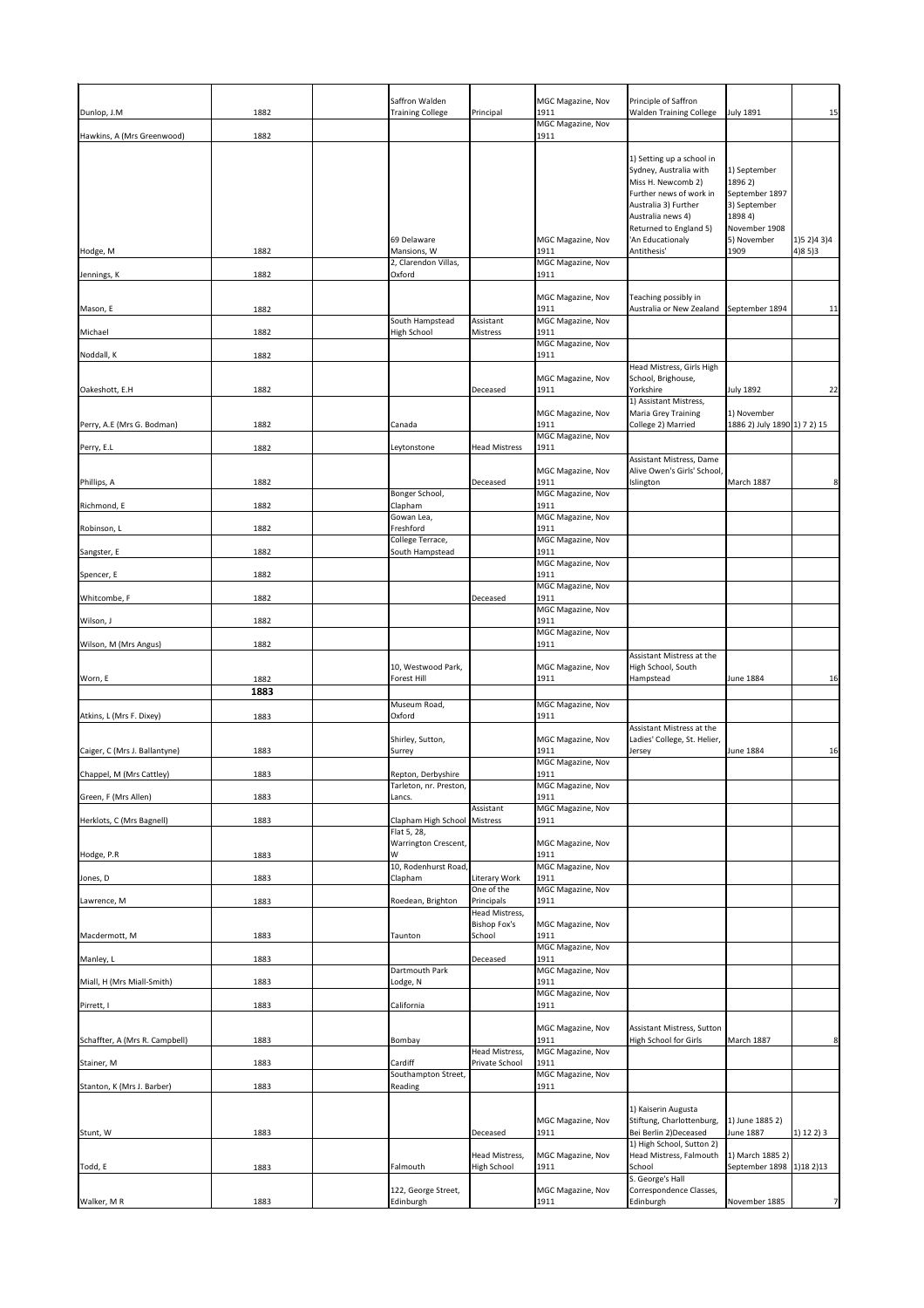|                                     |      |                                    |                                      |                                       | Principle of the West                                 |                              |                |
|-------------------------------------|------|------------------------------------|--------------------------------------|---------------------------------------|-------------------------------------------------------|------------------------------|----------------|
|                                     |      |                                    |                                      | MGC Magazine, Nov                     | Cornwall College,                                     |                              |                |
| Waller, M (Mrs McGaskill)           | 1883 |                                    | Deceased                             | 1911                                  | Penzance                                              |                              |                |
|                                     | 1884 |                                    |                                      |                                       |                                                       |                              |                |
|                                     |      |                                    |                                      |                                       |                                                       |                              |                |
|                                     |      |                                    |                                      |                                       | 1) Mistress of<br>Kindergarten Private                |                              |                |
|                                     |      |                                    |                                      |                                       | School 2) Assistant                                   |                              |                |
|                                     |      | Garden City,                       |                                      | MGC Magazine, Nov                     | Mistress, Girls' Grammar                              | 1) March 1885 2)             |                |
| Anderton, A                         | 1884 | Hampstead                          |                                      | 1911                                  | School, Loughborough                                  | November 1885 [1] 18 2) 7    |                |
|                                     |      |                                    |                                      |                                       |                                                       |                              |                |
|                                     |      |                                    |                                      | MGC Magazine, Nov                     | Mistress of Kindergarten<br>Department, High School,  |                              |                |
| Anderson (Mrs Sayers Scott)         | 1884 |                                    |                                      | 1911                                  | <b>Bedford Park</b>                                   | <b>March 1885</b>            | 18             |
|                                     |      |                                    |                                      |                                       |                                                       |                              |                |
|                                     |      |                                    |                                      |                                       | 1) Assistant Mistress,                                |                              |                |
|                                     |      |                                    |                                      |                                       | <b>Bishopsgate Training</b>                           |                              |                |
|                                     |      |                                    |                                      | MGC Magazine, Nov                     | College 2) Head Mistress,<br>Private School, Rudyard, | 1) November<br>1884 2)       |                |
| Levy, K (Mrs Solomon)               | 1884 |                                    |                                      | 1911                                  | St. Austell, Cornwall                                 | November 1905 [1] 23 2) 7    |                |
|                                     |      | C.M.S College,                     |                                      | MGC Magazine, Nov                     | Assistant Mistress,                                   |                              |                |
| Lightfoot, L                        | 1884 | Islington                          |                                      | 1911                                  | <b>Warwick High School</b>                            | November 1884                | 23             |
|                                     |      |                                    | Journalist, has<br>written Life of   |                                       |                                                       |                              |                |
| Marris, N                           | 1884 |                                    | Chamberlain                          | MGC Magazine, Nov<br>1911             | Assistant Mistress, Jersey<br>Ladies' College         | November 1884                | 23             |
|                                     |      | Nithsdale, North                   |                                      | MGC Magazine, Nov                     |                                                       |                              |                |
| Moffat, M                           | 1884 | Road, Highgate                     | Literary Work                        | 1911                                  |                                                       |                              |                |
|                                     |      | 1, Naval Terrace,                  |                                      | MGC Magazine, Nov                     |                                                       |                              |                |
| Roberston, M (Mrs Ferguson)         | 1884 | Sheerness                          |                                      | 1911                                  |                                                       |                              |                |
|                                     |      |                                    |                                      |                                       | 1) Assistant Mistress,                                |                              |                |
|                                     |      |                                    |                                      |                                       | Worcester High School 2)                              |                              |                |
|                                     |      |                                    |                                      |                                       | Head Mistress, Maria Grey 1) November                 |                              |                |
|                                     |      |                                    |                                      |                                       | School 3) Previously                                  | 1884 2) March                |                |
|                                     |      |                                    |                                      | MGC Magazine, Nov                     | teaching in Bangkok,                                  | 18863)                       | $(1)$ 23 2)8   |
| Shakespeare, E                      | 1884 | Brest, France                      |                                      | 1911                                  | England, now Paris                                    | September 1894 3)11          |                |
|                                     |      |                                    |                                      |                                       | 1) Mistress of                                        |                              |                |
|                                     |      |                                    |                                      |                                       | Kindergarten Department,                              |                              |                |
|                                     |      |                                    |                                      |                                       | Hackney High School 2)                                |                              |                |
|                                     |      | <b>Fulham Training</b>             | Assistant                            | MGC Magazine, Nov                     | Mistress, Port Elizabeth,                             | 1) March 1885 2)             |                |
| Smith, A                            | 1884 | College                            | Mistress                             | 1911                                  | Cape Colony                                           | September 1894 [1] 18 2] 10  |                |
|                                     |      |                                    |                                      |                                       | 1) Assistant Mistress,                                | 1) November                  |                |
|                                     |      |                                    |                                      | MGC Magazine, Nov                     | Ladies' School, Rochelle 2) [1884 2]                  |                              |                |
| Swain, R (Mrs A. Robinson)          | 1884 |                                    |                                      | 1911                                  | Married                                               | September 1893   1) 23 2) 21 |                |
|                                     |      |                                    |                                      | MGC Magazine, Nov                     |                                                       | November 1884                |                |
| Williams, E.L                       | 1884 |                                    |                                      | 1911                                  |                                                       |                              | 23             |
|                                     |      |                                    |                                      |                                       |                                                       |                              |                |
|                                     | 1885 |                                    |                                      |                                       |                                                       |                              |                |
| Anderson, J (Mrs J.F. Percy Leslie) | 1885 |                                    |                                      | MGC Magazine, Nov<br>1911             | Married                                               | <b>July 1892</b>             |                |
|                                     |      |                                    |                                      |                                       |                                                       |                              |                |
|                                     |      |                                    |                                      |                                       | Superintendent, Madras                                |                              |                |
|                                     |      |                                    |                                      | MGC Magazine, Nov                     | <b>Presidency Training School</b>                     |                              | 22             |
| Arnold, A                           | 1885 | India                              |                                      | 1911                                  | for Mistresses                                        | <b>July 1892</b>             | 22             |
| Bloxham, E                          | 1885 | Surbiton High School               | Assistant<br>Mistress                | MGC Magazine, Nov<br>1911             |                                                       |                              |                |
|                                     |      |                                    |                                      | MGC Magazine, Nov                     |                                                       |                              |                |
| Clarke, K.M                         | 1885 | Maria Grey College                 | Lecturer                             | 1911                                  |                                                       |                              |                |
|                                     |      |                                    |                                      |                                       | 1) Visiting Teacher 2)                                |                              |                |
|                                     |      |                                    | <b>Head Mistress</b><br>Intermediate | MGC Magazine, Nov                     | Head Mistress, County<br>Council School, Llanelly,    | 1) November<br>1885 2)       |                |
| Davies, C                           | 1885 | Llanelly                           | School for Girls                     | 1911                                  | South Wales                                           | September 1895   1) 7 2) 5   |                |
|                                     |      |                                    |                                      |                                       |                                                       |                              |                |
|                                     |      |                                    |                                      |                                       | 1) Assistant Mistress, High (1) November              |                              |                |
|                                     |      |                                    | Head Mistress,                       | MGC Magazine, Nov                     | School Sheffield 2)                                   | 1885 2)                      |                |
| Gray, K                             | 1885 | Cuckfield, Sussex<br>Christ Church | Private School                       | 1911                                  | Mistress, Barbadoes                                   | September 1894 [1] 7 2) 11   |                |
|                                     |      | Vicarage, Burton-on-               |                                      | MGC Magazine, Nov                     | Assistant Mistress,                                   |                              |                |
| Guest, C.L                          | 1885 | Trent                              |                                      | 1911                                  | Wallasey, Birkenhead                                  | November 1885                |                |
|                                     |      |                                    |                                      |                                       |                                                       |                              | 7 <sup>1</sup> |
|                                     |      |                                    |                                      |                                       | 1) Assistant Mistress,                                | 1) November<br>1885 2)       |                |
| Hitchon, E                          | 1885 |                                    | Deceased                             | MGC Magazine, Nov<br>1911             | Wyggeston Girls' School,<br>Leicester 2) Deceased     | November 1907                | (1)72)15       |
|                                     |      |                                    | <b>Working for</b>                   |                                       |                                                       |                              |                |
|                                     |      | 60, Greek Street,                  | <b>West London</b>                   | MGC Magazine, Nov                     |                                                       |                              |                |
| Owen, E                             | 1885 | Soho                               | Mission                              | 1911                                  |                                                       |                              |                |
|                                     |      |                                    |                                      |                                       | 1) Assistant Mistress, High                           |                              |                |
|                                     |      |                                    |                                      |                                       | School, Southsea 2)                                   | 1) November                  |                |
|                                     |      | 10, Barclay Road,                  |                                      | MGC Magazine, Nov                     | Assistant Mistress, Maria                             | 1885 2)                      |                |
| Savell, E                           | 1885 | Croydon                            |                                      | 1911                                  | <b>Grey Training College</b>                          | November 1886                | (1) 7 2) 7     |
|                                     |      |                                    | Assistant                            | Mistress, Private   MGC Magazine, Nov |                                                       |                              |                |
| Stanger, E                          | 1885 | Lewisham Park                      | School                               | 1911                                  |                                                       |                              |                |
|                                     |      |                                    |                                      | MGC Magazine, Nov                     | Private Resident                                      |                              |                |
| Smith, E.A                          | 1885 |                                    | Deceased                             | 1911                                  | Engagement                                            | November 1885                |                |
|                                     |      |                                    |                                      |                                       | <b>Assistant Mistress, King</b>                       |                              |                |
| Smith, F.E                          | 1885 | 57, Kent Road,<br>Beckenham        |                                      | MGC Magazine, Nov<br>1911             | Edward VI School,<br>Warwick                          | November 1885                | $\overline{7}$ |
|                                     |      |                                    |                                      |                                       |                                                       |                              |                |
|                                     |      | 24, Selby Road,                    |                                      | MGC Magazine, Nov                     | Assistant Mistress, High                              |                              |                |
| Wise, E                             | 1885 | Anerley                            |                                      | 1911                                  | School, South Kensington November 1885                |                              |                |
|                                     | 1886 |                                    |                                      | MGC Magazine, Nov                     |                                                       |                              | 7 <sup>1</sup> |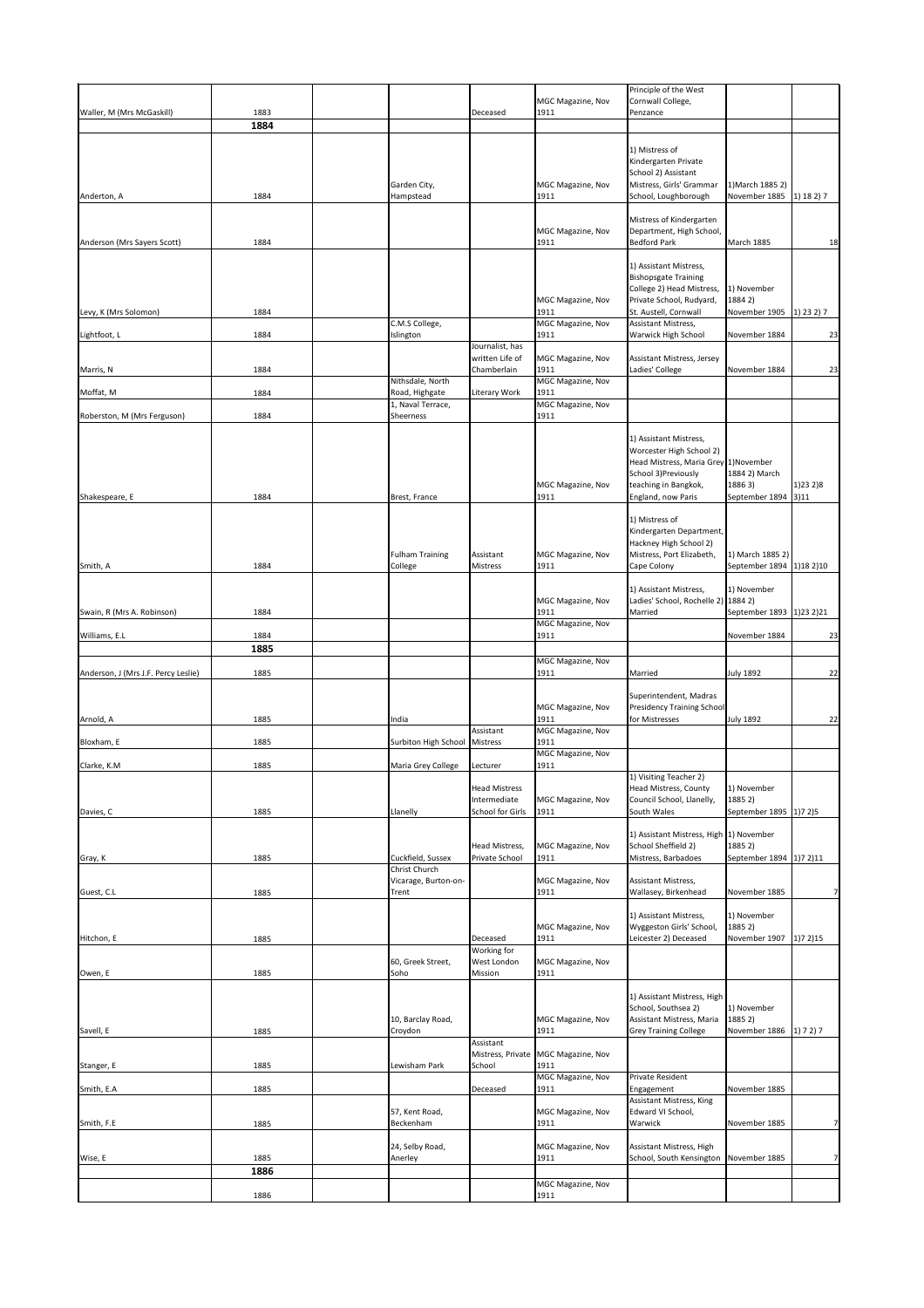|                                 |      |                                        | Dr Williams'                 | MGC Magazine, Nov<br>1911        | Assistant Mistress, Kings'                                                         |                                     |                     |
|---------------------------------|------|----------------------------------------|------------------------------|----------------------------------|------------------------------------------------------------------------------------|-------------------------------------|---------------------|
| Anstey                          | 1886 | Dolgelly, Wales<br>Royal Dockyard,     | School                       | MGC Magazine, Nov                | School for Girls, Warwick                                                          | November 1886                       |                     |
| Atkins (Mrs Parr)               | 1886 | Malta                                  |                              | 1911                             |                                                                                    |                                     |                     |
| Brookes, A.M (Mrs J.J Hampson)  | 1886 | Lower Hellesdon,<br>Norwich            |                              | MGC Magazine, Nov<br>1911        | Married                                                                            | September 1893                      | 21                  |
|                                 |      |                                        |                              |                                  |                                                                                    |                                     |                     |
|                                 |      |                                        |                              |                                  | 1) Assistant Mistress,                                                             | 1) November                         |                     |
| Burton, E (Mrs Storrar)         | 1886 | Foscote, Oakwood<br>Avenue, Beckenham  |                              | MGC Magazine, Nov<br>1911        | Hackney High School 2)<br>Married                                                  | 1886 2)<br>November 1907            | (1) 7 2) 14         |
|                                 |      |                                        |                              | MGC Magazine, Nov                |                                                                                    |                                     |                     |
| Calder (Mrs H. Prestage)        | 1886 |                                        |                              | 1911                             | Private Engagement                                                                 | November 1886                       | 7                   |
|                                 |      | Woodlands,                             | <b>Head Mistress,</b>        | MGC Magazine, Nov                | Assistant Mistress, Girls'<br>Grammar School,                                      |                                     |                     |
| Cowper, A                       | 1886 | Stanmore                               | Private School               | 1911                             | <b>Bradford</b>                                                                    | November 1886                       | 7                   |
|                                 |      |                                        |                              |                                  |                                                                                    |                                     |                     |
|                                 |      | Happy Haven,<br>Buckingham Road,       |                              | MGC Magazine, Nov                | Head Mistress, Diocesan<br>School for Girls, Graham's                              |                                     |                     |
| Cromartie, B                    | 1886 | <b>Brighton</b>                        |                              | 1911                             | Town, Cope Colony                                                                  | September 1894                      | 10                  |
| Davis, A                        | 1886 | Bramley, Guildford                     | St. Catherine's<br>School    | <b>MGC Magazine, Nov</b><br>1911 | Assistant Mistress,<br><b>Hackney High School</b>                                  | November 1886                       |                     |
|                                 |      |                                        |                              |                                  |                                                                                    |                                     |                     |
|                                 |      |                                        |                              |                                  | 1) Dr. Williams' School,                                                           | 1) November                         |                     |
|                                 |      |                                        |                              |                                  | Dolgelly 2) Head Mistress,<br>Clapham Middle School                                | 1886 2)<br>September 1894           |                     |
|                                 |      | Hillbrow, Purley,                      |                              | MGC Magazine, Nov                | for Girls 3) North                                                                 | 3) September                        | 1)72)10             |
| Dawson, E.A                     | 1886 | Surrey                                 |                              | 1911                             | Manchester High School                                                             | 1898                                | 3)13                |
| Devenish                        | 1886 | 7, Fitzwilliam Place,<br>Dublin        |                              | <b>MGC Magazine, Nov</b><br>1911 | Girls' Grammar School,<br><b>Bradford</b>                                          | November 1886                       |                     |
|                                 |      |                                        |                              | MGC Magazine, Nov                | Girls' Grammar School,                                                             |                                     |                     |
| Gardner, E.A (Mrs D.H Williams) | 1886 | Pwllheli, N.Wales                      | <b>County School</b>         | 1911                             | Aston                                                                              | November 1886                       | 7                   |
|                                 |      |                                        |                              |                                  | 1) Private School 2)<br><b>Starting a Training</b>                                 |                                     |                     |
|                                 |      | Grahams Town, Cape                     |                              | MGC Magazine, Nov                | College, Grahamstown,                                                              | 1) November                         |                     |
| Goodlatte (Sister Clare)        | 1886 | Colony                                 | <b>Training College</b>      | 1911                             | South Africa                                                                       | 1886 2) July 1891 1) 7 2) 15        |                     |
|                                 |      | St. David's,                           | County<br>Secondary          | MGC Magazine, Nov                | Assistant Mistress, Middle                                                         |                                     |                     |
| Green, K.M                      | 1886 | Pembrokeshire                          | School                       | 1911                             | School, Clapham                                                                    | November 1886                       |                     |
| Harrison, E.F                   | 1886 | Estcourt, Cobham<br>Road, Norbiton     |                              | MGC Magazine, Nov<br>1911        | <b>Private School</b>                                                              | November 1886                       | 7 <sup>1</sup>      |
|                                 |      |                                        |                              |                                  |                                                                                    |                                     |                     |
|                                 |      |                                        |                              |                                  | 1) Private School 2)                                                               | 1) November                         |                     |
|                                 |      | Bassingburne,<br>Abington Park,        |                              | <b>MGC Magazine, Nov</b>         | Married 3) Member of the 1886 2) July 1891<br>Local Educaion Committee 3) November |                                     | (1)72)15            |
| Hepburn, E (Mrs D.F Gotch)      | 1886 | Northampton                            |                              | 1911                             | for her district                                                                   | 1907                                | 3)14                |
|                                 |      |                                        |                              |                                  |                                                                                    |                                     |                     |
|                                 |      |                                        |                              | MGC Magazine, Nov                | 1) Private School 2) Nääs,                                                         | 1) November<br>1886 2)              |                     |
| Hepburn, M                      | 1886 |                                        | Deceased                     | 1911                             | Sweden Deceased                                                                    | November 1888   1)7 2)3             |                     |
|                                 |      |                                        |                              | <b>MGC Magazine, Nov</b>         | 1) Assistant Mistress,<br>Maria Grey School 2)                                     | 1) November                         |                     |
| Hodge, E.E (Mrs Norman)         | 1886 |                                        |                              | 1911                             | Married                                                                            | 1886 2) July 1890 1)7 2) 15         |                     |
|                                 |      |                                        | Secretary,                   |                                  |                                                                                    |                                     |                     |
|                                 |      |                                        | Froebel<br>Educational       | MGC Magazine, Nov                |                                                                                    |                                     |                     |
| Kerr, M                         | 1886 | <b>West Kensington</b>                 | Institute                    | 1911                             |                                                                                    |                                     |                     |
|                                 |      |                                        |                              | MGC Magazine, Nov                |                                                                                    |                                     |                     |
| Mahony                          | 1886 |                                        | Deceased                     | 1911                             | 1) Assistant Mistress,                                                             |                                     |                     |
|                                 |      |                                        |                              |                                  | <b>Exeter High School 2)</b>                                                       |                                     |                     |
|                                 |      |                                        |                              |                                  | Setting up a school in<br>Sydney, Australia was                                    | 1) November<br>1886 2)              |                     |
|                                 |      |                                        |                              |                                  | Miss M. Hodge 3)                                                                   | September 1897                      |                     |
|                                 |      |                                        |                              |                                  | Returned to England 4)                                                             | 3) November                         |                     |
| Newcomb                         | 1886 | 69, Delaware<br>Mansions, London, W    |                              | <b>MGC Magazine, Nov</b><br>1911 | 'Our School at the<br>Antipodes'                                                   | 1908 4)<br>November 1909            | 1)7 2)6 3)8<br>4)10 |
|                                 |      |                                        |                              |                                  |                                                                                    |                                     |                     |
|                                 |      |                                        |                              |                                  | 1) Married in Cape Town                                                            | 1) September                        |                     |
| Perrin, R (Mrs J. Curry)        | 1886 | Grasmere, Purley,<br>Surrey            |                              | <b>MGC Magazine, Nov</b><br>1911 | 2)'First Impressions of<br>Cape Town                                               | 1897 2)<br>September 1898 1)11 2)10 |                     |
|                                 |      |                                        |                              |                                  |                                                                                    |                                     |                     |
|                                 |      |                                        |                              |                                  |                                                                                    |                                     |                     |
|                                 |      | Rothesay, Highdown<br>Avenue, Tarring, |                              | MGC Magazine, Nov                | Assistant Mistress, Church<br>Schools Company's High                               |                                     |                     |
| Smith, M.E                      | 1886 | Worthing                               |                              | 1911                             | School, Bury St. Edmonds November 1886                                             |                                     |                     |
|                                 | 1887 |                                        |                              | <b>MGC Magazine, Nov</b><br>1911 |                                                                                    |                                     |                     |
|                                 |      |                                        |                              |                                  |                                                                                    |                                     |                     |
|                                 |      | 48, Fellows Road                       |                              | <b>MGC Magazine, Nov</b>         | <b>Assistant Mistress,</b>                                                         |                                     |                     |
| Atkins, B (Mrs Bolton)          | 1887 | Hampstead                              |                              | 1911<br><b>MGC Magazine, Nov</b> | Camden School for Girls                                                            | November 1887                       |                     |
| Bainbridge                      | 1887 |                                        | Married                      | 1911                             |                                                                                    |                                     |                     |
|                                 |      |                                        |                              |                                  | 1) Assistant Mistress, High                                                        | 1) November                         |                     |
| Blackman, G (Mrs E. Oliver)     | 1887 |                                        |                              | MGC Magazine, Nov<br>1911        | School, Hereford 2)<br>Married                                                     | 1887 2)<br>September 189            | 1)72)5              |
|                                 |      | 7, Carlyle Square,                     |                              | MGC Magazine, Nov                | Assistant Mistress, High                                                           |                                     |                     |
| Blakeway, L (Mrs Mayer)         | 1887 | Chelsea                                |                              | 1911                             | School, Liverpool                                                                  | November 1887                       | 7                   |
|                                 |      | Bath Cottage,                          |                              | <b>MGC Magazine, Nov</b>         | Assistant Mistress, Private                                                        |                                     |                     |
| Brown, M (Mrs C.R Tamplin)      | 1887 | Wallington, Surrey                     |                              | 1911                             | School, Upper Clapton                                                              | November 1887                       | 7                   |
| Cates, C                        | 1887 | Alderley Edge High<br>School           | Assistant<br><b>Mistress</b> | MGC Magazine, Nov<br>1911        | Assistant Mistress, High<br>School, Falmouth                                       | November 1887                       |                     |
|                                 |      |                                        |                              |                                  |                                                                                    |                                     |                     |
|                                 |      |                                        |                              |                                  | Assistant Mistress, K.G.,                                                          |                                     |                     |
| Cornish                         | 1887 | Coneytrowe, The<br>Ridgeway, Enfield   |                              | MGC Magazine, Nov<br>1911        | Alsop's Girls' School,<br><b>Burton on Trent</b>                                   | November 1887                       | 7                   |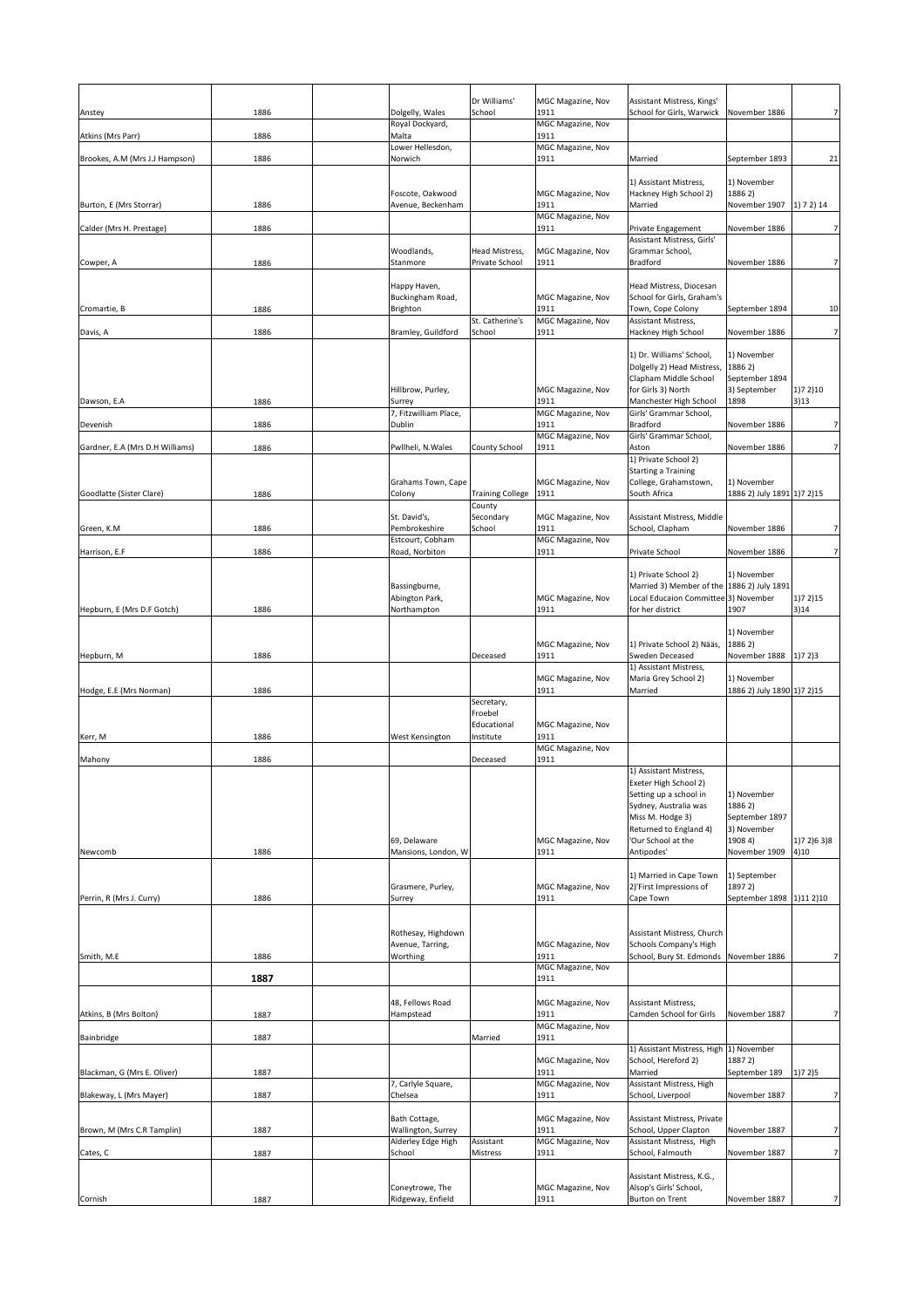| Cox, A                       | 1887         |                                                  | Deceased                                      | MGC Magazine, Nov<br>1911                             | <b>Mathematical Mistress,</b><br>Stratford. Deceased                                                                     | <b>July 1890</b>                            | 15                |
|------------------------------|--------------|--------------------------------------------------|-----------------------------------------------|-------------------------------------------------------|--------------------------------------------------------------------------------------------------------------------------|---------------------------------------------|-------------------|
|                              |              |                                                  |                                               |                                                       | 1) Assistant Mistress, Girls' 1887 2)                                                                                    | 1) November                                 |                   |
| Crichton, I (Mrs Fothergill) | 1887         | 27, Newcomen<br>Street, Redcar<br>Kenrick House, |                                               | MGC Magazine, Nov<br>1911                             | Grammar School,<br>Bradford 2) Head Mistress. 3) September<br>Sheffield 3) Married                                       | September 1893<br>1894                      | (1)72)21<br> 3 10 |
| Dagg, A                      | 1887         | Preston Bank,<br>Brighton                        | Kindergarten<br>Mistress                      | MGC Magazine, Nov<br>1911                             | Assistant Mistress, K.g.,<br>Private School, Brighton                                                                    | November 1887                               | 7 <sup>1</sup>    |
| Fowler                       | 1887         | 7, Copt Hall,<br>Twickenham                      |                                               | <b>MGC Magazine, Nov</b><br>1911                      | Assistant Mistress, High<br>School, Liverpool                                                                            | November 1887                               | 7 <sup>1</sup>    |
| <b>Hastings</b>              | 1887         |                                                  |                                               | <b>MGC Magazine, Nov</b><br>1911                      | Assistant Mistress, Maria<br><b>Grey School</b>                                                                          | November 1887                               | 7 <sup>1</sup>    |
| Hepburn, A                   | 1887         | Sutton, Surrey                                   |                                               | <b>MGC Magazine, Nov</b><br>1911                      | Assistant Mistress, Private<br>School, Dundee                                                                            | November 1887                               | 7 <sup>1</sup>    |
|                              |              |                                                  |                                               | MGC Magazine, Nov                                     | 1) Assistant Mistress, K.g., 1) November<br>High School, Falmouth 2)                                                     | 1887 2)                                     |                   |
| Heseltine (Mrs Petch)        | 1887         | Malvern, Putney, S.W                             |                                               | 1911                                                  | Married<br>Assistant Mistress,                                                                                           | September 1893 [1)7 2)21                    |                   |
| Hicks, M (Mrs Bond)          | 1887         | 19, Sheffield Terrace,<br>Campden Hill           |                                               | MGC Magazine, Nov<br>1911                             | Holborn Estate School for<br>Girls                                                                                       | November 1887                               | 7 <sup>1</sup>    |
| Hobson                       | 1887         |                                                  |                                               | MGC Magazine, Nov<br>1911                             | Assistant Mistress, King's<br>School, Warwick                                                                            | November 1887                               | 7 <sup>1</sup>    |
|                              |              | County Secondary<br>School, Bermondsey,          |                                               | MGC Magazine, Nov                                     | Assistant Mistress, High                                                                                                 |                                             |                   |
| Johnson, B                   | 1887         | S.E                                              |                                               | 1911                                                  | School, Winchester                                                                                                       | November 1887                               | 7 <sup>1</sup>    |
| Liberty, M                   | 1887         | <b>Stockwell Training</b><br>College             | Lecturer                                      | MGC Magazine, Nov<br>1911<br><b>MGC Magazine, Nov</b> | Assistant Mistress, Private<br>School, Blackheath                                                                        | November 1887                               | 7 <sup>1</sup>    |
| Long, L (Mrs Clare)          | 1887         | South Africa                                     | Secretary,                                    | 1911                                                  | Married                                                                                                                  | September 1895                              | 5 <sup>1</sup>    |
|                              |              | Southampton Street,                              | National Froebel<br>Union, Norwich            | MGC Magazine, Nov                                     |                                                                                                                          |                                             |                   |
| Maclean, E                   | 1887         | Bloomsbury                                       | House                                         | 1911                                                  | 1) Assistant Mistress,                                                                                                   |                                             |                   |
|                              |              |                                                  |                                               | MGC Magazine, Nov                                     | Private School, Wallington 1) November<br>2) Married, Sydney,                                                            | 1887 2)                                     |                   |
| Orchard, A (Mrs A.C Oliver)  | 1887         | Shepherd's Well,                                 | Deceased                                      | 1911                                                  | Australia                                                                                                                | September 1895 [1] 7 2] 5                   |                   |
| Pearson                      | 1887         | Forest Row, East<br>Grinstead                    |                                               | MGC Magazine, Nov<br>1911                             | Assistant Mistress, High<br>School, Preston                                                                              | November 1887                               | 7 <sup>1</sup>    |
| Priestley                    | 1887         | 1, Elm Terrace, S.<br>Austell Cornwall           |                                               | MGC Magazine, Nov<br>1911                             | Assistant Mistress, Private<br>School, Leicester                                                                         | November 1887                               |                   |
|                              |              | Brondesbury and                                  |                                               |                                                       | 1) Assistant Mistress,<br>Maria Grey School 2)<br>Member of the Willesden<br><b>District Education</b>                   | 1) November<br>1887 2)                      |                   |
| Rees, R                      | 1887         | Kilburn High School                              | <b>Head Mistress</b>                          | MGC Magazine, Nov<br>1911                             | Committee<br>Formerly in Jamaica, now                                                                                    | November 1907 [1] 7 2) 14                   |                   |
| Rowe                         | 1887         | 117 Dicke Street,<br>Kingston, Jamaica           |                                               | MGC Magazine, Nov<br>1911                             | Mistress, State School, St.<br>Louis, USA                                                                                | September 1894                              | 10                |
|                              |              |                                                  |                                               |                                                       | 1) Private Engagement,<br>near Warrington 2) High<br>School for Girls, Pera,<br>Constantinople 3) 'School September 1894 | 1) November<br>1887 2)                      |                   |
| Shakspeare, L                | 1887         | Private School,<br>Wimbledon                     |                                               | MGC Magazine, Nov<br>1911                             | Experiences in<br>Constantinople'                                                                                        | 3) September<br>1895                        | 1)7 2)11 3)8      |
|                              |              |                                                  | One of the<br>Principles, S.<br>Christopher's | MGC Magazine, Nov                                     | Private Engagement,                                                                                                      |                                             |                   |
| Smith, W                     | 1887         | Liverpool                                        | School                                        | 1911<br><b>MGC Magazine, Nov</b>                      | Liverpool                                                                                                                | November 1887                               | 7 <sup>1</sup>    |
| <b>Stones</b>                | 1887         |                                                  |                                               | 1911                                                  |                                                                                                                          |                                             |                   |
| Wall, C                      | 1887         | Private School,<br>Courtfield, Bognor            |                                               | MGC Magazine, Nov<br>1911                             | Assistant Mistress, Private<br>School, Penmaenmaur                                                                       | November 1887                               | 7 <sup>1</sup>    |
|                              |              |                                                  |                                               |                                                       | 1) Assistant Mistress, High<br>School, Blackburn 2)<br><b>Gilchrist Travelling</b>                                       |                                             |                   |
| Williams                     | 1887         |                                                  | Deceased                                      | MGC Magazine, Nov<br>1911                             | Scholarsip for Women,<br>Germany                                                                                         | 1) November<br>1887 2) July 1891 1) 7 2) 15 |                   |
|                              |              |                                                  |                                               | MGC Magazine, Nov                                     | 1) Private Engagement,<br>Liverpool 2) M.A<br>Mathematics University of 1) November                                      |                                             |                   |
| Worsfold                     | 1887<br>1888 |                                                  |                                               | 1911                                                  | London                                                                                                                   | 1887 2) July 1891 1) 7 2) 15                |                   |
| Bayley, G                    | 1888         |                                                  | Deceased                                      | <b>MGC Magazine, Nov</b><br>1911                      |                                                                                                                          |                                             |                   |
|                              |              | Mary Datchelor                                   |                                               |                                                       | Assistant Mistress, Mary                                                                                                 |                                             |                   |
| Carpenter, C.E               | 1888         | School, Camberwell                               | Department                                    | Head of Training   MGC Magazine, Nov<br>1911          | Datchelor School                                                                                                         | November 1888                               | 13                |
| Clarke, L.J                  | 1888         | James Allen School                               | Science Mistress   1911                       | <b>MGC Magazine, Nov</b>                              | Assistant Mistress, Private<br>School                                                                                    | November 1888                               | 13                |
| Cleaver, L                   | 1888         |                                                  | Private Work                                  | <b>MGC Magazine, Nov</b><br>1911                      | Private Engagement                                                                                                       | November 1888                               | 13                |
| Collard, M.H.L               | 1888         |                                                  | Deceased                                      | MGC Magazine, Nov<br>1911                             | Assistant Mistress, Girls'<br>Grammar School,<br><b>Bradford</b>                                                         | November 1888                               | 13                |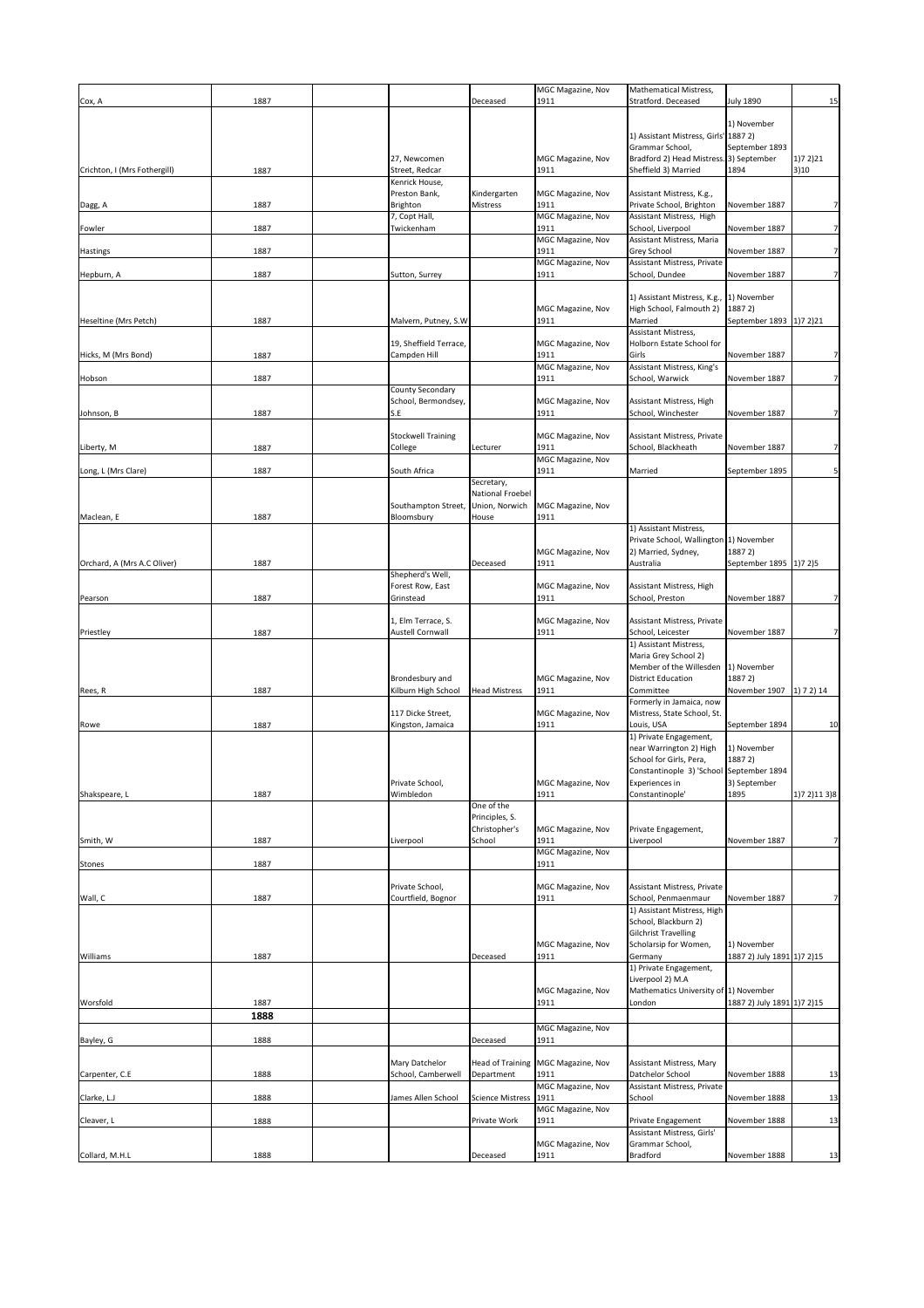|                                     |      |                                       |                           |                           | 1) Assistant Mistress,                                        |                               |           |
|-------------------------------------|------|---------------------------------------|---------------------------|---------------------------|---------------------------------------------------------------|-------------------------------|-----------|
|                                     |      |                                       |                           |                           | Gateshead High School 2)                                      |                               |           |
|                                     |      |                                       |                           |                           | Mistress, The Victoria<br>School, Lahore 3)                   |                               |           |
|                                     |      |                                       | Government                | <b>MGC Magazine, Nov</b>  | Inspectress of Schools,                                       | 1) November                   |           |
| Francis, F                          | 1888 | India<br>S. Swithin's                 | Inspectress               | 1911                      | Punjab                                                        | 1888 2) July 1890 1) 13 2) 10 |           |
| Jassmann, A (Mrs A.H Dykes)         | 1888 | Shortlands                            |                           | MGC Magazine, Nov<br>1911 | <b>Private Engagement</b>                                     | November 1888                 | 13        |
|                                     |      |                                       |                           | MGC Magazine, Nov         |                                                               |                               |           |
| Johnson, M.F                        | 1888 |                                       | Journalist<br>Assistant   | 1911<br>MGC Magazine, Nov |                                                               |                               |           |
| Jones, M                            | 1888 | James Allen School                    | Mistress                  | 1911                      |                                                               |                               |           |
| Maberley, M.F (Mrs Cole)            | 1888 | Holywell, Oxford                      |                           | MGC Magazine, Nov<br>1911 | Assistant Mistress, Exeter<br><b>High School</b>              | November 1888                 | 13        |
|                                     |      | <b>Stockwell Training</b>             | Mistress of               | MGC Magazine, Nov         | Assistant Mistress, Private                                   |                               |           |
| Mackay, M.G                         | 1888 | College                               | Method                    | 1911                      | School                                                        | November 1888                 | 13        |
|                                     |      |                                       |                           | <b>MGC Magazine, Nov</b>  | Assistant Mistress, Girls'                                    |                               |           |
| Pearson (Mrs C. Williams)           | 1888 | Skinner's School,                     | Assistant                 | 1911<br>MGC Magazine, Nov | Grammar School, Barnet<br>Assistant Mistress, Private         | November 1888                 | 13        |
| Steevens, A.E                       | 1888 | <b>Stamford Hill</b>                  | Mistress                  | 1911                      | School                                                        | November 1888                 | 13        |
| Stevens, L (Mrs McGinney)           | 1888 |                                       |                           | MGC Magazine, Nov<br>1911 | Married                                                       | 1) November<br>1907           | 14        |
|                                     |      |                                       |                           |                           |                                                               | 1)November                    |           |
|                                     |      |                                       |                           | <b>MGC Magazine, Nov</b>  | 1) Private Engagement 2)                                      | 1888<br>2)September           |           |
| Thompson, E.G (Mrs R. Irving Swift) | 1888 |                                       |                           | 1911                      | Married                                                       | 1893                          | 1)13 2)21 |
|                                     |      |                                       | Assistant<br>Mistress and | <b>MGC Magazine, Nov</b>  | <b>Assistant Mistress,</b>                                    |                               |           |
| Watson, E.M                         | 1888 | James Allen School                    | Secretary                 | 1911                      | <b>Weymouth High School</b>                                   | November 1888                 | 13        |
| Williamson, A                       | 1888 | South Africa                          |                           | MGC Magazine, Nov<br>1911 | Assistant Mistress, Private<br>School                         | November 1888                 | 13        |
|                                     |      |                                       |                           |                           | 1) Assistant Mistress,                                        |                               |           |
|                                     |      |                                       |                           |                           | Private School, Port<br>Elizabeth, South Africa 2)            |                               |           |
|                                     |      |                                       |                           |                           | Head Mistress, High                                           |                               |           |
|                                     |      |                                       |                           | <b>MGC Magazine, Nov</b>  | School, Pretoria, South                                       |                               |           |
| Williamson, M (Mrs G. Van Nie Kirk) | 1888 |                                       | Married,                  | 1911<br>MGC Magazine, Nov | African Republic<br>Assistant Mistress, Private               | November 1888                 | 13        |
| Young, E                            | 1888 |                                       | Deceased                  | 1911                      | School                                                        | November 1888                 | 13        |
|                                     | 1889 |                                       |                           | MGC Magazine, Nov         |                                                               |                               |           |
| Abbey, E                            | 1889 |                                       | Married                   | 1911                      |                                                               |                               |           |
| Abbey, K                            | 1889 |                                       | Married                   | MGC Magazine, Nov<br>1911 |                                                               |                               |           |
|                                     |      |                                       |                           | MGC Magazine, Nov         |                                                               |                               |           |
| Alexander, J (Mrs Hill)             | 1889 | Skinner's School,                     | Assistant                 | 1911<br>MGC Magazine, Nov |                                                               |                               |           |
| Barnes, E                           | 1889 | <b>Stamford Hill</b>                  | Mistress                  | 1911                      |                                                               |                               |           |
| <b>Bishop</b>                       | 1889 |                                       |                           | MGC Magazine, Nov<br>1911 |                                                               |                               |           |
|                                     |      |                                       |                           | MGC Magazine, Nov         |                                                               |                               |           |
| Blunt, R                            | 1889 |                                       | Deceased                  | 1911<br>MGC Magazine, Nov | Deceased                                                      | September 1893                | 21        |
| Brooks, A                           | 1889 |                                       |                           | 1911                      |                                                               |                               |           |
| Champion                            |      | Switzerland                           |                           | MGC Magazine, Nov<br>1911 |                                                               |                               |           |
|                                     | 1889 | <b>Blackheath High</b>                | Assistant                 | MGC Magazine, Nov         |                                                               |                               |           |
| Clark, H                            | 1889 | School                                | Mistress                  | 1911                      |                                                               |                               |           |
| Clarke, H.V                         | 1889 |                                       |                           | MGC Magazine, Nov<br>1911 |                                                               |                               |           |
|                                     |      |                                       |                           |                           |                                                               |                               |           |
|                                     |      |                                       |                           |                           | <b>Award Gilchrist Travelling</b><br>Scholarship, now studing |                               |           |
|                                     |      |                                       |                           | <b>MGC Magazine, Nov</b>  | Kindergarten Methods in                                       |                               |           |
| Hooper, E                           | 1889 | 58, Clarendon Road,                   |                           | 1911<br>MGC Magazine, Nov | America                                                       | September 1898                | 13        |
| Liberty, K                          | 1889 | Putney                                | Private Work              | 1911                      |                                                               |                               |           |
| Macpherson, G                       | 1889 |                                       |                           | MGC Magazine, Nov<br>1911 |                                                               |                               |           |
|                                     |      | Council School,                       | Assistant                 | MGC Magazine, Nov         |                                                               |                               |           |
| Mühlhäuser, J                       | 1889 | Hackney                               | Mistress                  | 1911                      | Head Mistress, Municipal                                      |                               |           |
|                                     |      | <b>Municipal High</b>                 | <b>Head Mistress</b>      | MGC Magazine, Nov<br>1911 | High School for Girls,                                        | 1) November                   |           |
| Nodes, F                            | 1889 | School, Doncaster<br>Iverdun College, |                           | MGC Magazine, Nov         | Doncaster                                                     | 1905                          | 8         |
| Parry                               | 1889 | Forest Hill, S.E                      |                           | 1911                      |                                                               |                               |           |
| Richards                            | 1889 | High School, Brighton                 |                           | MGC Magazine, Nov<br>1911 | Assistant Mistress, High<br>School, Brighton                  | 1) November<br>1905           | 7         |
|                                     |      | St Mary's Elstree,                    |                           | MGC Magazine, Nov         | Mistress, High School,                                        |                               |           |
| Robertson, A (Mrs Morris)           | 1889 | Herts.<br>County School,              |                           | 1911<br>MGC Magazine, Nov | Bangkok, Siam                                                 | September 1896                | 15        |
| Robinson, A                         | 1889 | Welshpool                             | <b>Head Mistress</b>      | 1911                      |                                                               |                               |           |
|                                     |      |                                       |                           |                           | 1) B.A (London) 2) Head                                       |                               |           |
|                                     |      | <b>Moorsfield Training</b>            |                           | <b>MGC Magazine, Nov</b>  | Mistress, Red Hill Catholic 1) July 1892 2)                   |                               |           |
| Ryan, M                             | 1889 | College                               | Lecturer                  | 1911<br>MGC Magazine, Nov | High School, Durha,<br>Published a novel                      | November 1905   1) 22 2) 8    |           |
| Scott                               | 1889 |                                       |                           | 1911                      | 'Gwladys Pemberton'                                           | September 1896                | 15        |
| Thomson, J                          | 1889 | India                                 | Missionary                | MGC Magazine, Nov<br>1911 |                                                               |                               |           |
|                                     |      | 66, Branksome Road,                   |                           | MGC Magazine, Nov         |                                                               |                               |           |
| Thompson, A                         | 1889 | Brixton, S.W                          | Assistant                 | 1911<br>MGC Magazine, Nov |                                                               |                               |           |
| Tibbits, C                          | 1889 | <b>Bromley High School</b>            | Mistress                  | 1911                      |                                                               |                               |           |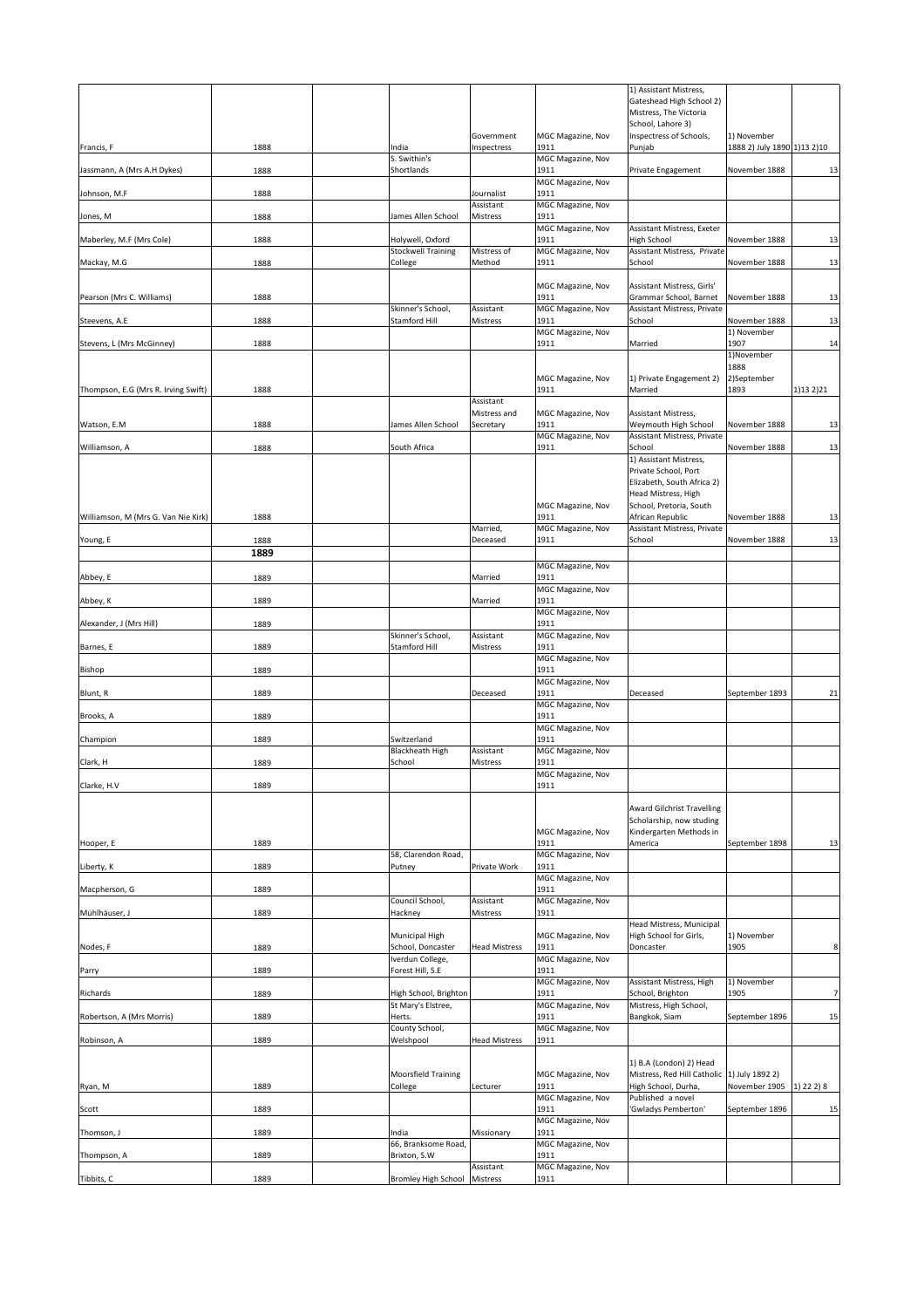| Assistant<br>84, Himley Road,<br>Mistress, Dudley<br>MGC Magazine, Nov<br><b>High School</b><br><b>Dudley</b><br>1911<br>Trinder, L<br>1889<br>MGC Magazine, Nov<br>Married,<br>1889<br>1911<br>Deceased<br>Trounson, J<br>West Holme, Ealing<br>MGC Magazine, Nov<br>1889<br>1911<br>Vallance, M<br>Common<br>1890<br>MGC Magazine, Nov<br>Arundel, F (Mrs D. Cockerell)<br>1890<br>Letchworth<br>1911<br>MGC Magazine, Nov<br>Private School,<br><b>House Mistress</b><br>1911<br>Bate, V<br>1890<br>Sandgate<br>Private School,<br>MGC Magazine, Nov<br>1911<br>Barnard, C<br>Felixstowe<br>1890<br>Head Mistress, Swansea<br>MGC Magazine, Nov<br>Intermediate and<br>Swansea High School Head Mistress<br>1911<br><b>Technical School for Girls</b><br>September 1895<br>1890<br>Benger, L<br>Joint Agency for<br>Assistant<br>MGC Magazine, Nov |                |
|-------------------------------------------------------------------------------------------------------------------------------------------------------------------------------------------------------------------------------------------------------------------------------------------------------------------------------------------------------------------------------------------------------------------------------------------------------------------------------------------------------------------------------------------------------------------------------------------------------------------------------------------------------------------------------------------------------------------------------------------------------------------------------------------------------------------------------------------------------|----------------|
|                                                                                                                                                                                                                                                                                                                                                                                                                                                                                                                                                                                                                                                                                                                                                                                                                                                       |                |
|                                                                                                                                                                                                                                                                                                                                                                                                                                                                                                                                                                                                                                                                                                                                                                                                                                                       |                |
|                                                                                                                                                                                                                                                                                                                                                                                                                                                                                                                                                                                                                                                                                                                                                                                                                                                       |                |
|                                                                                                                                                                                                                                                                                                                                                                                                                                                                                                                                                                                                                                                                                                                                                                                                                                                       |                |
|                                                                                                                                                                                                                                                                                                                                                                                                                                                                                                                                                                                                                                                                                                                                                                                                                                                       |                |
|                                                                                                                                                                                                                                                                                                                                                                                                                                                                                                                                                                                                                                                                                                                                                                                                                                                       |                |
|                                                                                                                                                                                                                                                                                                                                                                                                                                                                                                                                                                                                                                                                                                                                                                                                                                                       |                |
|                                                                                                                                                                                                                                                                                                                                                                                                                                                                                                                                                                                                                                                                                                                                                                                                                                                       |                |
|                                                                                                                                                                                                                                                                                                                                                                                                                                                                                                                                                                                                                                                                                                                                                                                                                                                       | 5              |
|                                                                                                                                                                                                                                                                                                                                                                                                                                                                                                                                                                                                                                                                                                                                                                                                                                                       |                |
| <b>Women Teachers</b><br>1911<br>1890<br>Registrar<br>Black, L<br>MGC Magazine, Nov<br>Alderley Edge High<br>Assistant                                                                                                                                                                                                                                                                                                                                                                                                                                                                                                                                                                                                                                                                                                                                |                |
| 1911<br>Churchill, E<br>School<br>Mistress<br>1890                                                                                                                                                                                                                                                                                                                                                                                                                                                                                                                                                                                                                                                                                                                                                                                                    |                |
| Assistant Superintendent<br>Inspectress of<br>Schools for<br>of Schools for Physically<br><b>MGC Magazine, Nov</b><br>1) November                                                                                                                                                                                                                                                                                                                                                                                                                                                                                                                                                                                                                                                                                                                     |                |
| Defective Children<br>Collard, M<br>Invalid Children<br>1911<br>1901<br>1890<br>MGC Magazine, Nov<br>1) November                                                                                                                                                                                                                                                                                                                                                                                                                                                                                                                                                                                                                                                                                                                                      | 11             |
| 1911<br>1907<br>Hayward, C<br>1890<br>Deceased<br>Deceased                                                                                                                                                                                                                                                                                                                                                                                                                                                                                                                                                                                                                                                                                                                                                                                            | 15             |
| Skinners' School,<br>MGC Magazine, Nov<br>Assistant<br>Heslop, H<br>1890<br><b>Stamford Hill</b><br><b>Mistress</b><br>1911                                                                                                                                                                                                                                                                                                                                                                                                                                                                                                                                                                                                                                                                                                                           |                |
| MGC Magazine, Nov<br>1911<br>1890<br>Deceased<br>Murray, S.E                                                                                                                                                                                                                                                                                                                                                                                                                                                                                                                                                                                                                                                                                                                                                                                          |                |
| MGC Magazine, Nov<br>Teaching, Secondary<br>1) November<br>1890<br>1911<br>School, Mexborough<br>1905<br>Spencer, M                                                                                                                                                                                                                                                                                                                                                                                                                                                                                                                                                                                                                                                                                                                                   | 7 <sup>1</sup> |
| Skinner's School,<br>MGC Magazine, Nov<br>Stamford Hill<br>1911<br>1890<br><b>Second Mistress</b><br>Stevens, L                                                                                                                                                                                                                                                                                                                                                                                                                                                                                                                                                                                                                                                                                                                                       |                |
| MGC Magazine, Nov<br>Secreterial Work<br>1911<br>Wheeler, E<br>1890                                                                                                                                                                                                                                                                                                                                                                                                                                                                                                                                                                                                                                                                                                                                                                                   |                |
| MGC Magazine, Nov                                                                                                                                                                                                                                                                                                                                                                                                                                                                                                                                                                                                                                                                                                                                                                                                                                     |                |
| Worsfold (Mrs W.E Knight)<br>1890<br>1911<br>1891                                                                                                                                                                                                                                                                                                                                                                                                                                                                                                                                                                                                                                                                                                                                                                                                     |                |
| Goldsmith's College,<br>MGC Magazine, Nov                                                                                                                                                                                                                                                                                                                                                                                                                                                                                                                                                                                                                                                                                                                                                                                                             |                |
| 1911<br><b>New Cross</b><br>Brown-Smith<br>1891<br>Lecturer<br>Tamworth Pupil<br>MGC Magazine, Nov                                                                                                                                                                                                                                                                                                                                                                                                                                                                                                                                                                                                                                                                                                                                                    |                |
| <b>Teacher's Centre</b><br>1911<br>1891<br><b>Head Mistress</b><br>Charlton, E<br>56, Aberdare                                                                                                                                                                                                                                                                                                                                                                                                                                                                                                                                                                                                                                                                                                                                                        |                |
| Gardens, S.<br>MGC Magazine, Nov<br>Churcher<br>Hampstead<br>Secretarial Work   1911<br>1891                                                                                                                                                                                                                                                                                                                                                                                                                                                                                                                                                                                                                                                                                                                                                          |                |
| 1) Mistress, Notting Hill<br>High School 2) Head<br>1) September                                                                                                                                                                                                                                                                                                                                                                                                                                                                                                                                                                                                                                                                                                                                                                                      |                |
| Mistress, High School,<br>1895 2)<br>MGC Magazine, Nov<br>1911<br><b>Bromley High School</b><br><b>Head Mistress</b><br>Bromley, Kent<br>November 1908   1) 5 2) 8<br>Hodge, M.A<br>1891                                                                                                                                                                                                                                                                                                                                                                                                                                                                                                                                                                                                                                                              |                |
|                                                                                                                                                                                                                                                                                                                                                                                                                                                                                                                                                                                                                                                                                                                                                                                                                                                       |                |
| 2, Carlton Mansions,<br>MGC Magazine, Nov<br>1911<br>1891<br>Clapham Road, S.W<br>Jones, R                                                                                                                                                                                                                                                                                                                                                                                                                                                                                                                                                                                                                                                                                                                                                            |                |
| Assistant<br>MGC Magazine, Nov<br>Smith, I<br>Lodge School, Hull<br>1911<br>1891<br><b>Mistress</b>                                                                                                                                                                                                                                                                                                                                                                                                                                                                                                                                                                                                                                                                                                                                                   |                |
| English Teacher, Ecole                                                                                                                                                                                                                                                                                                                                                                                                                                                                                                                                                                                                                                                                                                                                                                                                                                |                |
| Normale des Institutrices,                                                                                                                                                                                                                                                                                                                                                                                                                                                                                                                                                                                                                                                                                                                                                                                                                            |                |
| Boulevard des Batignolles, [1] September<br>The Laurels,<br>Paris 2) 'A Year at an Ecole 1895 2)<br>Pembroke Villas,<br>MGC Magazine, Nov                                                                                                                                                                                                                                                                                                                                                                                                                                                                                                                                                                                                                                                                                                             |                |
| 1891<br>1911<br>Normale'<br>September 1896   1) 5 2) 13<br>Sotheran, G<br>Kensington                                                                                                                                                                                                                                                                                                                                                                                                                                                                                                                                                                                                                                                                                                                                                                  |                |
| <b>Teaching at Southlands</b><br>College, Battersea,                                                                                                                                                                                                                                                                                                                                                                                                                                                                                                                                                                                                                                                                                                                                                                                                  |                |
| <b>Awarded Gilchrist</b><br>Southlands College,<br>Mistress of<br><b>MGC Magazine, Nov</b><br>Travelling Studentship,<br>1) November                                                                                                                                                                                                                                                                                                                                                                                                                                                                                                                                                                                                                                                                                                                  |                |
| Method<br>1911<br>will study in United States 1905<br>Walker, S<br>1891<br>Battersea                                                                                                                                                                                                                                                                                                                                                                                                                                                                                                                                                                                                                                                                                                                                                                  | 8 <sup>1</sup> |
| <b>St Gabriel's Training</b><br>MGC Magazine, Nov<br>College, Camberwell<br>1911<br>Wilde, E.L<br>1891                                                                                                                                                                                                                                                                                                                                                                                                                                                                                                                                                                                                                                                                                                                                                |                |
| 1892                                                                                                                                                                                                                                                                                                                                                                                                                                                                                                                                                                                                                                                                                                                                                                                                                                                  |                |
| 82, Fitzjohn's Avenue, Head Mistress,<br>MGC Magazine, Nov                                                                                                                                                                                                                                                                                                                                                                                                                                                                                                                                                                                                                                                                                                                                                                                            |                |
| Private School<br>Campbell, E.J<br>1892<br>Hampstead<br>1911<br>83, Alexandra Road,<br>MGC Magazine, Nov                                                                                                                                                                                                                                                                                                                                                                                                                                                                                                                                                                                                                                                                                                                                              |                |
| 1892<br>N.W<br>1911<br>Story, L<br>MGC Magazine, Nov                                                                                                                                                                                                                                                                                                                                                                                                                                                                                                                                                                                                                                                                                                                                                                                                  |                |
| 1911<br>1892<br>Truscott (Mrs Thornton)<br>58, Clarendon Road,<br>MGC Magazine, Nov                                                                                                                                                                                                                                                                                                                                                                                                                                                                                                                                                                                                                                                                                                                                                                   |                |
| Liberty, E<br>Putney, S.W<br>Private Work<br>1911<br>1892<br><b>Rudyard Prepatory</b>                                                                                                                                                                                                                                                                                                                                                                                                                                                                                                                                                                                                                                                                                                                                                                 |                |
| School, S. Austell,<br>MGC Magazine, Nov<br>Solomon, E<br>1892<br>Cornwall<br>1911                                                                                                                                                                                                                                                                                                                                                                                                                                                                                                                                                                                                                                                                                                                                                                    |                |
| 1893                                                                                                                                                                                                                                                                                                                                                                                                                                                                                                                                                                                                                                                                                                                                                                                                                                                  |                |
| 1) November<br>MGC Magazine, Nov<br>Austin, M (Mrs Watson)<br>1893<br>1911<br>1902<br>Deceased<br>Deceased                                                                                                                                                                                                                                                                                                                                                                                                                                                                                                                                                                                                                                                                                                                                            | 12             |
| MGC Magazine, Nov<br>Bamfield, M<br>1893<br>Birdhurst, Croydon<br>1911                                                                                                                                                                                                                                                                                                                                                                                                                                                                                                                                                                                                                                                                                                                                                                                |                |
| 1) Teaching in Japan 'The<br>1) September                                                                                                                                                                                                                                                                                                                                                                                                                                                                                                                                                                                                                                                                                                                                                                                                             |                |
| 4, Sunnyside, Princes<br>1898 2)<br><b>MGC Magazine, Nov</b><br>Life of a Foreigner in<br>Dawson, E (Mrs Coghill)<br>1893<br>Park, Liverpool<br>Japan' 2) Married<br>November 1909   1) 92) 19<br>1911                                                                                                                                                                                                                                                                                                                                                                                                                                                                                                                                                                                                                                                |                |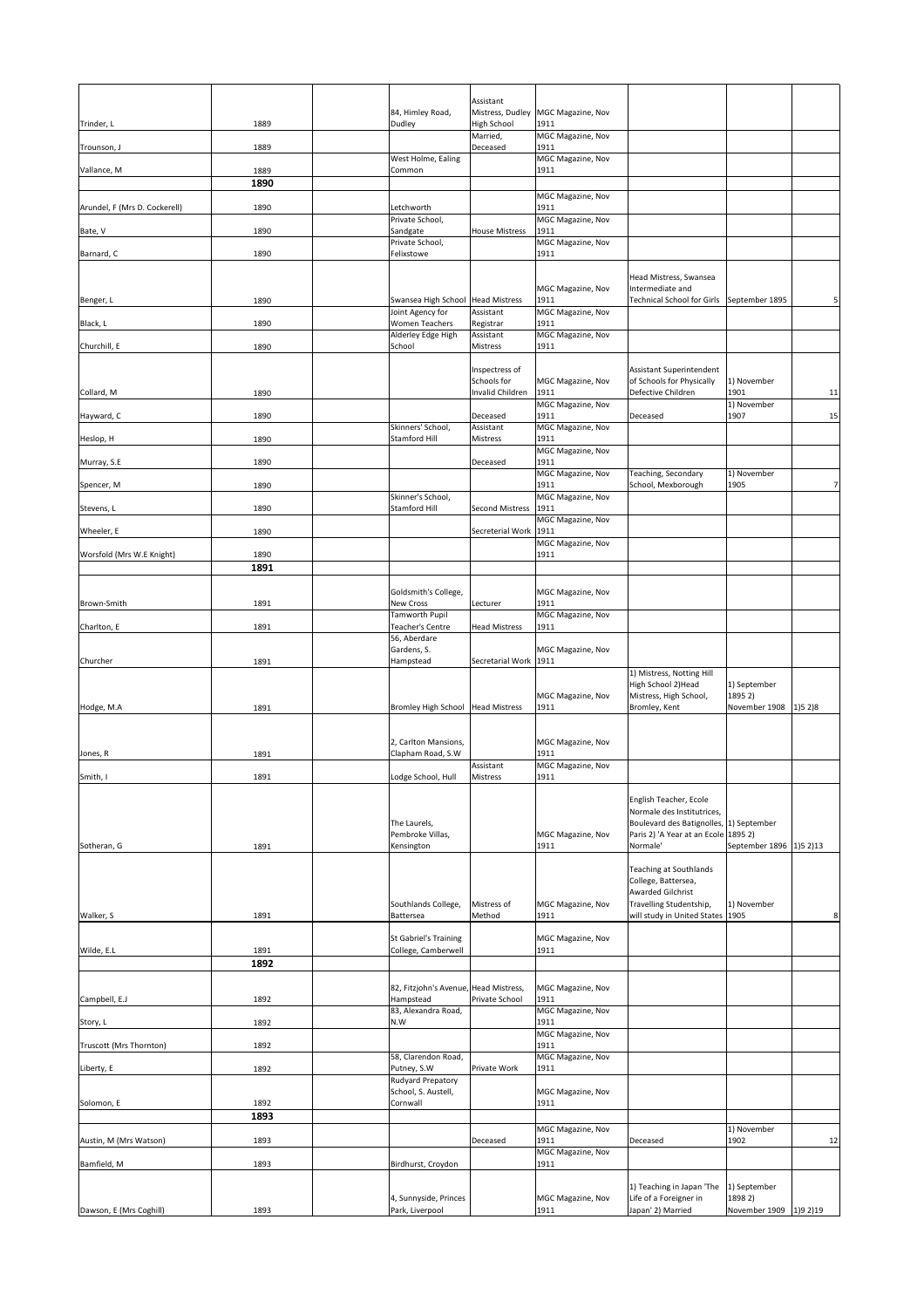| 1893<br>1911<br>Married<br>September 1895<br>MGC Magazine, Nov<br>Watford<br>Teaching<br>Goadby, B<br>1911<br>1893<br>Highwood,<br>Hampstead Lane,<br>MGC Magazine, Nov<br>Hamer, P (Mrs Andrewes)<br>1893<br>Highgate<br>1911<br>School<br>MGC Magazine, Nov<br>1893<br>Haslemere<br>1911<br>Inspectress<br>MGC Magazine, Nov<br>33, Downs Road,<br>Clapton, N.E<br>1911<br>Leighton, M<br>1893<br>Northcote House,<br>MGC Magazine, Nov<br>Mansfield<br>1911<br>1893<br>Portman Mansions,<br>MGC Magazine, Nov<br>1893<br>1911<br>W<br><b>MGC Magazine, Nov</b><br>Walker, E.S (Mrs G.F Jeffrey)<br>1893<br>1911<br>1894<br><b>MGC Magazine, Nov</b><br>1894<br>1911<br>5 <sup>1</sup><br>Barnes, F (Mrs C. Heaton)<br>Married<br>September 1895<br>MGC Magazine, Nov<br>1911<br>1894<br>MGC Magazine, Nov<br>1911<br>Birnbaum, L<br>1894<br>Deceased<br>MGC Magazine, Nov<br>Brooke, C.A<br>1911<br>1894<br>MGC Magazine, Nov<br>20, Blomfield Road<br>1911<br>1894<br>Iver Bank, Hendon<br>1) November<br><b>MGC Magazine, Nov</b><br>1911<br>12<br>Clarke, E (Mrs Underwood)<br>1894<br>Lane, Finchley<br>Married<br>1902<br>Mathematical<br><b>Noriwch Training</b><br>MGC Magazine, Nov<br>Teaching, College Hall,<br>[1] November<br>7<br>1894<br>1911<br>Byng Place, W.C<br>Dendy, F.M<br>College<br>1905<br>Lecturer<br>MGC Magazine, Nov<br>1911<br>1894<br>Ledies' College,<br>Assistant<br>MGC Magazine, Nov<br>Cheltenham<br>Fowell, K<br>1894<br>1911<br>Mistress<br>MGC Magazine, Nov<br>1911<br>Kerley, A<br>1894<br><b>Fulham Training</b><br>MGC Magazine, Nov<br>1894<br>English Lecturer   1911<br>College<br>MGC Magazine, Nov<br>1894<br>1911<br>MacFarland, L<br>MGC Magazine, Nov<br>1911<br>Mellone, D<br>1894<br>Cripple School, L.C.C,<br>MGC Magazine, Nov<br>Tavistock Place, W.C<br>Milligan, M<br>1894<br>1911<br>MGC Magazine, Nov<br>1911<br>1894<br><b>MGC Magazine, Nov</b><br>1911<br>1894<br>York House, Hertford<br>South Stockport High<br>MGC Magazine, Nov<br>Head Mistress, Stockport<br>1894<br>School<br><b>Head Mistress</b><br>1911<br>High School<br>13<br>September 1898<br>Sewell<br>MGC Magazine, Nov<br>1894<br>China<br>Missionary Work 1911<br>1895<br><b>MGC Magazine, Nov</b><br>1911<br>1895<br>Married<br>Constantinople<br>MGC Magazine, Nov<br>Private School,<br>Assistant<br>Skellfield, Ripon<br>Dutton, G.J<br><b>Mistress</b><br>1911<br>1895<br>The Salt Schools,<br>Assistant<br>MGC Magazine, Nov<br>Shipley<br>1911<br>Hellewell, L<br>Mistress<br>1895<br>Grovesnor Lodge,<br>MGC Magazine, Nov<br>Temporary<br>Combe Down, Bath<br>Address<br>1911<br>1895<br>MGC Magazine, Nov<br>37, Belsize Avenue,<br>1895<br>N.W<br>1911<br>Lawrence, A.L<br>Brondesbury and<br>Kindergarten<br>MGC Magazine, Nov<br>Kilburn High School<br>1895<br>Superintendent<br>1911<br>Preparatory Boys'<br>School, South<br>Assistant<br>MGC Magazine, Nov<br>1911<br>1895<br>Kensington<br>Mistress<br>Assistant<br>MGC Magazine, Nov<br>Six Months in a Refugee<br>1) November<br>L.C.C. School, Putney Mistress<br>Odell, M<br>1895<br>1911<br>Camp'<br>1902<br>$\frac{4}{3}$<br>Head Mistress of the<br>Cathedral School,<br>Cathedral School for Girls, 1) November<br>MGC Magazine, Nov<br>7 <sup>1</sup><br>1911<br>Rammell, E<br>1895<br>Lahore<br><b>Head Mistress</b><br>Lahore<br>1905<br><b>Gravesend County</b><br><b>MGC Magazine, Nov</b><br>Day School<br>1911<br><b>Senior Mistress</b><br>1895<br>104, Malsis Road,<br>MGC Magazine, Nov<br>Keighley<br>1911<br>1895<br>Scotland House,<br>Clerical Work,<br>Public Records<br>Victoria<br>MGC Magazine, Nov<br>Embankment, S.W<br>1911<br>1895<br>Commission<br>Resident, Backward<br>or Delicate Pupils,<br>Ashcroft, Rotherfield,<br>MGC Magazine, Nov<br>1911<br>1895<br><b>Sussex</b><br>MGC Magazine, Nov<br><b>London Day Training</b><br>Von Wyss, C<br>College<br>1911<br>1895<br>Lecturer<br>1896<br>County School (Co-<br>Educational),<br>MGC Magazine, Nov<br>Palmer's Green, N.<br>1896<br>1911<br>Barham |                                |  |                   |  |    |
|-----------------------------------------------------------------------------------------------------------------------------------------------------------------------------------------------------------------------------------------------------------------------------------------------------------------------------------------------------------------------------------------------------------------------------------------------------------------------------------------------------------------------------------------------------------------------------------------------------------------------------------------------------------------------------------------------------------------------------------------------------------------------------------------------------------------------------------------------------------------------------------------------------------------------------------------------------------------------------------------------------------------------------------------------------------------------------------------------------------------------------------------------------------------------------------------------------------------------------------------------------------------------------------------------------------------------------------------------------------------------------------------------------------------------------------------------------------------------------------------------------------------------------------------------------------------------------------------------------------------------------------------------------------------------------------------------------------------------------------------------------------------------------------------------------------------------------------------------------------------------------------------------------------------------------------------------------------------------------------------------------------------------------------------------------------------------------------------------------------------------------------------------------------------------------------------------------------------------------------------------------------------------------------------------------------------------------------------------------------------------------------------------------------------------------------------------------------------------------------------------------------------------------------------------------------------------------------------------------------------------------------------------------------------------------------------------------------------------------------------------------------------------------------------------------------------------------------------------------------------------------------------------------------------------------------------------------------------------------------------------------------------------------------------------------------------------------------------------------------------------------------------------------------------------------------------------------------------------------------------------------------------------------------------------------------------------------------------------------------------------------------------------------------------------------------------------------------------------------------------------------------------------------------------------------------------------------------------------------------------------------------------------------------------------------------------------------------------------------------------------------------------------------------------------------------------------------------------------------------------------------------------------------------------------------------------------------------------------------------------------------------------------------------------------|--------------------------------|--|-------------------|--|----|
|                                                                                                                                                                                                                                                                                                                                                                                                                                                                                                                                                                                                                                                                                                                                                                                                                                                                                                                                                                                                                                                                                                                                                                                                                                                                                                                                                                                                                                                                                                                                                                                                                                                                                                                                                                                                                                                                                                                                                                                                                                                                                                                                                                                                                                                                                                                                                                                                                                                                                                                                                                                                                                                                                                                                                                                                                                                                                                                                                                                                                                                                                                                                                                                                                                                                                                                                                                                                                                                                                                                                                                                                                                                                                                                                                                                                                                                                                                                                                                                                                                               | Giles (Mrs Verubram)           |  | MGC Magazine, Nov |  | 15 |
|                                                                                                                                                                                                                                                                                                                                                                                                                                                                                                                                                                                                                                                                                                                                                                                                                                                                                                                                                                                                                                                                                                                                                                                                                                                                                                                                                                                                                                                                                                                                                                                                                                                                                                                                                                                                                                                                                                                                                                                                                                                                                                                                                                                                                                                                                                                                                                                                                                                                                                                                                                                                                                                                                                                                                                                                                                                                                                                                                                                                                                                                                                                                                                                                                                                                                                                                                                                                                                                                                                                                                                                                                                                                                                                                                                                                                                                                                                                                                                                                                                               |                                |  |                   |  |    |
|                                                                                                                                                                                                                                                                                                                                                                                                                                                                                                                                                                                                                                                                                                                                                                                                                                                                                                                                                                                                                                                                                                                                                                                                                                                                                                                                                                                                                                                                                                                                                                                                                                                                                                                                                                                                                                                                                                                                                                                                                                                                                                                                                                                                                                                                                                                                                                                                                                                                                                                                                                                                                                                                                                                                                                                                                                                                                                                                                                                                                                                                                                                                                                                                                                                                                                                                                                                                                                                                                                                                                                                                                                                                                                                                                                                                                                                                                                                                                                                                                                               |                                |  |                   |  |    |
|                                                                                                                                                                                                                                                                                                                                                                                                                                                                                                                                                                                                                                                                                                                                                                                                                                                                                                                                                                                                                                                                                                                                                                                                                                                                                                                                                                                                                                                                                                                                                                                                                                                                                                                                                                                                                                                                                                                                                                                                                                                                                                                                                                                                                                                                                                                                                                                                                                                                                                                                                                                                                                                                                                                                                                                                                                                                                                                                                                                                                                                                                                                                                                                                                                                                                                                                                                                                                                                                                                                                                                                                                                                                                                                                                                                                                                                                                                                                                                                                                                               |                                |  |                   |  |    |
|                                                                                                                                                                                                                                                                                                                                                                                                                                                                                                                                                                                                                                                                                                                                                                                                                                                                                                                                                                                                                                                                                                                                                                                                                                                                                                                                                                                                                                                                                                                                                                                                                                                                                                                                                                                                                                                                                                                                                                                                                                                                                                                                                                                                                                                                                                                                                                                                                                                                                                                                                                                                                                                                                                                                                                                                                                                                                                                                                                                                                                                                                                                                                                                                                                                                                                                                                                                                                                                                                                                                                                                                                                                                                                                                                                                                                                                                                                                                                                                                                                               |                                |  |                   |  |    |
|                                                                                                                                                                                                                                                                                                                                                                                                                                                                                                                                                                                                                                                                                                                                                                                                                                                                                                                                                                                                                                                                                                                                                                                                                                                                                                                                                                                                                                                                                                                                                                                                                                                                                                                                                                                                                                                                                                                                                                                                                                                                                                                                                                                                                                                                                                                                                                                                                                                                                                                                                                                                                                                                                                                                                                                                                                                                                                                                                                                                                                                                                                                                                                                                                                                                                                                                                                                                                                                                                                                                                                                                                                                                                                                                                                                                                                                                                                                                                                                                                                               | Hide, J                        |  |                   |  |    |
|                                                                                                                                                                                                                                                                                                                                                                                                                                                                                                                                                                                                                                                                                                                                                                                                                                                                                                                                                                                                                                                                                                                                                                                                                                                                                                                                                                                                                                                                                                                                                                                                                                                                                                                                                                                                                                                                                                                                                                                                                                                                                                                                                                                                                                                                                                                                                                                                                                                                                                                                                                                                                                                                                                                                                                                                                                                                                                                                                                                                                                                                                                                                                                                                                                                                                                                                                                                                                                                                                                                                                                                                                                                                                                                                                                                                                                                                                                                                                                                                                                               |                                |  |                   |  |    |
|                                                                                                                                                                                                                                                                                                                                                                                                                                                                                                                                                                                                                                                                                                                                                                                                                                                                                                                                                                                                                                                                                                                                                                                                                                                                                                                                                                                                                                                                                                                                                                                                                                                                                                                                                                                                                                                                                                                                                                                                                                                                                                                                                                                                                                                                                                                                                                                                                                                                                                                                                                                                                                                                                                                                                                                                                                                                                                                                                                                                                                                                                                                                                                                                                                                                                                                                                                                                                                                                                                                                                                                                                                                                                                                                                                                                                                                                                                                                                                                                                                               |                                |  |                   |  |    |
|                                                                                                                                                                                                                                                                                                                                                                                                                                                                                                                                                                                                                                                                                                                                                                                                                                                                                                                                                                                                                                                                                                                                                                                                                                                                                                                                                                                                                                                                                                                                                                                                                                                                                                                                                                                                                                                                                                                                                                                                                                                                                                                                                                                                                                                                                                                                                                                                                                                                                                                                                                                                                                                                                                                                                                                                                                                                                                                                                                                                                                                                                                                                                                                                                                                                                                                                                                                                                                                                                                                                                                                                                                                                                                                                                                                                                                                                                                                                                                                                                                               | Shacklock                      |  |                   |  |    |
|                                                                                                                                                                                                                                                                                                                                                                                                                                                                                                                                                                                                                                                                                                                                                                                                                                                                                                                                                                                                                                                                                                                                                                                                                                                                                                                                                                                                                                                                                                                                                                                                                                                                                                                                                                                                                                                                                                                                                                                                                                                                                                                                                                                                                                                                                                                                                                                                                                                                                                                                                                                                                                                                                                                                                                                                                                                                                                                                                                                                                                                                                                                                                                                                                                                                                                                                                                                                                                                                                                                                                                                                                                                                                                                                                                                                                                                                                                                                                                                                                                               | Townsend, A (Mrs Payne Dawnay) |  |                   |  |    |
|                                                                                                                                                                                                                                                                                                                                                                                                                                                                                                                                                                                                                                                                                                                                                                                                                                                                                                                                                                                                                                                                                                                                                                                                                                                                                                                                                                                                                                                                                                                                                                                                                                                                                                                                                                                                                                                                                                                                                                                                                                                                                                                                                                                                                                                                                                                                                                                                                                                                                                                                                                                                                                                                                                                                                                                                                                                                                                                                                                                                                                                                                                                                                                                                                                                                                                                                                                                                                                                                                                                                                                                                                                                                                                                                                                                                                                                                                                                                                                                                                                               |                                |  |                   |  |    |
|                                                                                                                                                                                                                                                                                                                                                                                                                                                                                                                                                                                                                                                                                                                                                                                                                                                                                                                                                                                                                                                                                                                                                                                                                                                                                                                                                                                                                                                                                                                                                                                                                                                                                                                                                                                                                                                                                                                                                                                                                                                                                                                                                                                                                                                                                                                                                                                                                                                                                                                                                                                                                                                                                                                                                                                                                                                                                                                                                                                                                                                                                                                                                                                                                                                                                                                                                                                                                                                                                                                                                                                                                                                                                                                                                                                                                                                                                                                                                                                                                                               |                                |  |                   |  |    |
|                                                                                                                                                                                                                                                                                                                                                                                                                                                                                                                                                                                                                                                                                                                                                                                                                                                                                                                                                                                                                                                                                                                                                                                                                                                                                                                                                                                                                                                                                                                                                                                                                                                                                                                                                                                                                                                                                                                                                                                                                                                                                                                                                                                                                                                                                                                                                                                                                                                                                                                                                                                                                                                                                                                                                                                                                                                                                                                                                                                                                                                                                                                                                                                                                                                                                                                                                                                                                                                                                                                                                                                                                                                                                                                                                                                                                                                                                                                                                                                                                                               |                                |  |                   |  |    |
|                                                                                                                                                                                                                                                                                                                                                                                                                                                                                                                                                                                                                                                                                                                                                                                                                                                                                                                                                                                                                                                                                                                                                                                                                                                                                                                                                                                                                                                                                                                                                                                                                                                                                                                                                                                                                                                                                                                                                                                                                                                                                                                                                                                                                                                                                                                                                                                                                                                                                                                                                                                                                                                                                                                                                                                                                                                                                                                                                                                                                                                                                                                                                                                                                                                                                                                                                                                                                                                                                                                                                                                                                                                                                                                                                                                                                                                                                                                                                                                                                                               |                                |  |                   |  |    |
|                                                                                                                                                                                                                                                                                                                                                                                                                                                                                                                                                                                                                                                                                                                                                                                                                                                                                                                                                                                                                                                                                                                                                                                                                                                                                                                                                                                                                                                                                                                                                                                                                                                                                                                                                                                                                                                                                                                                                                                                                                                                                                                                                                                                                                                                                                                                                                                                                                                                                                                                                                                                                                                                                                                                                                                                                                                                                                                                                                                                                                                                                                                                                                                                                                                                                                                                                                                                                                                                                                                                                                                                                                                                                                                                                                                                                                                                                                                                                                                                                                               | Birnbaum, H                    |  |                   |  |    |
|                                                                                                                                                                                                                                                                                                                                                                                                                                                                                                                                                                                                                                                                                                                                                                                                                                                                                                                                                                                                                                                                                                                                                                                                                                                                                                                                                                                                                                                                                                                                                                                                                                                                                                                                                                                                                                                                                                                                                                                                                                                                                                                                                                                                                                                                                                                                                                                                                                                                                                                                                                                                                                                                                                                                                                                                                                                                                                                                                                                                                                                                                                                                                                                                                                                                                                                                                                                                                                                                                                                                                                                                                                                                                                                                                                                                                                                                                                                                                                                                                                               |                                |  |                   |  |    |
|                                                                                                                                                                                                                                                                                                                                                                                                                                                                                                                                                                                                                                                                                                                                                                                                                                                                                                                                                                                                                                                                                                                                                                                                                                                                                                                                                                                                                                                                                                                                                                                                                                                                                                                                                                                                                                                                                                                                                                                                                                                                                                                                                                                                                                                                                                                                                                                                                                                                                                                                                                                                                                                                                                                                                                                                                                                                                                                                                                                                                                                                                                                                                                                                                                                                                                                                                                                                                                                                                                                                                                                                                                                                                                                                                                                                                                                                                                                                                                                                                                               |                                |  |                   |  |    |
|                                                                                                                                                                                                                                                                                                                                                                                                                                                                                                                                                                                                                                                                                                                                                                                                                                                                                                                                                                                                                                                                                                                                                                                                                                                                                                                                                                                                                                                                                                                                                                                                                                                                                                                                                                                                                                                                                                                                                                                                                                                                                                                                                                                                                                                                                                                                                                                                                                                                                                                                                                                                                                                                                                                                                                                                                                                                                                                                                                                                                                                                                                                                                                                                                                                                                                                                                                                                                                                                                                                                                                                                                                                                                                                                                                                                                                                                                                                                                                                                                                               |                                |  |                   |  |    |
|                                                                                                                                                                                                                                                                                                                                                                                                                                                                                                                                                                                                                                                                                                                                                                                                                                                                                                                                                                                                                                                                                                                                                                                                                                                                                                                                                                                                                                                                                                                                                                                                                                                                                                                                                                                                                                                                                                                                                                                                                                                                                                                                                                                                                                                                                                                                                                                                                                                                                                                                                                                                                                                                                                                                                                                                                                                                                                                                                                                                                                                                                                                                                                                                                                                                                                                                                                                                                                                                                                                                                                                                                                                                                                                                                                                                                                                                                                                                                                                                                                               | Carrington, M                  |  |                   |  |    |
|                                                                                                                                                                                                                                                                                                                                                                                                                                                                                                                                                                                                                                                                                                                                                                                                                                                                                                                                                                                                                                                                                                                                                                                                                                                                                                                                                                                                                                                                                                                                                                                                                                                                                                                                                                                                                                                                                                                                                                                                                                                                                                                                                                                                                                                                                                                                                                                                                                                                                                                                                                                                                                                                                                                                                                                                                                                                                                                                                                                                                                                                                                                                                                                                                                                                                                                                                                                                                                                                                                                                                                                                                                                                                                                                                                                                                                                                                                                                                                                                                                               |                                |  |                   |  |    |
|                                                                                                                                                                                                                                                                                                                                                                                                                                                                                                                                                                                                                                                                                                                                                                                                                                                                                                                                                                                                                                                                                                                                                                                                                                                                                                                                                                                                                                                                                                                                                                                                                                                                                                                                                                                                                                                                                                                                                                                                                                                                                                                                                                                                                                                                                                                                                                                                                                                                                                                                                                                                                                                                                                                                                                                                                                                                                                                                                                                                                                                                                                                                                                                                                                                                                                                                                                                                                                                                                                                                                                                                                                                                                                                                                                                                                                                                                                                                                                                                                                               |                                |  |                   |  |    |
|                                                                                                                                                                                                                                                                                                                                                                                                                                                                                                                                                                                                                                                                                                                                                                                                                                                                                                                                                                                                                                                                                                                                                                                                                                                                                                                                                                                                                                                                                                                                                                                                                                                                                                                                                                                                                                                                                                                                                                                                                                                                                                                                                                                                                                                                                                                                                                                                                                                                                                                                                                                                                                                                                                                                                                                                                                                                                                                                                                                                                                                                                                                                                                                                                                                                                                                                                                                                                                                                                                                                                                                                                                                                                                                                                                                                                                                                                                                                                                                                                                               |                                |  |                   |  |    |
|                                                                                                                                                                                                                                                                                                                                                                                                                                                                                                                                                                                                                                                                                                                                                                                                                                                                                                                                                                                                                                                                                                                                                                                                                                                                                                                                                                                                                                                                                                                                                                                                                                                                                                                                                                                                                                                                                                                                                                                                                                                                                                                                                                                                                                                                                                                                                                                                                                                                                                                                                                                                                                                                                                                                                                                                                                                                                                                                                                                                                                                                                                                                                                                                                                                                                                                                                                                                                                                                                                                                                                                                                                                                                                                                                                                                                                                                                                                                                                                                                                               | Eley, M.E                      |  |                   |  |    |
|                                                                                                                                                                                                                                                                                                                                                                                                                                                                                                                                                                                                                                                                                                                                                                                                                                                                                                                                                                                                                                                                                                                                                                                                                                                                                                                                                                                                                                                                                                                                                                                                                                                                                                                                                                                                                                                                                                                                                                                                                                                                                                                                                                                                                                                                                                                                                                                                                                                                                                                                                                                                                                                                                                                                                                                                                                                                                                                                                                                                                                                                                                                                                                                                                                                                                                                                                                                                                                                                                                                                                                                                                                                                                                                                                                                                                                                                                                                                                                                                                                               |                                |  |                   |  |    |
|                                                                                                                                                                                                                                                                                                                                                                                                                                                                                                                                                                                                                                                                                                                                                                                                                                                                                                                                                                                                                                                                                                                                                                                                                                                                                                                                                                                                                                                                                                                                                                                                                                                                                                                                                                                                                                                                                                                                                                                                                                                                                                                                                                                                                                                                                                                                                                                                                                                                                                                                                                                                                                                                                                                                                                                                                                                                                                                                                                                                                                                                                                                                                                                                                                                                                                                                                                                                                                                                                                                                                                                                                                                                                                                                                                                                                                                                                                                                                                                                                                               |                                |  |                   |  |    |
|                                                                                                                                                                                                                                                                                                                                                                                                                                                                                                                                                                                                                                                                                                                                                                                                                                                                                                                                                                                                                                                                                                                                                                                                                                                                                                                                                                                                                                                                                                                                                                                                                                                                                                                                                                                                                                                                                                                                                                                                                                                                                                                                                                                                                                                                                                                                                                                                                                                                                                                                                                                                                                                                                                                                                                                                                                                                                                                                                                                                                                                                                                                                                                                                                                                                                                                                                                                                                                                                                                                                                                                                                                                                                                                                                                                                                                                                                                                                                                                                                                               |                                |  |                   |  |    |
|                                                                                                                                                                                                                                                                                                                                                                                                                                                                                                                                                                                                                                                                                                                                                                                                                                                                                                                                                                                                                                                                                                                                                                                                                                                                                                                                                                                                                                                                                                                                                                                                                                                                                                                                                                                                                                                                                                                                                                                                                                                                                                                                                                                                                                                                                                                                                                                                                                                                                                                                                                                                                                                                                                                                                                                                                                                                                                                                                                                                                                                                                                                                                                                                                                                                                                                                                                                                                                                                                                                                                                                                                                                                                                                                                                                                                                                                                                                                                                                                                                               | Low, L                         |  |                   |  |    |
|                                                                                                                                                                                                                                                                                                                                                                                                                                                                                                                                                                                                                                                                                                                                                                                                                                                                                                                                                                                                                                                                                                                                                                                                                                                                                                                                                                                                                                                                                                                                                                                                                                                                                                                                                                                                                                                                                                                                                                                                                                                                                                                                                                                                                                                                                                                                                                                                                                                                                                                                                                                                                                                                                                                                                                                                                                                                                                                                                                                                                                                                                                                                                                                                                                                                                                                                                                                                                                                                                                                                                                                                                                                                                                                                                                                                                                                                                                                                                                                                                                               |                                |  |                   |  |    |
|                                                                                                                                                                                                                                                                                                                                                                                                                                                                                                                                                                                                                                                                                                                                                                                                                                                                                                                                                                                                                                                                                                                                                                                                                                                                                                                                                                                                                                                                                                                                                                                                                                                                                                                                                                                                                                                                                                                                                                                                                                                                                                                                                                                                                                                                                                                                                                                                                                                                                                                                                                                                                                                                                                                                                                                                                                                                                                                                                                                                                                                                                                                                                                                                                                                                                                                                                                                                                                                                                                                                                                                                                                                                                                                                                                                                                                                                                                                                                                                                                                               |                                |  |                   |  |    |
|                                                                                                                                                                                                                                                                                                                                                                                                                                                                                                                                                                                                                                                                                                                                                                                                                                                                                                                                                                                                                                                                                                                                                                                                                                                                                                                                                                                                                                                                                                                                                                                                                                                                                                                                                                                                                                                                                                                                                                                                                                                                                                                                                                                                                                                                                                                                                                                                                                                                                                                                                                                                                                                                                                                                                                                                                                                                                                                                                                                                                                                                                                                                                                                                                                                                                                                                                                                                                                                                                                                                                                                                                                                                                                                                                                                                                                                                                                                                                                                                                                               |                                |  |                   |  |    |
|                                                                                                                                                                                                                                                                                                                                                                                                                                                                                                                                                                                                                                                                                                                                                                                                                                                                                                                                                                                                                                                                                                                                                                                                                                                                                                                                                                                                                                                                                                                                                                                                                                                                                                                                                                                                                                                                                                                                                                                                                                                                                                                                                                                                                                                                                                                                                                                                                                                                                                                                                                                                                                                                                                                                                                                                                                                                                                                                                                                                                                                                                                                                                                                                                                                                                                                                                                                                                                                                                                                                                                                                                                                                                                                                                                                                                                                                                                                                                                                                                                               |                                |  |                   |  |    |
|                                                                                                                                                                                                                                                                                                                                                                                                                                                                                                                                                                                                                                                                                                                                                                                                                                                                                                                                                                                                                                                                                                                                                                                                                                                                                                                                                                                                                                                                                                                                                                                                                                                                                                                                                                                                                                                                                                                                                                                                                                                                                                                                                                                                                                                                                                                                                                                                                                                                                                                                                                                                                                                                                                                                                                                                                                                                                                                                                                                                                                                                                                                                                                                                                                                                                                                                                                                                                                                                                                                                                                                                                                                                                                                                                                                                                                                                                                                                                                                                                                               |                                |  |                   |  |    |
|                                                                                                                                                                                                                                                                                                                                                                                                                                                                                                                                                                                                                                                                                                                                                                                                                                                                                                                                                                                                                                                                                                                                                                                                                                                                                                                                                                                                                                                                                                                                                                                                                                                                                                                                                                                                                                                                                                                                                                                                                                                                                                                                                                                                                                                                                                                                                                                                                                                                                                                                                                                                                                                                                                                                                                                                                                                                                                                                                                                                                                                                                                                                                                                                                                                                                                                                                                                                                                                                                                                                                                                                                                                                                                                                                                                                                                                                                                                                                                                                                                               | Riley, A                       |  |                   |  |    |
|                                                                                                                                                                                                                                                                                                                                                                                                                                                                                                                                                                                                                                                                                                                                                                                                                                                                                                                                                                                                                                                                                                                                                                                                                                                                                                                                                                                                                                                                                                                                                                                                                                                                                                                                                                                                                                                                                                                                                                                                                                                                                                                                                                                                                                                                                                                                                                                                                                                                                                                                                                                                                                                                                                                                                                                                                                                                                                                                                                                                                                                                                                                                                                                                                                                                                                                                                                                                                                                                                                                                                                                                                                                                                                                                                                                                                                                                                                                                                                                                                                               | Roden (Mrs Gregory)            |  |                   |  |    |
|                                                                                                                                                                                                                                                                                                                                                                                                                                                                                                                                                                                                                                                                                                                                                                                                                                                                                                                                                                                                                                                                                                                                                                                                                                                                                                                                                                                                                                                                                                                                                                                                                                                                                                                                                                                                                                                                                                                                                                                                                                                                                                                                                                                                                                                                                                                                                                                                                                                                                                                                                                                                                                                                                                                                                                                                                                                                                                                                                                                                                                                                                                                                                                                                                                                                                                                                                                                                                                                                                                                                                                                                                                                                                                                                                                                                                                                                                                                                                                                                                                               |                                |  |                   |  |    |
|                                                                                                                                                                                                                                                                                                                                                                                                                                                                                                                                                                                                                                                                                                                                                                                                                                                                                                                                                                                                                                                                                                                                                                                                                                                                                                                                                                                                                                                                                                                                                                                                                                                                                                                                                                                                                                                                                                                                                                                                                                                                                                                                                                                                                                                                                                                                                                                                                                                                                                                                                                                                                                                                                                                                                                                                                                                                                                                                                                                                                                                                                                                                                                                                                                                                                                                                                                                                                                                                                                                                                                                                                                                                                                                                                                                                                                                                                                                                                                                                                                               |                                |  |                   |  |    |
|                                                                                                                                                                                                                                                                                                                                                                                                                                                                                                                                                                                                                                                                                                                                                                                                                                                                                                                                                                                                                                                                                                                                                                                                                                                                                                                                                                                                                                                                                                                                                                                                                                                                                                                                                                                                                                                                                                                                                                                                                                                                                                                                                                                                                                                                                                                                                                                                                                                                                                                                                                                                                                                                                                                                                                                                                                                                                                                                                                                                                                                                                                                                                                                                                                                                                                                                                                                                                                                                                                                                                                                                                                                                                                                                                                                                                                                                                                                                                                                                                                               | Ussher, C.M                    |  |                   |  |    |
|                                                                                                                                                                                                                                                                                                                                                                                                                                                                                                                                                                                                                                                                                                                                                                                                                                                                                                                                                                                                                                                                                                                                                                                                                                                                                                                                                                                                                                                                                                                                                                                                                                                                                                                                                                                                                                                                                                                                                                                                                                                                                                                                                                                                                                                                                                                                                                                                                                                                                                                                                                                                                                                                                                                                                                                                                                                                                                                                                                                                                                                                                                                                                                                                                                                                                                                                                                                                                                                                                                                                                                                                                                                                                                                                                                                                                                                                                                                                                                                                                                               |                                |  |                   |  |    |
|                                                                                                                                                                                                                                                                                                                                                                                                                                                                                                                                                                                                                                                                                                                                                                                                                                                                                                                                                                                                                                                                                                                                                                                                                                                                                                                                                                                                                                                                                                                                                                                                                                                                                                                                                                                                                                                                                                                                                                                                                                                                                                                                                                                                                                                                                                                                                                                                                                                                                                                                                                                                                                                                                                                                                                                                                                                                                                                                                                                                                                                                                                                                                                                                                                                                                                                                                                                                                                                                                                                                                                                                                                                                                                                                                                                                                                                                                                                                                                                                                                               | Dunn                           |  |                   |  |    |
|                                                                                                                                                                                                                                                                                                                                                                                                                                                                                                                                                                                                                                                                                                                                                                                                                                                                                                                                                                                                                                                                                                                                                                                                                                                                                                                                                                                                                                                                                                                                                                                                                                                                                                                                                                                                                                                                                                                                                                                                                                                                                                                                                                                                                                                                                                                                                                                                                                                                                                                                                                                                                                                                                                                                                                                                                                                                                                                                                                                                                                                                                                                                                                                                                                                                                                                                                                                                                                                                                                                                                                                                                                                                                                                                                                                                                                                                                                                                                                                                                                               |                                |  |                   |  |    |
|                                                                                                                                                                                                                                                                                                                                                                                                                                                                                                                                                                                                                                                                                                                                                                                                                                                                                                                                                                                                                                                                                                                                                                                                                                                                                                                                                                                                                                                                                                                                                                                                                                                                                                                                                                                                                                                                                                                                                                                                                                                                                                                                                                                                                                                                                                                                                                                                                                                                                                                                                                                                                                                                                                                                                                                                                                                                                                                                                                                                                                                                                                                                                                                                                                                                                                                                                                                                                                                                                                                                                                                                                                                                                                                                                                                                                                                                                                                                                                                                                                               |                                |  |                   |  |    |
|                                                                                                                                                                                                                                                                                                                                                                                                                                                                                                                                                                                                                                                                                                                                                                                                                                                                                                                                                                                                                                                                                                                                                                                                                                                                                                                                                                                                                                                                                                                                                                                                                                                                                                                                                                                                                                                                                                                                                                                                                                                                                                                                                                                                                                                                                                                                                                                                                                                                                                                                                                                                                                                                                                                                                                                                                                                                                                                                                                                                                                                                                                                                                                                                                                                                                                                                                                                                                                                                                                                                                                                                                                                                                                                                                                                                                                                                                                                                                                                                                                               |                                |  |                   |  |    |
|                                                                                                                                                                                                                                                                                                                                                                                                                                                                                                                                                                                                                                                                                                                                                                                                                                                                                                                                                                                                                                                                                                                                                                                                                                                                                                                                                                                                                                                                                                                                                                                                                                                                                                                                                                                                                                                                                                                                                                                                                                                                                                                                                                                                                                                                                                                                                                                                                                                                                                                                                                                                                                                                                                                                                                                                                                                                                                                                                                                                                                                                                                                                                                                                                                                                                                                                                                                                                                                                                                                                                                                                                                                                                                                                                                                                                                                                                                                                                                                                                                               | Hogg, C.S.                     |  |                   |  |    |
|                                                                                                                                                                                                                                                                                                                                                                                                                                                                                                                                                                                                                                                                                                                                                                                                                                                                                                                                                                                                                                                                                                                                                                                                                                                                                                                                                                                                                                                                                                                                                                                                                                                                                                                                                                                                                                                                                                                                                                                                                                                                                                                                                                                                                                                                                                                                                                                                                                                                                                                                                                                                                                                                                                                                                                                                                                                                                                                                                                                                                                                                                                                                                                                                                                                                                                                                                                                                                                                                                                                                                                                                                                                                                                                                                                                                                                                                                                                                                                                                                                               |                                |  |                   |  |    |
|                                                                                                                                                                                                                                                                                                                                                                                                                                                                                                                                                                                                                                                                                                                                                                                                                                                                                                                                                                                                                                                                                                                                                                                                                                                                                                                                                                                                                                                                                                                                                                                                                                                                                                                                                                                                                                                                                                                                                                                                                                                                                                                                                                                                                                                                                                                                                                                                                                                                                                                                                                                                                                                                                                                                                                                                                                                                                                                                                                                                                                                                                                                                                                                                                                                                                                                                                                                                                                                                                                                                                                                                                                                                                                                                                                                                                                                                                                                                                                                                                                               |                                |  |                   |  |    |
|                                                                                                                                                                                                                                                                                                                                                                                                                                                                                                                                                                                                                                                                                                                                                                                                                                                                                                                                                                                                                                                                                                                                                                                                                                                                                                                                                                                                                                                                                                                                                                                                                                                                                                                                                                                                                                                                                                                                                                                                                                                                                                                                                                                                                                                                                                                                                                                                                                                                                                                                                                                                                                                                                                                                                                                                                                                                                                                                                                                                                                                                                                                                                                                                                                                                                                                                                                                                                                                                                                                                                                                                                                                                                                                                                                                                                                                                                                                                                                                                                                               | Murray, E.R                    |  |                   |  |    |
|                                                                                                                                                                                                                                                                                                                                                                                                                                                                                                                                                                                                                                                                                                                                                                                                                                                                                                                                                                                                                                                                                                                                                                                                                                                                                                                                                                                                                                                                                                                                                                                                                                                                                                                                                                                                                                                                                                                                                                                                                                                                                                                                                                                                                                                                                                                                                                                                                                                                                                                                                                                                                                                                                                                                                                                                                                                                                                                                                                                                                                                                                                                                                                                                                                                                                                                                                                                                                                                                                                                                                                                                                                                                                                                                                                                                                                                                                                                                                                                                                                               |                                |  |                   |  |    |
|                                                                                                                                                                                                                                                                                                                                                                                                                                                                                                                                                                                                                                                                                                                                                                                                                                                                                                                                                                                                                                                                                                                                                                                                                                                                                                                                                                                                                                                                                                                                                                                                                                                                                                                                                                                                                                                                                                                                                                                                                                                                                                                                                                                                                                                                                                                                                                                                                                                                                                                                                                                                                                                                                                                                                                                                                                                                                                                                                                                                                                                                                                                                                                                                                                                                                                                                                                                                                                                                                                                                                                                                                                                                                                                                                                                                                                                                                                                                                                                                                                               | Norris, A.E                    |  |                   |  |    |
|                                                                                                                                                                                                                                                                                                                                                                                                                                                                                                                                                                                                                                                                                                                                                                                                                                                                                                                                                                                                                                                                                                                                                                                                                                                                                                                                                                                                                                                                                                                                                                                                                                                                                                                                                                                                                                                                                                                                                                                                                                                                                                                                                                                                                                                                                                                                                                                                                                                                                                                                                                                                                                                                                                                                                                                                                                                                                                                                                                                                                                                                                                                                                                                                                                                                                                                                                                                                                                                                                                                                                                                                                                                                                                                                                                                                                                                                                                                                                                                                                                               |                                |  |                   |  |    |
|                                                                                                                                                                                                                                                                                                                                                                                                                                                                                                                                                                                                                                                                                                                                                                                                                                                                                                                                                                                                                                                                                                                                                                                                                                                                                                                                                                                                                                                                                                                                                                                                                                                                                                                                                                                                                                                                                                                                                                                                                                                                                                                                                                                                                                                                                                                                                                                                                                                                                                                                                                                                                                                                                                                                                                                                                                                                                                                                                                                                                                                                                                                                                                                                                                                                                                                                                                                                                                                                                                                                                                                                                                                                                                                                                                                                                                                                                                                                                                                                                                               |                                |  |                   |  |    |
|                                                                                                                                                                                                                                                                                                                                                                                                                                                                                                                                                                                                                                                                                                                                                                                                                                                                                                                                                                                                                                                                                                                                                                                                                                                                                                                                                                                                                                                                                                                                                                                                                                                                                                                                                                                                                                                                                                                                                                                                                                                                                                                                                                                                                                                                                                                                                                                                                                                                                                                                                                                                                                                                                                                                                                                                                                                                                                                                                                                                                                                                                                                                                                                                                                                                                                                                                                                                                                                                                                                                                                                                                                                                                                                                                                                                                                                                                                                                                                                                                                               |                                |  |                   |  |    |
|                                                                                                                                                                                                                                                                                                                                                                                                                                                                                                                                                                                                                                                                                                                                                                                                                                                                                                                                                                                                                                                                                                                                                                                                                                                                                                                                                                                                                                                                                                                                                                                                                                                                                                                                                                                                                                                                                                                                                                                                                                                                                                                                                                                                                                                                                                                                                                                                                                                                                                                                                                                                                                                                                                                                                                                                                                                                                                                                                                                                                                                                                                                                                                                                                                                                                                                                                                                                                                                                                                                                                                                                                                                                                                                                                                                                                                                                                                                                                                                                                                               |                                |  |                   |  |    |
|                                                                                                                                                                                                                                                                                                                                                                                                                                                                                                                                                                                                                                                                                                                                                                                                                                                                                                                                                                                                                                                                                                                                                                                                                                                                                                                                                                                                                                                                                                                                                                                                                                                                                                                                                                                                                                                                                                                                                                                                                                                                                                                                                                                                                                                                                                                                                                                                                                                                                                                                                                                                                                                                                                                                                                                                                                                                                                                                                                                                                                                                                                                                                                                                                                                                                                                                                                                                                                                                                                                                                                                                                                                                                                                                                                                                                                                                                                                                                                                                                                               | Rollinson, A                   |  |                   |  |    |
|                                                                                                                                                                                                                                                                                                                                                                                                                                                                                                                                                                                                                                                                                                                                                                                                                                                                                                                                                                                                                                                                                                                                                                                                                                                                                                                                                                                                                                                                                                                                                                                                                                                                                                                                                                                                                                                                                                                                                                                                                                                                                                                                                                                                                                                                                                                                                                                                                                                                                                                                                                                                                                                                                                                                                                                                                                                                                                                                                                                                                                                                                                                                                                                                                                                                                                                                                                                                                                                                                                                                                                                                                                                                                                                                                                                                                                                                                                                                                                                                                                               | Roseveare (Mrs Fuge)           |  |                   |  |    |
|                                                                                                                                                                                                                                                                                                                                                                                                                                                                                                                                                                                                                                                                                                                                                                                                                                                                                                                                                                                                                                                                                                                                                                                                                                                                                                                                                                                                                                                                                                                                                                                                                                                                                                                                                                                                                                                                                                                                                                                                                                                                                                                                                                                                                                                                                                                                                                                                                                                                                                                                                                                                                                                                                                                                                                                                                                                                                                                                                                                                                                                                                                                                                                                                                                                                                                                                                                                                                                                                                                                                                                                                                                                                                                                                                                                                                                                                                                                                                                                                                                               |                                |  |                   |  |    |
|                                                                                                                                                                                                                                                                                                                                                                                                                                                                                                                                                                                                                                                                                                                                                                                                                                                                                                                                                                                                                                                                                                                                                                                                                                                                                                                                                                                                                                                                                                                                                                                                                                                                                                                                                                                                                                                                                                                                                                                                                                                                                                                                                                                                                                                                                                                                                                                                                                                                                                                                                                                                                                                                                                                                                                                                                                                                                                                                                                                                                                                                                                                                                                                                                                                                                                                                                                                                                                                                                                                                                                                                                                                                                                                                                                                                                                                                                                                                                                                                                                               | Sully                          |  |                   |  |    |
|                                                                                                                                                                                                                                                                                                                                                                                                                                                                                                                                                                                                                                                                                                                                                                                                                                                                                                                                                                                                                                                                                                                                                                                                                                                                                                                                                                                                                                                                                                                                                                                                                                                                                                                                                                                                                                                                                                                                                                                                                                                                                                                                                                                                                                                                                                                                                                                                                                                                                                                                                                                                                                                                                                                                                                                                                                                                                                                                                                                                                                                                                                                                                                                                                                                                                                                                                                                                                                                                                                                                                                                                                                                                                                                                                                                                                                                                                                                                                                                                                                               |                                |  |                   |  |    |
|                                                                                                                                                                                                                                                                                                                                                                                                                                                                                                                                                                                                                                                                                                                                                                                                                                                                                                                                                                                                                                                                                                                                                                                                                                                                                                                                                                                                                                                                                                                                                                                                                                                                                                                                                                                                                                                                                                                                                                                                                                                                                                                                                                                                                                                                                                                                                                                                                                                                                                                                                                                                                                                                                                                                                                                                                                                                                                                                                                                                                                                                                                                                                                                                                                                                                                                                                                                                                                                                                                                                                                                                                                                                                                                                                                                                                                                                                                                                                                                                                                               |                                |  |                   |  |    |
|                                                                                                                                                                                                                                                                                                                                                                                                                                                                                                                                                                                                                                                                                                                                                                                                                                                                                                                                                                                                                                                                                                                                                                                                                                                                                                                                                                                                                                                                                                                                                                                                                                                                                                                                                                                                                                                                                                                                                                                                                                                                                                                                                                                                                                                                                                                                                                                                                                                                                                                                                                                                                                                                                                                                                                                                                                                                                                                                                                                                                                                                                                                                                                                                                                                                                                                                                                                                                                                                                                                                                                                                                                                                                                                                                                                                                                                                                                                                                                                                                                               |                                |  |                   |  |    |
|                                                                                                                                                                                                                                                                                                                                                                                                                                                                                                                                                                                                                                                                                                                                                                                                                                                                                                                                                                                                                                                                                                                                                                                                                                                                                                                                                                                                                                                                                                                                                                                                                                                                                                                                                                                                                                                                                                                                                                                                                                                                                                                                                                                                                                                                                                                                                                                                                                                                                                                                                                                                                                                                                                                                                                                                                                                                                                                                                                                                                                                                                                                                                                                                                                                                                                                                                                                                                                                                                                                                                                                                                                                                                                                                                                                                                                                                                                                                                                                                                                               | Vane Thomas                    |  |                   |  |    |
|                                                                                                                                                                                                                                                                                                                                                                                                                                                                                                                                                                                                                                                                                                                                                                                                                                                                                                                                                                                                                                                                                                                                                                                                                                                                                                                                                                                                                                                                                                                                                                                                                                                                                                                                                                                                                                                                                                                                                                                                                                                                                                                                                                                                                                                                                                                                                                                                                                                                                                                                                                                                                                                                                                                                                                                                                                                                                                                                                                                                                                                                                                                                                                                                                                                                                                                                                                                                                                                                                                                                                                                                                                                                                                                                                                                                                                                                                                                                                                                                                                               |                                |  |                   |  |    |
|                                                                                                                                                                                                                                                                                                                                                                                                                                                                                                                                                                                                                                                                                                                                                                                                                                                                                                                                                                                                                                                                                                                                                                                                                                                                                                                                                                                                                                                                                                                                                                                                                                                                                                                                                                                                                                                                                                                                                                                                                                                                                                                                                                                                                                                                                                                                                                                                                                                                                                                                                                                                                                                                                                                                                                                                                                                                                                                                                                                                                                                                                                                                                                                                                                                                                                                                                                                                                                                                                                                                                                                                                                                                                                                                                                                                                                                                                                                                                                                                                                               |                                |  |                   |  |    |
|                                                                                                                                                                                                                                                                                                                                                                                                                                                                                                                                                                                                                                                                                                                                                                                                                                                                                                                                                                                                                                                                                                                                                                                                                                                                                                                                                                                                                                                                                                                                                                                                                                                                                                                                                                                                                                                                                                                                                                                                                                                                                                                                                                                                                                                                                                                                                                                                                                                                                                                                                                                                                                                                                                                                                                                                                                                                                                                                                                                                                                                                                                                                                                                                                                                                                                                                                                                                                                                                                                                                                                                                                                                                                                                                                                                                                                                                                                                                                                                                                                               |                                |  |                   |  |    |
|                                                                                                                                                                                                                                                                                                                                                                                                                                                                                                                                                                                                                                                                                                                                                                                                                                                                                                                                                                                                                                                                                                                                                                                                                                                                                                                                                                                                                                                                                                                                                                                                                                                                                                                                                                                                                                                                                                                                                                                                                                                                                                                                                                                                                                                                                                                                                                                                                                                                                                                                                                                                                                                                                                                                                                                                                                                                                                                                                                                                                                                                                                                                                                                                                                                                                                                                                                                                                                                                                                                                                                                                                                                                                                                                                                                                                                                                                                                                                                                                                                               |                                |  |                   |  |    |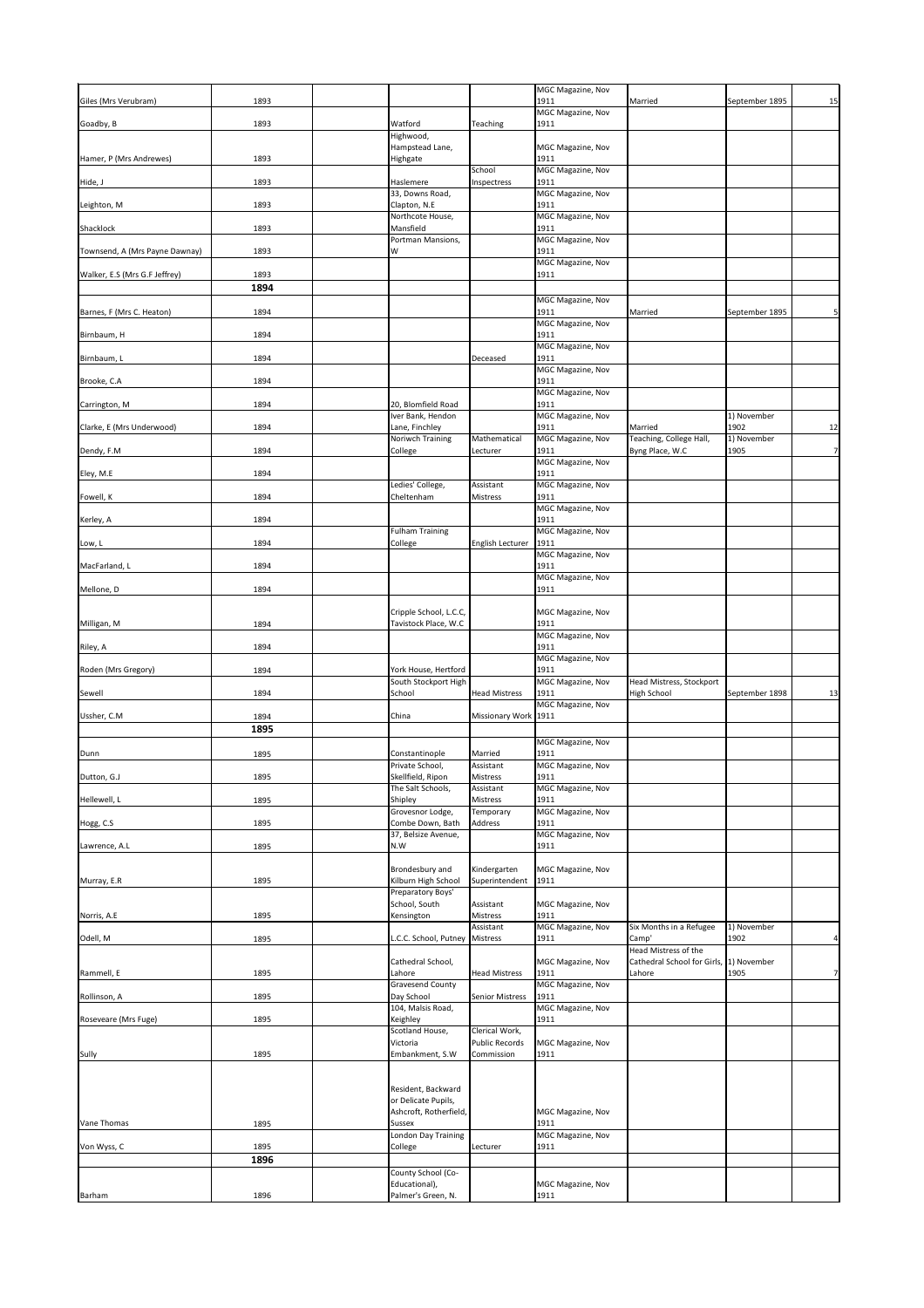| <b>Barber</b>               | 1896 | 16, Durham Road,<br><b>Bradford</b>          |                        | MGC Magazine, Nov<br>1911        |          |                     |    |
|-----------------------------|------|----------------------------------------------|------------------------|----------------------------------|----------|---------------------|----|
|                             |      |                                              |                        |                                  |          |                     |    |
| Miller, M (Mrs Codd)        | 1896 | 34, Lyncroft Gardens,<br>Hampstead           |                        | MGC Magazine, Nov<br>1911        | Married  | 1) November<br>1909 | 19 |
| Neate (Mrs E. Wythe Smith)  | 1896 |                                              | Deceased               | MGC Magazine, Nov<br>1911        | Deceased | 1) November<br>1907 | 15 |
| Pease (Mrs C.P Sanger)      | 1896 |                                              |                        | MGC Magazine, Nov<br>1911        |          |                     |    |
| Pridham (Mrs W. Oliver)     | 1896 |                                              | Deceased               | MGC Magazine, Nov<br>1911        | Married  | September 1897      | 11 |
| Smallhorn (Mrs Cruickshank) | 1896 | Eynsham, Oxon                                |                        | MGC Magazine, Nov<br>1911        | Married  | 1) November<br>1902 | 12 |
|                             |      |                                              |                        | MGC Magazine, Nov                |          |                     |    |
| Smith, E (Mrs Burnet Patch) | 1896 |                                              |                        | 1911<br>MGC Magazine, Nov        |          |                     |    |
| Williams, L                 | 1896 | Country Branch of                            | Deceased               | 1911                             |          |                     |    |
| Waterhouse                  | 1896 | Stamford Hill High<br>School                 |                        | <b>MGC Magazine, Nov</b><br>1911 |          |                     |    |
|                             | 1897 |                                              |                        |                                  |          |                     |    |
| Arundel, E                  | 1897 | L.C.C. Educational<br>Offices                | Librarian              | MGC Magazine, Nov<br>1911        |          |                     |    |
| Beck, I                     | 1897 | Copenhagen                                   |                        | MGC Magazine, Nov<br>1911        |          |                     |    |
| Burton, W (Mrs Auld)        | 1897 | Glenfinart, Kilmalcom                        |                        | MGC Magazine, Nov<br>1911        | Married  | 1) November<br>1902 | 12 |
| Crickmay, L (Mrs Henderson) | 1897 |                                              |                        | MGC Magazine, Nov<br>1911        |          |                     |    |
|                             |      |                                              |                        | MGC Magazine, Nov                |          |                     |    |
| Keary                       | 1897 | Goldsmiths' College                          | Lecturer<br>Private    | 1911<br>MGC Magazine, Nov        |          |                     |    |
| Lomas                       | 1897 | India                                        | Engagement             | 1911<br>MGC Magazine, Nov        |          | 1) November         |    |
| McJannett                   | 1897 |                                              | Deceased               | 1911<br>MGC Magazine, Nov        | Deceased | 1901                | 11 |
| <b>Shand Smith</b>          | 1897 |                                              |                        | 1911<br>MGC Magazine, Nov        |          |                     |    |
| Whittaker                   | 1897 | Cairo                                        | Teaching               | 1911                             |          |                     |    |
| Toller                      | 1897 | Grey Coat School,<br>Westminster             | Assistant<br>Mistress  | MGC Magazine, Nov<br>1911        |          |                     |    |
|                             | 1898 |                                              |                        |                                  |          |                     |    |
|                             |      | Homedene, Torquay                            | Hendon College,        | <b>MGC Magazine, Nov</b>         |          |                     |    |
| Ayliffe, R                  | 1898 | Drive, Leigh-on-Sea                          | Hendon                 | 1911                             |          |                     |    |
| Bennington, B               | 1898 | Berriedale Cottage,<br>Meads, Eastbourne     |                        | MGC Magazine, Nov<br>1911        |          |                     |    |
| Bennett, M                  | 1898 | Rangemore, Burton-<br>on-Trent               |                        | MGC Magazine, Nov<br>1911        |          |                     |    |
| Cleave, L                   | 1898 | Grey Coat Hospital,<br>Westminster           | Assistant<br>Mistress  | MGC Magazine, Nov<br>1911        |          |                     |    |
|                             |      | 192, London Road,                            |                        | MGC Magazine, Nov                |          |                     |    |
| Harris, D.O                 | 1898 | Kingston<br>6, Delamere Terrace,             |                        | 1911<br>MGC Magazine, Nov        |          |                     |    |
| Hay, C.P                    | 1898 | W.<br>Monmouth High                          |                        | 1911<br>MGC Magazine, Nov        |          |                     |    |
| Jackson, H.M                | 1898 | <b>School for Girls</b>                      | <b>Second Mistress</b> | 1911<br>MGC Magazine, Nov        |          |                     |    |
| Jameson, B (Mrs F.H Carson) | 1898 | 30, Hove Villas, Hove,                       |                        | 1911<br><b>MGC Magazine, Nov</b> |          |                     |    |
| King, L                     | 1898 | <b>Brighton</b>                              |                        | 1911                             |          |                     |    |
| Leech, D                    | 1898 |                                              | Deceased               | MGC Magazine, Nov<br>1911        |          |                     |    |
| Macfayden, Y                | 1898 | Sunderston,<br>Letchworth                    |                        | MGC Magazine, Nov<br>1911        |          |                     |    |
| Miller, M.F (Mrs F.J Codd)  | 1898 | Hampstead                                    |                        | MGC Magazine, Nov<br>1911        |          |                     |    |
| Newhall, E (Mrs Henderson)  | 1898 | Quilate, Carshalton                          |                        | MGC Magazine, Nov<br>1911        |          |                     |    |
|                             |      |                                              |                        | MGC Magazine, Nov<br>1911        |          |                     |    |
| Pennington, A               | 1898 | 83, Hotham Road,                             |                        | MGC Magazine, Nov                |          |                     |    |
| Riley, M (Mrs Binns)        | 1898 | Putney, S.W                                  |                        | 1911                             |          |                     |    |
| Ryan, K                     | 1898 | 63, Gondar Gardens,<br>West Hampstead        |                        | MGC Magazine, Nov<br>1911        |          |                     |    |
| Simon, M                    | 1898 | The Batch,<br>Babington, nr. Bath            |                        | MGC Magazine, Nov<br>1911        |          |                     |    |
|                             | 1898 | 41, Station Road,<br>Harlesden               |                        | MGC Magazine, Nov<br>1911        |          |                     |    |
| Targett, A                  |      |                                              | Joint Head             | MGC Magazine, Nov                |          |                     |    |
| Wallis, G                   | 1898 | Highfield, London<br><b>Braintree County</b> | <b>Mistress</b>        | 1911<br>MGC Magazine, Nov        |          |                     |    |
| Wilson, M                   | 1898 | School                                       | <b>Senior Mistress</b> | 1911<br>MGC Magazine, Nov        |          |                     |    |
|                             | 1899 |                                              |                        | 1911<br>MGC Magazine, Nov        |          |                     |    |
| Allott, E.F                 | 1899 |                                              |                        | 1911<br>MGC Magazine, Nov        |          | 1) November         |    |
| Bondfield, C.H              | 1899 |                                              | Deceased               | 1911                             | Deceased | 1901                | 11 |
| Butler, M.L                 | 1899 | London Missionary<br>School, Bangalore       |                        | MGC Magazine, Nov<br>1911        |          |                     |    |
| Traill Christie, O          | 1899 |                                              |                        | MGC Magazine, Nov<br>1911        |          |                     |    |
| Dainty, H                   | 1899 |                                              |                        | MGC Magazine, Nov<br>1911        |          |                     |    |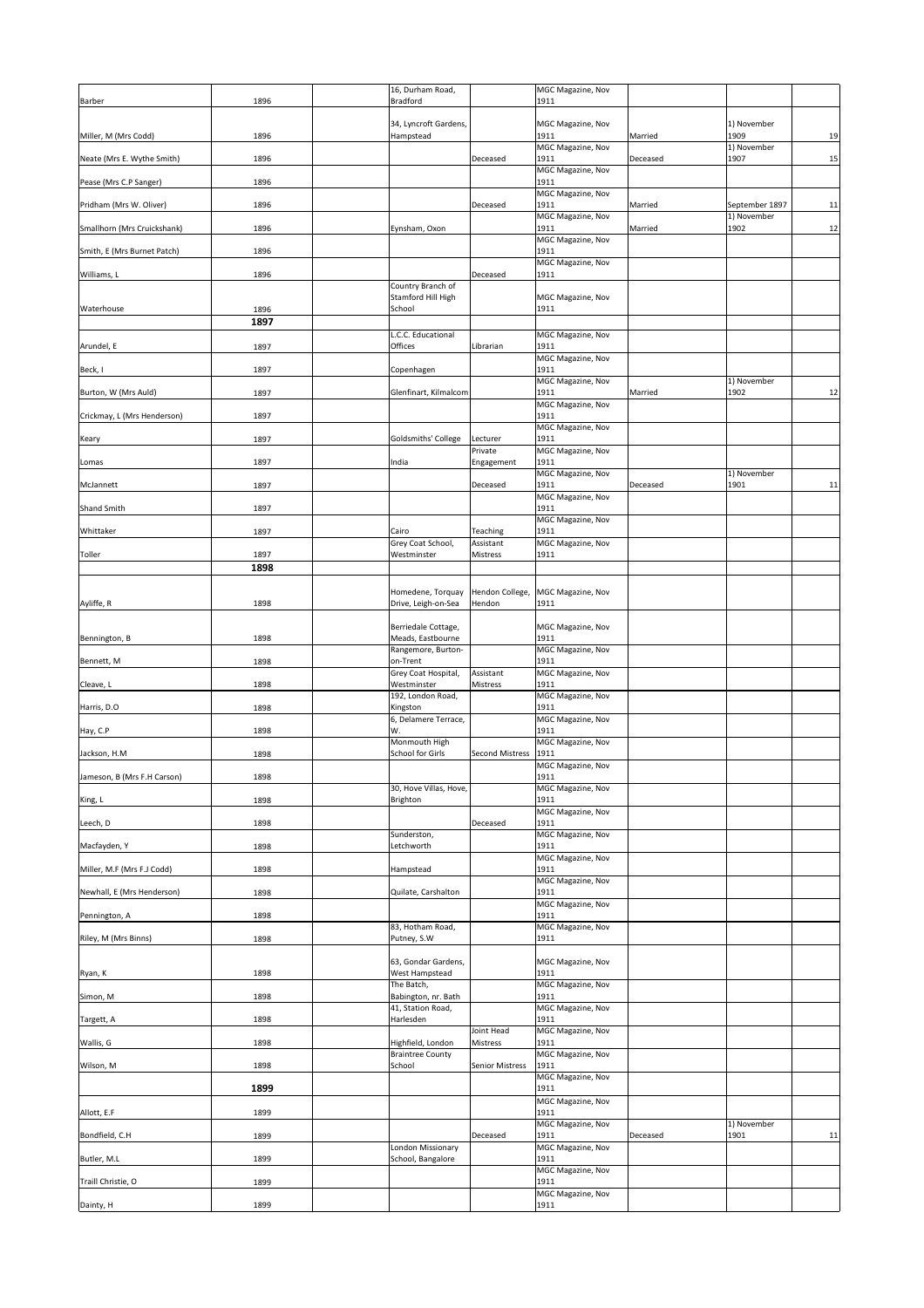| Egles, D                    | 1899 | Oudtshoom, S.Africa                       | Mistress of<br>Method                                  | MGC Magazine, Nov<br>1911        |                                          |                     |    |
|-----------------------------|------|-------------------------------------------|--------------------------------------------------------|----------------------------------|------------------------------------------|---------------------|----|
| Ellis, C (Mrs Stanley Cook) | 1899 |                                           |                                                        | MGC Magazine, Nov<br>1911        |                                          |                     |    |
| Fuller, M                   | 1899 |                                           |                                                        | MGC Magazine, Nov<br>1911        |                                          |                     |    |
|                             |      |                                           | Skinners' Company's   Assistant                        | MGC Magazine, Nov                |                                          |                     |    |
| Gibbings, E.M.              | 1899 |                                           | School, Stamford Hill   Mistress                       | 1911                             |                                          |                     |    |
|                             |      | Girton College,                           |                                                        | MGC Magazine, Nov                | Lecturer in History, Girton  1) November |                     |    |
| Mercier, W                  | 1899 | Cambridge<br>Private School,              | <b>History Lecturer</b><br>Assistant                   | 1911<br>MGC Magazine, Nov        | College, Cambridge                       | 1909                | 19 |
| Merryweather, E             | 1899 | Teddington                                | <b>Mistress</b><br>Social and                          | 1911                             |                                          |                     |    |
| Orwin, E.K                  | 1899 | Walsall                                   | Philanthropic<br>Work, Walsall                         | MGC Magazine, Nov<br>1911        |                                          |                     |    |
| Orange, B                   | 1899 |                                           |                                                        | MGC Magazine, Nov<br>1911        |                                          |                     |    |
| Robinson, E                 | 1899 | U.S.A                                     | Teaching                                               | MGC Magazine, Nov<br>1911        | A Journey to the "Back<br>Blocks" N.S.W' | 1) November<br>1908 | 5  |
|                             |      |                                           |                                                        | MGC Magazine, Nov<br>1911        |                                          |                     |    |
| Read, A                     | 1899 | South Hampstead                           | Assistant                                              | MGC Magazine, Nov                |                                          |                     |    |
| Ryan, K                     | 1899 | <b>High School</b>                        | Mistress                                               | 1911<br>MGC Magazine, Nov        |                                          |                     |    |
| Sturge, W                   | 1899 | Mount School, York<br>Preparatory School, | <b>Head Mistress</b>                                   | 1911<br>MGC Magazine, Nov        |                                          |                     |    |
| Shuttleworth, B             | 1899 | Rochdale                                  | Principle                                              | 1911<br>MGC Magazine, Nov        |                                          |                     |    |
| Terry, H (Mrs Highfield)    | 1899 | Potter Hill, Pickering                    |                                                        | 1911<br><b>MGC Magazine, Nov</b> |                                          |                     |    |
| Tann, G                     | 1899 |                                           | Assistant                                              | 1911<br>MGC Magazine, Nov        |                                          |                     |    |
| Weiss, A                    | 1899 |                                           | L.C.C. School, Dalston Mistress                        | 1911                             |                                          |                     |    |
| Whisker, M                  | 1899 |                                           |                                                        | MGC Magazine, Nov<br>1911        |                                          |                     |    |
| Yorke, M                    | 1899 | Wantage                                   | S. Katherine's School, Kindergarten<br><b>Mistress</b> | MGC Magazine, Nov<br>1911        |                                          |                     |    |
|                             | 1900 |                                           |                                                        | MGC Magazine, Nov<br>1911        |                                          |                     |    |
|                             |      | Kindergarten, Ruskin                      |                                                        |                                  |                                          |                     |    |
| Atkinson, A                 | 1900 | High School, Thurlow<br>Road, Hampstead   |                                                        | MGC Magazine, Nov<br>1911        |                                          |                     |    |
|                             |      |                                           |                                                        | <b>MGC Magazine, Nov</b>         |                                          |                     |    |
| Buttifant (Mrs Edgar)       | 1900 |                                           |                                                        | 1911<br>MGC Magazine, Nov        |                                          |                     |    |
| Cameron, L                  | 1900 | Chalford, South                           |                                                        | 1911<br>MGC Magazine, Nov        |                                          |                     |    |
| Christie, M.E               | 1900 | Croydon<br>College for Girls,             | Assistant                                              | 1911<br>MGC Magazine, Nov        |                                          |                     |    |
| Clarke, E                   | 1900 | Hayton, Liverpool<br>Private School,      | Mistress<br>Assistant                                  | 1911<br>MGC Magazine, Nov        |                                          |                     |    |
| Codd, E                     | 1900 | Thornton Heath                            | Mistress                                               | 1911                             |                                          |                     |    |
| Green, E                    | 1900 | Manor House,<br>Priestbury, Cheshire      | Private<br>Engagement                                  | MGC Magazine, Nov<br>1911        |                                          |                     |    |
|                             |      |                                           | Private                                                | MGC Magazine, Nov<br>1911        |                                          |                     |    |
| Goadby, J.M                 | 1900 |                                           | Engagement<br>Private                                  | MGC Magazine, Nov                |                                          |                     |    |
| Hellyer, C.M                | 1900 | Portsmouth High                           | Engagement<br>Assistant                                | 1911<br>MGC Magazine, Nov        |                                          |                     |    |
| Hogg, B                     | 1900 | School<br>Private School,                 | <b>Mistress</b><br>Assistant                           | 1911<br>MGC Magazine, Nov        |                                          |                     |    |
| Hope, E.M                   | 1900 | Ulverstone, Lancs.<br>Wallington High     | Mistress<br>Assistant                                  | 1911<br>MGC Magazine, Nov        |                                          |                     |    |
| Norris, H.B                 | 1900 | School                                    | Mistress                                               | 1911<br>MGC Magazine, Nov        |                                          |                     |    |
| Plumbe, W                   | 1900 | Calcutta                                  | Missionary Work 1911<br>Private                        | <b>MGC Magazine, Nov</b>         |                                          |                     |    |
| Polimeni, M                 | 1900 |                                           | Engagement                                             | 1911                             |                                          |                     |    |
| Shaxby, J (Mrs Mann)        | 1900 |                                           |                                                        | MGC Magazine, Nov<br>1911        |                                          |                     |    |
| Smith, L.M                  | 1900 |                                           | Aberdeen University Student                            | MGC Magazine, Nov<br>1911        |                                          |                     |    |
| Warren Smith, D             | 1900 | Private School, Wales                     |                                                        | MGC Magazine, Nov<br>1911        | 25 Westgate Terrace,<br>Earl's Court, SW | 1) November<br>1905 | 7  |
| Wright, D                   | 1900 | S. Saviour's and S.<br>Olave's School     | Assistant<br><b>Mistress</b>                           | MGC Magazine, Nov<br>1911        |                                          |                     |    |
| Young, M                    | 1900 | <b>Sunderland Training</b><br>College     | Mistress of<br>Method                                  | MGC Magazine, Nov<br>1911        |                                          |                     |    |
|                             | 1901 |                                           |                                                        | MGC Magazine, Nov<br>1911        |                                          |                     |    |
|                             |      | Ockbrook School,                          | Assistant                                              | <b>MGC Magazine, Nov</b>         |                                          |                     |    |
| Brabner, E                  | 1901 | Scarborough                               | Mistress                                               | 1911                             |                                          |                     |    |
| Blamire Brown, E            | 1901 | Clapgrove Vicarage,<br>Wallingford        |                                                        | MGC Magazine, Nov<br>1911        |                                          |                     |    |
| Brice, M                    | 1901 | High School,<br>Portsmouth                | Assistant<br>Mistress                                  | MGC Magazine, Nov<br>1911        |                                          |                     |    |
| Bush, F                     | 1901 |                                           |                                                        | MGC Magazine, Nov<br>1911        |                                          |                     |    |
| Bywater, M                  | 1901 | Nisbet Mill, Jedburgh                     |                                                        | MGC Magazine, Nov<br>1911        |                                          |                     |    |
|                             | 1901 | Willington School,<br>Putney, S.W         |                                                        | MGC Magazine, Nov<br>1911        | Married                                  | 1) November<br>1907 | 14 |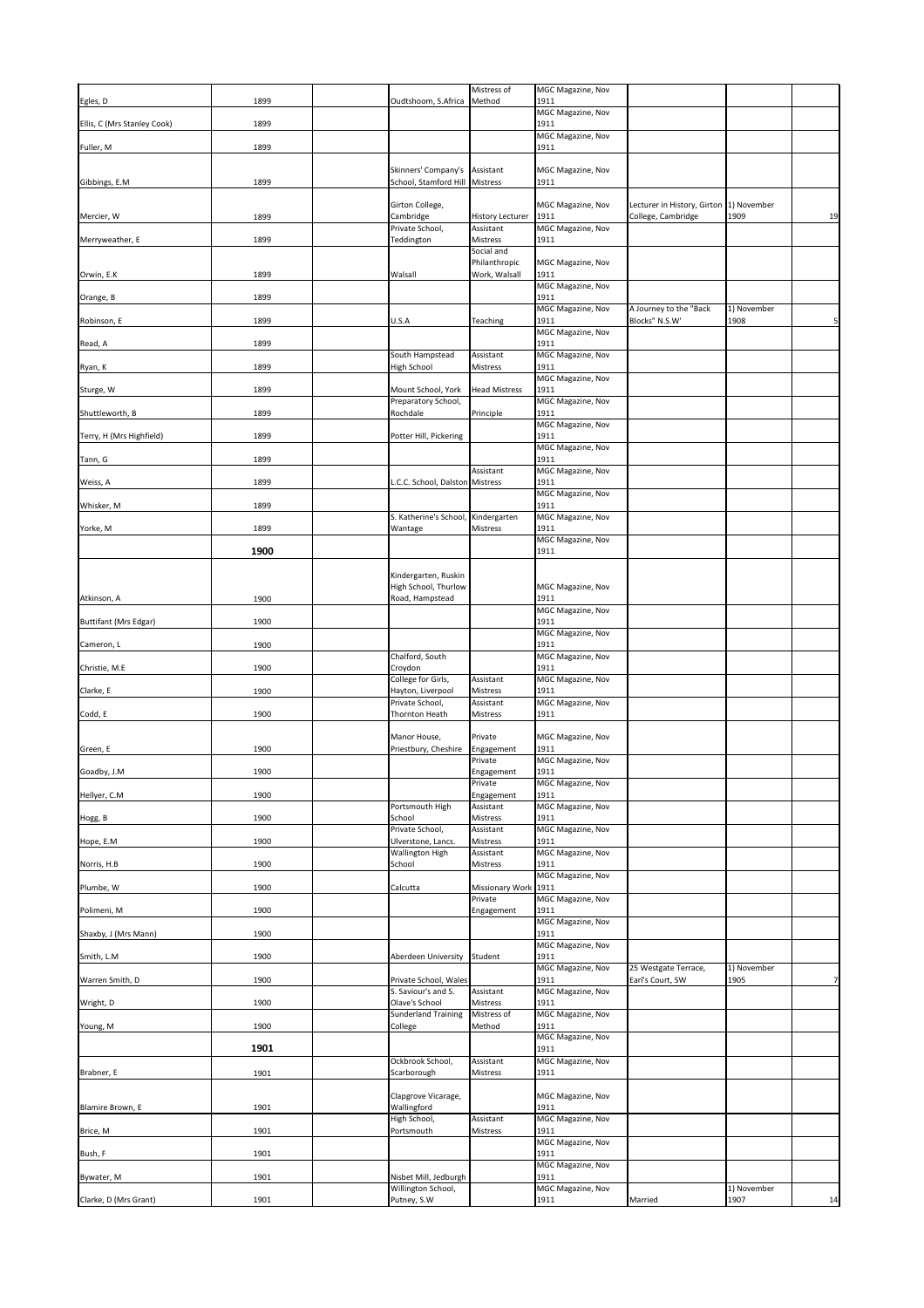|                                  |      |                                        |                                  | MGC Magazine, Nov         |                                                   |                     |                |
|----------------------------------|------|----------------------------------------|----------------------------------|---------------------------|---------------------------------------------------|---------------------|----------------|
| Cowan, M                         | 1901 | Sheffield                              | Engagement                       | 1911                      |                                                   |                     |                |
| De Castro, I                     | 1901 | Ladies' College<br>Guernsey            | Assistant<br>Mistress            | MGC Magazine, Nov<br>1911 |                                                   |                     |                |
|                                  |      | 14, Cheyne Walk,                       |                                  | MGC Magazine, Nov         | A Year in an "Ecole                               | 1) November         |                |
| Fleming, E.G                     | 1901 | Chelsea                                |                                  | 1911                      | Normale"'                                         | 1905                | 4              |
|                                  |      | Otterbarrow Road<br>Hall, Altringham,  |                                  | MGC Magazine, Nov         |                                                   |                     |                |
| Forgan, F (Mrs Hopkins)          | 1901 | Cheshire                               |                                  | 1911                      |                                                   |                     |                |
| Grime, A                         | 1901 |                                        | <b>Died 1907</b>                 | MGC Magazine, Nov<br>1911 |                                                   |                     |                |
|                                  |      | Lastingham, Hornsey                    |                                  | MGC Magazine, Nov         |                                                   |                     |                |
| Hoole, E.M                       | 1901 | Lane                                   |                                  | 1911                      |                                                   |                     |                |
|                                  |      | Essex House School,                    | Assistant                        | MGC Magazine, Nov         |                                                   |                     |                |
| Howard, M                        | 1901 | <b>Woodford Green</b>                  | Mistress                         | 1911<br>MGC Magazine, Nov |                                                   |                     |                |
| Lawn, E                          | 1901 | Liverpool                              | Engagement                       | 1911                      |                                                   |                     |                |
|                                  |      |                                        |                                  | MGC Magazine, Nov         |                                                   |                     |                |
| Matthews, H                      | 1901 | Ferndale, Welshpool                    | Engagement                       | 1911<br>MGC Magazine, Nov |                                                   |                     |                |
| Morgan (Mrs Waterhouse-Bentley)  | 1901 |                                        |                                  | 1911                      |                                                   |                     |                |
|                                  |      | North London<br>Collegiate School for  | Assistant                        | MGC Magazine, Nov         |                                                   |                     |                |
| Nuth, D                          | 1901 | Girls                                  | <b>Mistress</b>                  | 1911                      |                                                   |                     |                |
| Payne, J                         | 1901 | Maria Grey Training<br>College         | Kindergarten<br>Assistant        | MGC Magazine, Nov<br>1911 |                                                   |                     |                |
|                                  |      | Aske School,                           | Assistant                        | MGC Magazine, Nov         |                                                   |                     |                |
| Plante, E.G                      | 1901 | Cricklewood, N.W                       | <b>Mistress</b>                  | 1911                      | Some Effects of the                               |                     |                |
|                                  |      |                                        |                                  |                           | American School System                            |                     |                |
| Reaney B.Sc, M                   | 1901 | Harberdasher's<br>School, Hatcham      | Assistant<br><b>Mistress</b>     | MGC Magazine, Nov<br>1911 | on the Self-Reliance of the 1) November<br>Child' | 1907                | $\overline{4}$ |
|                                  |      | Simon Langton                          | Kindergarten                     | MGC Magazine, Nov         |                                                   |                     |                |
| Rowland, M                       | 1901 | School, Canterbury                     | Mistress                         | 1911<br>MGC Magazine, Nov |                                                   |                     |                |
| Sladden, A (Mrs Shaxby)          | 1901 |                                        |                                  | 1911                      |                                                   |                     |                |
|                                  |      |                                        |                                  |                           |                                                   |                     |                |
| Tuckett, L (Mrs Timms)           | 1901 | The Laurels,<br>Kingsbridgem, Devon    |                                  | MGC Magazine, Nov<br>1911 | Married                                           | 1) November<br>1909 | 19             |
|                                  |      | 129, Brondesbury                       |                                  | MGC Magazine, Nov         |                                                   |                     |                |
| Whitmarsh, E                     | 1901 | Road, London, N.W                      |                                  | 1911<br>MGC Magazine, Nov |                                                   |                     |                |
| Williamson, V                    | 1901 |                                        |                                  | 1911                      |                                                   |                     |                |
| Wilson, E (Mrs Logan)            | 1901 | Hayling Island                         |                                  | MGC Magazine, Nov<br>1911 |                                                   |                     |                |
|                                  |      |                                        |                                  | MGC Magazine, Nov         |                                                   |                     |                |
|                                  | 1902 | Bartlow,                               |                                  | 1911                      |                                                   |                     |                |
|                                  |      | Leckhampton Hill, nr.                  |                                  | MGC Magazine, Nov         |                                                   |                     |                |
| Barnard, H.C                     | 1902 | Cheltenham<br>154, Westbourne          |                                  | 1911<br>MGC Magazine, Nov |                                                   |                     |                |
| Bollans (Mrs Clarence E. Thorpe) | 1902 | Avenue, Hull                           |                                  | 1911                      |                                                   |                     |                |
|                                  |      | Brondesbury and                        | Assistant                        | MGC Magazine, Nov         |                                                   |                     |                |
| Curry, H                         | 1902 | Kilburn High School                    | Mistress                         | 1911                      |                                                   |                     |                |
|                                  |      | Milham Ford School,                    |                                  | MGC Magazine, Nov         |                                                   |                     |                |
| Edwards, A.K                     | 1902 | Oxford<br>University College           | Classical Mistress 1911          |                           |                                                   |                     |                |
|                                  |      | Preparatory School,                    | Assistant                        | MGC Magazine, Nov         |                                                   |                     |                |
| Fuller, E                        | 1902 | Hamps.<br>L.C.C Special School,        | <b>Mistress</b>                  | 1911                      |                                                   |                     |                |
|                                  |      | Lawn Road,                             | Assistant                        | <b>MGC Magazine, Nov</b>  |                                                   |                     |                |
| Hanson, E.M                      | 1902 | Kensington<br>Lastingham, Hornsey      | <b>Mistress</b>                  | 1911<br>MGC Magazine, Nov |                                                   |                     |                |
| Hoole, O.B                       | 1902 | Lane, N.                               | (Private Pupils)                 | 1911                      |                                                   |                     |                |
|                                  |      | 64, Hitherfield Road,                  |                                  | MGC Magazine, Nov         |                                                   |                     |                |
| Horn, G                          | 1902 | Streatham, S.W                         | (Private Pupils)                 | 1911                      |                                                   |                     |                |
| Irons, M.V                       | 1902 | Christ's Hospital,<br>Hertford         | Mathematical<br>Mistress         | MGC Magazine, Nov<br>1911 |                                                   |                     |                |
|                                  |      | 12, Cleveland Road,                    |                                  | MGC Magazine, Nov         |                                                   |                     |                |
| Jeffrey, K                       | 1902 | <b>Kensal Rise</b>                     |                                  | 1911<br>MGC Magazine, Nov |                                                   |                     |                |
| Laurence B.A, I                  | 1902 | Glasgow                                |                                  | 1911                      |                                                   |                     |                |
| Newman, M                        | 1902 | Sheffield High School                  | Assistant<br><b>Mistress</b>     | MGC Magazine, Nov<br>1911 |                                                   |                     |                |
|                                  |      |                                        |                                  |                           |                                                   |                     |                |
|                                  |      | Loretto School,<br>Preparatory Branch, |                                  |                           |                                                   |                     |                |
|                                  |      | Musselburgh,                           | Assistant                        | <b>MGC Magazine, Nov</b>  |                                                   |                     |                |
| Palmer, E                        | 1902 | Edinburgh                              | <b>Mistress</b>                  | 1911                      |                                                   |                     |                |
|                                  |      |                                        | Superintendent<br>of Day Schools |                           |                                                   |                     |                |
|                                  |      | Wesleyan Mission,                      | and Bible                        | MGC Magazine, Nov         |                                                   |                     |                |
| Perkins, A                       | 1902 | Canton, China<br>Griffen Vicarage,     | Women                            | 1911<br>MGC Magazine, Nov |                                                   |                     |                |
| Pinck, A                         | 1902 | Blackburn                              |                                  | 1911                      |                                                   |                     |                |
|                                  |      | 146a, Gladstone<br>Avenue, Wood        |                                  | MGC Magazine, Nov         |                                                   |                     |                |
| Pound, L                         | 1902 | Green, N.                              |                                  | 1911                      |                                                   |                     |                |
| Pugh, G                          | 1902 | Huddersfield High<br>School            | Geography<br><b>Mistress</b>     | MGC Magazine, Nov<br>1911 |                                                   |                     |                |
|                                  |      | Girls' High School,                    |                                  | MGC Magazine, Nov         |                                                   |                     |                |
| Rhodes, E.H                      | 1902 | Retford                                | Kindergarten                     | 1911<br>MGC Magazine, Nov |                                                   |                     |                |
| Talbot, E                        | 1902 | High School, Glasgow Mistress          |                                  | 1911                      |                                                   |                     |                |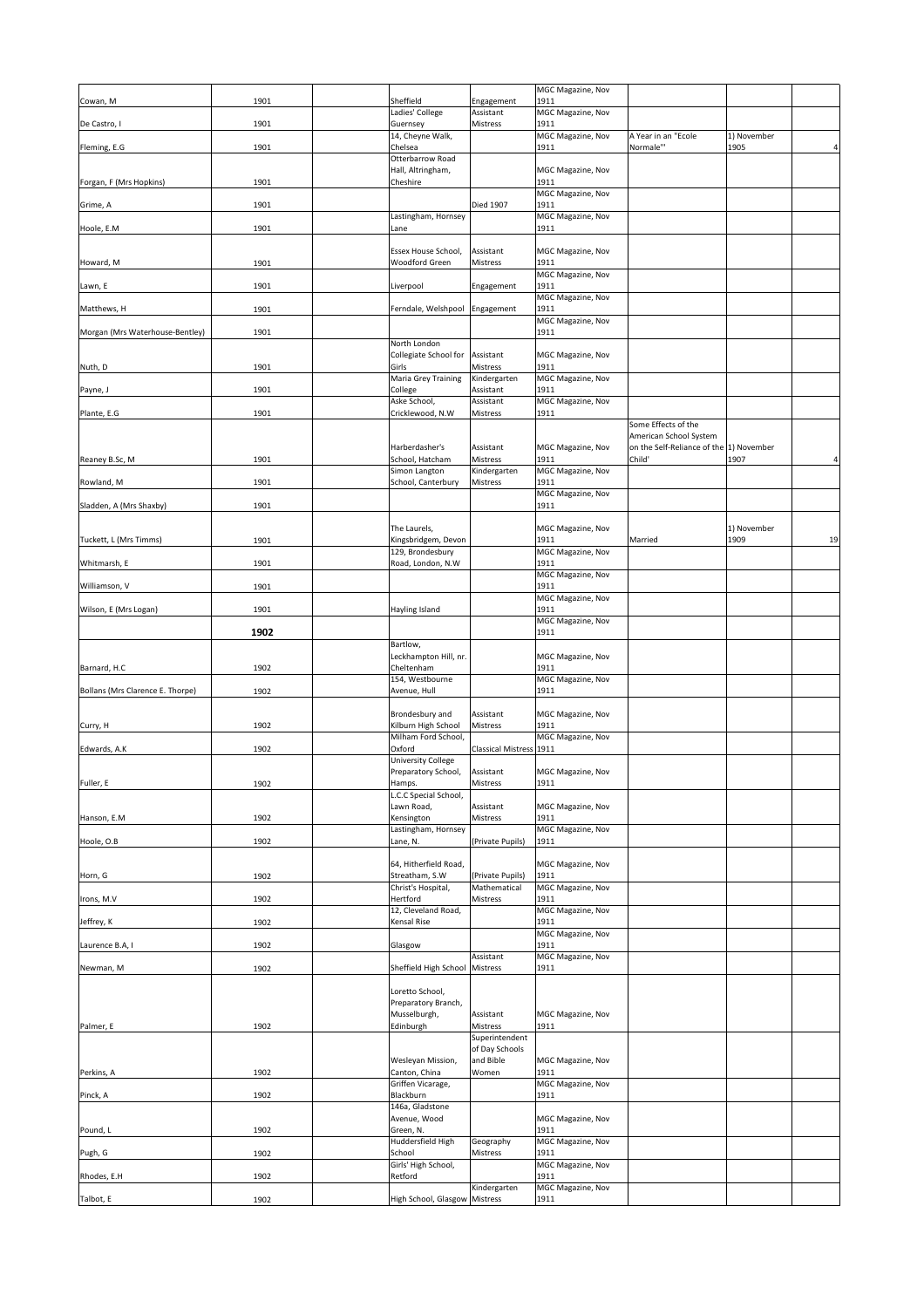|                                 |      | Insitut Gunesch,                                                          |                               |                                     |                            |                     |                |
|---------------------------------|------|---------------------------------------------------------------------------|-------------------------------|-------------------------------------|----------------------------|---------------------|----------------|
|                                 |      | Wien I.,<br>Bräunersresse 2                                               |                               | MGC Magazine, Nov                   |                            |                     |                |
| Ungerer, C                      | 1902 | Austria                                                                   |                               | 1911                                |                            |                     |                |
|                                 |      | Sandescotes School,                                                       | Assistant                     | <b>MGC Magazine, Nov</b>            |                            |                     |                |
| White, D                        | 1902 | Parkstone, Dorset                                                         | Mistress                      | 1911                                |                            |                     |                |
| Wilkes, M                       | 1902 | <b>Baptist Zenana</b><br>Mission                                          |                               | MGC Magazine, Nov<br>1911           |                            |                     |                |
|                                 |      | 16, Wellington Road,                                                      |                               | MGC Magazine, Nov                   |                            |                     |                |
| Woolley, K                      | 1902 | Brighton                                                                  |                               | 1911<br>MGC Magazine, Nov           |                            |                     |                |
|                                 | 1903 |                                                                           |                               | 1911                                |                            |                     |                |
|                                 |      |                                                                           | Organising                    |                                     |                            |                     |                |
|                                 |      |                                                                           | Secretary to the<br>Women's   |                                     |                            |                     |                |
|                                 |      |                                                                           | <b>Foreign Mission</b>        |                                     |                            |                     |                |
| Ackland                         | 1903 | Glasgow                                                                   | of the United<br>Free Church  | MGC Magazine, Nov<br>1911           |                            |                     |                |
|                                 |      | The Cottage, Benson,                                                      |                               | <b>MGC Magazine, Nov</b>            |                            |                     |                |
| Badcock, C                      | 1903 | Wallingford                                                               |                               | 1911                                |                            |                     |                |
| Bagster, L.E                    | 1903 | Cambridge Training<br>College                                             | Science Lecturer              | MGC Magazine, Nov<br>1911           |                            |                     |                |
|                                 |      |                                                                           |                               |                                     |                            |                     |                |
| Barry, F                        | 1903 | Skene Cottage, Albert<br>Road, Watford                                    |                               | MGC Magazine, Nov<br>1911           |                            |                     |                |
| Beard, E                        | 1903 |                                                                           | Deceased                      | MGC Magazine, Nov<br>1911           | Deceased                   | 1) November<br>1905 | 71             |
|                                 |      |                                                                           |                               |                                     |                            |                     |                |
| Birley, F.H                     | 1903 | Goldsmith's College,<br>New Cross, S.E                                    | Lecturer in<br>Education      | MGC Magazine, Nov<br>1911           |                            |                     |                |
|                                 |      |                                                                           |                               | Science Mistress, MGC Magazine, Nov |                            |                     |                |
| Bowers B.Sc, M                  | 1903 | High Wycombe                                                              | <b>High School</b>            | 1911                                |                            |                     |                |
|                                 |      | Lady Muir Memorial                                                        |                               | <b>MGC Magazine, Nov</b>            |                            |                     |                |
| <b>Brutten</b>                  | 1903 | Mission, Allahabad                                                        |                               | 1911                                |                            |                     |                |
|                                 |      | 143, Palmerston                                                           |                               | <b>MGC Magazine, Nov</b>            |                            |                     |                |
| Carpenter, J                    | 1903 | Road, Bowes Park, N                                                       |                               | 1911                                |                            |                     |                |
|                                 |      | Montague House,                                                           |                               | <b>MGC Magazine, Nov</b>            |                            |                     |                |
| Channing-Pearce, G (Mrs Wright) | 1903 | East Cliff, Ramsgate<br>Burlington School for Senior French               |                               | 1911<br>MGC Magazine, Nov           |                            |                     |                |
| Cock, E                         | 1903 | Girls                                                                     | Mistress                      | 1911                                |                            |                     |                |
|                                 |      |                                                                           |                               |                                     |                            |                     |                |
| Cornell, E                      | 1903 | <b>Central Foundation</b><br>School, Spital Square Assistant Mistess 1911 |                               | MGC Magazine, Nov                   |                            |                     |                |
|                                 |      |                                                                           |                               |                                     |                            |                     |                |
| Davis, L.E                      | 1903 | Bank House, Dursley,<br>Gloucestershire                                   |                               | <b>MGC Magazine, Nov</b><br>1911    |                            |                     |                |
| Dismorr, B                      | 1903 | Arden, Sheepcote<br>Road, Harrow                                          |                               | <b>MGC Magazine, Nov</b><br>1911    |                            |                     |                |
|                                 |      |                                                                           | Assistant                     |                                     |                            |                     |                |
|                                 |      | Manchester                                                                | Lecturer and                  | Demonstrator in   MGC Magazine, Nov |                            |                     |                |
| Fountain, M.A                   | 1903 | University                                                                | Education                     | 1911                                |                            |                     |                |
| Francis, M.E                    | 1903 | <b>Folkestone County</b><br>School                                        | Assistant Mistess 1911        | MGC Magazine, Nov                   |                            |                     |                |
|                                 |      | Friends' Mission,                                                         |                               |                                     |                            |                     |                |
|                                 |      | Amboniriana, Par                                                          |                               |                                     |                            |                     |                |
| Grubb (Mrs Hodgekin)            | 1903 | Miarinarir o Province<br>de l'Italy, Madagascar                           |                               | <b>MGC Magazine, Nov</b><br>1911    |                            |                     |                |
|                                 |      | 8, Gerard Road,                                                           |                               | MGC Magazine, Nov                   |                            | 1) November         |                |
| Hawkins, M (Mrs W.F Scott)      | 1903 | Barnes                                                                    |                               | 1911                                | Married                    | 1909                | 19             |
|                                 |      | 21, Osbourne<br>Avenue, Newcastle-                                        |                               | MGC Magazine, Nov                   |                            |                     |                |
| Leitch                          | 1903 | on-Tyne                                                                   |                               | 1911                                |                            |                     |                |
| Lewis                           | 1903 | Leamington High<br>School                                                 | <b>Second Mistress</b>        | MGC Magazine, Nov<br>1911           |                            |                     |                |
| Lowenstein                      | 1903 | <b>Central Newcastle</b><br>High School                                   | German Mistress 1911          | <b>MGC Magazine, Nov</b>            |                            |                     |                |
|                                 |      |                                                                           |                               |                                     |                            |                     |                |
|                                 |      | <b>Municipal Secondary</b><br>School, Yorke Place,                        |                               | <b>MGC Magazine, Nov</b>            | Assistant Mistress, Girls' | 1) November         |                |
| Marshall                        | 1903 | Brighton                                                                  | Assistant Mistess 1911        | MGC Magazine, Nov                   | High School, Stockport     | 1905                | 8 <sup>1</sup> |
| McKerrow (Mrs Geikie)           | 1903 | 8, Alloway Place, Ayr                                                     |                               | 1911                                |                            |                     |                |
|                                 |      | 11, Trelawney Road,                                                       |                               | Working for Arts' MGC Magazine, Nov |                            |                     |                |
| Newton, M                       | 1903 | Cotham, Bristol                                                           | Degree                        | 1911<br>MGC Magazine, Nov           |                            |                     |                |
| Nesbitt                         | 1903 | Keighley, Yorkshire                                                       | Assistant Mistess   1911      |                                     |                            |                     |                |
| Norman                          | 1903 | West Golding,<br>Hatfield, Herts.                                         | Private Teaching   1911       | MGC Magazine, Nov                   |                            |                     |                |
|                                 |      | Essendon School,<br>Skegness,                                             |                               | MGC Magazine, Nov                   |                            |                     |                |
| Osborne                         | 1903 | Lincolnshire                                                              | Assistant Mistess 1911        |                                     |                            |                     |                |
|                                 |      | Great Yarmouth,<br><b>Gramar School for</b>                               | Head Mistress,<br>Preparatory | MGC Magazine, Nov                   |                            |                     |                |
| Pratt, M.A                      | 1903 | Boys                                                                      | Department                    | 1911                                |                            |                     |                |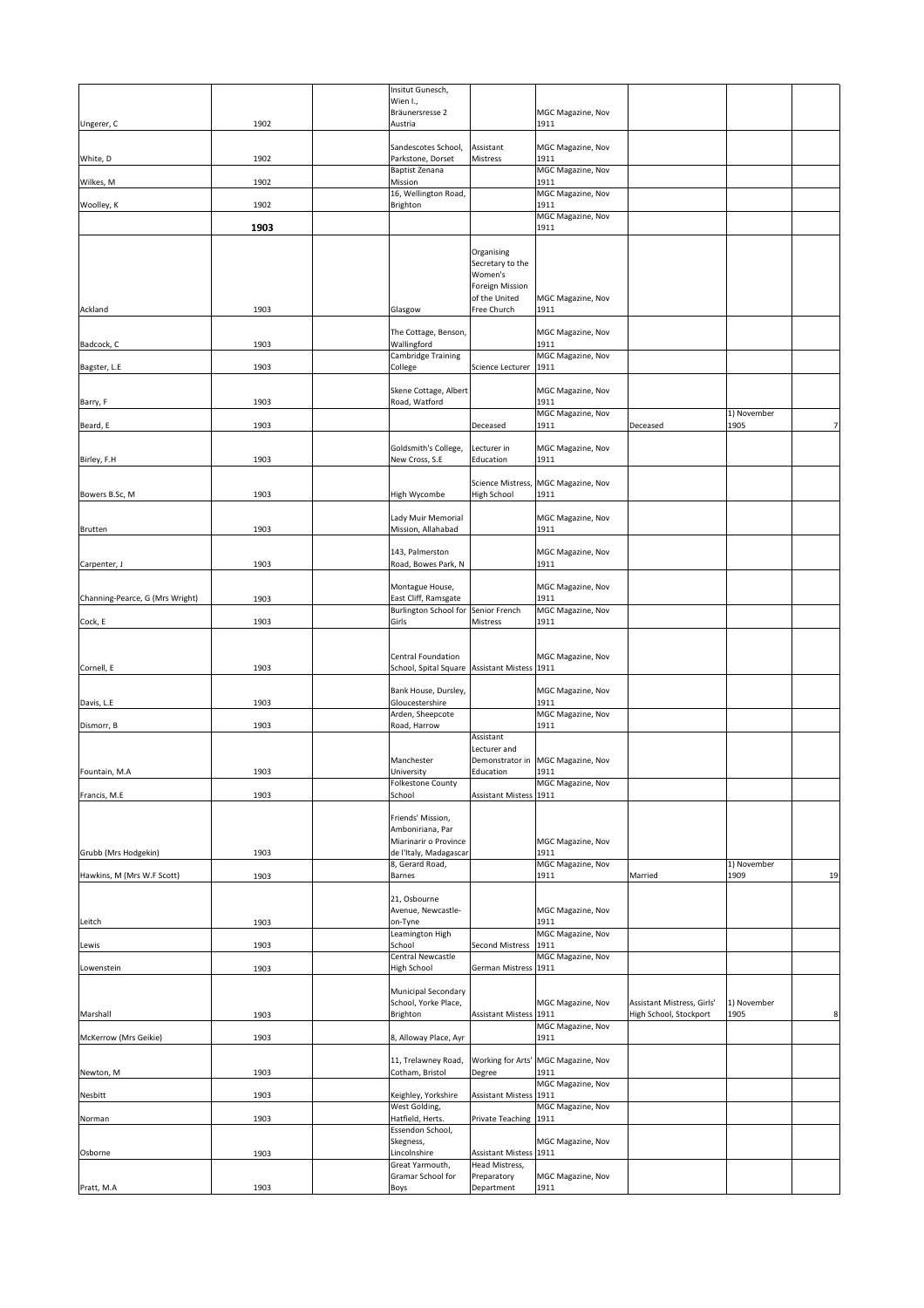|                               |      |                                                                   | Head Mistress,<br>Kindergarten and |                                              |                                                                 |             |                |
|-------------------------------|------|-------------------------------------------------------------------|------------------------------------|----------------------------------------------|-----------------------------------------------------------------|-------------|----------------|
| Pritchard                     | 1903 | Victoria College,<br><b>Belfast</b>                               | Preparatory<br>School              | MGC Magazine, Nov<br>1911                    |                                                                 |             |                |
|                               |      | 7, Queen Anne's<br>Gardens, Bedford                               |                                    | MGC Magazine, Nov                            |                                                                 |             |                |
| Rooke                         | 1903 | Park, Chiswick                                                    |                                    | 1911<br>MGC Magazine, Nov                    |                                                                 |             |                |
| Rowston                       | 1903 |                                                                   |                                    | 1911                                         |                                                                 |             |                |
|                               |      |                                                                   | Educational                        | MGC Magazine, Nov                            | Head Mistress, Collegiate<br>School for Girls, Port             | 1) November |                |
| Stevenson, G.R                | 1903 | Calcutta<br>United Provinces,                                     | Missionary<br>Inspectress of       | 1911<br>MGC Magazine, Nov                    | Elizabeth, South Africa                                         | 1905        | 8 <sup>1</sup> |
| Stuart, H.G                   | 1903 | India<br>c/o Mme, Mallet,                                         | Schools                            | 1911                                         |                                                                 |             |                |
| Townshend                     | 1903 | Varengeville, Seine<br>Inférieure                                 | Private Work                       | MGC Magazine, Nov<br>1911                    |                                                                 |             |                |
|                               |      |                                                                   |                                    | MGC Magazine, Nov                            |                                                                 |             |                |
| Walton                        | 1903 | Infants' School, Barry Assistant Mistess 1911<br>Wooler Vicarage, |                                    | MGC Magazine, Nov                            |                                                                 |             |                |
| Wilsden, H.K.U                | 1903 | Northumberland                                                    |                                    | 1911<br>MGC Magazine, Nov                    |                                                                 |             |                |
|                               | 1904 | Newnham, 45,                                                      |                                    | 1911                                         |                                                                 |             |                |
| Adeane, E.A (Mrs H. Shawe)    | 1904 | Rayleigh Road,<br>Wimbledon                                       |                                    | <b>MGC Magazine, Nov</b><br>1911             |                                                                 |             |                |
|                               |      | The Park School,<br>Lynedoch Street,                              | Assistant                          | MGC Magazine, Nov                            |                                                                 |             |                |
| Allen, I.M                    | 1904 | Glasgow                                                           | Mistress<br>Assistant              | 1911<br>MGC Magazine, Nov                    |                                                                 |             |                |
| Allison, E                    | 1904 | The Cliff, Eastbourne                                             | Mistress                           | 1911                                         |                                                                 |             |                |
|                               |      | Rokeby, The Downs,                                                |                                    | MGC Magazine, Nov                            |                                                                 |             |                |
| Aldrich, D (Mrs G.F. Olive)   | 1904 | Wimbledon<br>Coborn School,                                       |                                    | 1911                                         |                                                                 |             |                |
| Calvert, M                    | 1904 | <b>Stepney and Bow</b><br>Foundation, Bow                         | Senior French<br><b>Mistress</b>   | MGC Magazine, Nov<br>1911                    |                                                                 |             |                |
| Edwards, E                    | 1904 | India                                                             | Assistant<br>Mistress              | MGC Magazine, Nov<br>1911                    |                                                                 |             |                |
| Fry, B.C                      | 1904 | King's College London Student, History                            |                                    | MGC Magazine, Nov<br>1911                    |                                                                 |             |                |
|                               |      |                                                                   | Geography and                      | MGC Magazine, Nov                            | Assistant Mistress, Girls'                                      | 1) November |                |
| Green, D                      | 1904 | High Wycombe                                                      | Form Mistress                      | 1911                                         | High School, Stockport                                          | 1905        | 8              |
| Harvey, M.A                   | 1904 | <b>Twickenham County</b><br>for Girls                             | Geography<br><b>Mistress</b>       | MGC Magazine, Nov<br>1911                    |                                                                 |             |                |
| Hoare, L.K                    | 1904 | Twickenham County<br>for Girls                                    | Assistant<br><b>Mistress</b>       | MGC Magazine, Nov<br>1911                    |                                                                 |             |                |
|                               |      |                                                                   |                                    |                                              |                                                                 |             |                |
|                               |      |                                                                   | <b>Student Post</b>                |                                              |                                                                 |             |                |
|                               |      |                                                                   | Graduate<br>Honours in             |                                              |                                                                 |             |                |
| Hughes, N                     | 1904 | St. Andrews'<br>University                                        | and History                        | English Literature MGC Magazine, Nov<br>1911 |                                                                 |             |                |
| Hutchinson, G.E               | 1904 | Boy's School,<br>Southport                                        | Assistant<br><b>Mistress</b>       | MGC Magazine, Nov<br>1911                    |                                                                 |             |                |
| Monks, I                      | 1904 | Convent School,<br>France                                         | Assistant<br>Mistress              | MGC Magazine, Nov<br>1911                    |                                                                 |             |                |
|                               |      | City of London                                                    |                                    |                                              |                                                                 |             |                |
| Orr, M.P                      | 1904 | School, Victoria<br>Embankment                                    | Assistant<br><b>Mistress</b>       | MGC Magazine, Nov<br>1911                    | Assistant Mistress, City of 1) November<br>London Girls' School | 1909        | 19             |
|                               |      | Chapel Allerton,                                                  | Assistant<br>Mistress, Girls'      | MGC Magazine, Nov                            |                                                                 |             |                |
| Pitts, K.S.                   | 1904 | Leeds                                                             | High School<br>Lady                | 1911                                         |                                                                 |             |                |
|                               |      | King Alfred School<br>(Co-Educational)                            | Superintendent<br>and History      | MGC Magazine, Nov                            |                                                                 |             |                |
| Poyser, F.R                   | 1904 | Hampstead<br>Bromsgrove                                           | Mistress<br>Assistant              | 1911<br><b>MGC Magazine, Nov</b>             |                                                                 |             |                |
| Tindall Atkinson, L.C         | 1904 | <b>Secondary School</b><br>Private School,                        | <b>Mistress</b><br>Assistant       | 1911<br>MGC Magazine, Nov                    |                                                                 |             |                |
| Welbank, M.E                  | 1904 | Halifax<br><b>Fowey Grammar</b>                                   | Mistress                           | 1911                                         |                                                                 |             |                |
|                               | 1904 | School for Boys and<br>Girls                                      | Assistant<br>Mistress              | MGC Magazine, Nov<br>1911                    |                                                                 |             |                |
| Williams, E.R<br>Wickenden, M | 1904 | Shrewsbury High<br>School                                         | Kindergarten<br>Mistress           | MGC Magazine, Nov<br>1911                    |                                                                 |             |                |
|                               |      |                                                                   |                                    | MGC Magazine, Nov                            |                                                                 |             |                |
|                               | 1905 |                                                                   | Student at                         | 1911                                         |                                                                 |             |                |
| Bailey, M                     | 1905 | Harpsden, Henley-on-Birmingham<br>Thames                          | University                         | MGC Magazine, Nov<br>1911                    |                                                                 |             |                |
|                               |      | Dunelin, Liverpool<br>Road, Newcastle-on-                         |                                    | MGC Magazine, Nov                            |                                                                 |             |                |
| Boothby                       | 1905 | Tyne<br>Warley Vicarage,                                          |                                    | 1911<br>MGC Magazine, Nov                    |                                                                 |             |                |
| Easton                        | 1905 | Halifax<br>26, Eade Road,                                         |                                    | 1911<br>MGC Magazine, Nov                    |                                                                 |             |                |
| Edwards                       | 1905 | Finsbury Park, N<br>Manchester                                    | Assistant                          | 1911<br>MGC Magazine, Nov                    |                                                                 |             |                |
| Fisher, E                     | 1905 | Grammar School                                                    | Mistress                           | 1911<br><b>MGC Magazine, Nov</b>             |                                                                 |             |                |
| Foley                         | 1905 | The Lions, Bridgwater<br>Millbrook House,                         |                                    | 1911<br>MGC Magazine, Nov                    |                                                                 |             |                |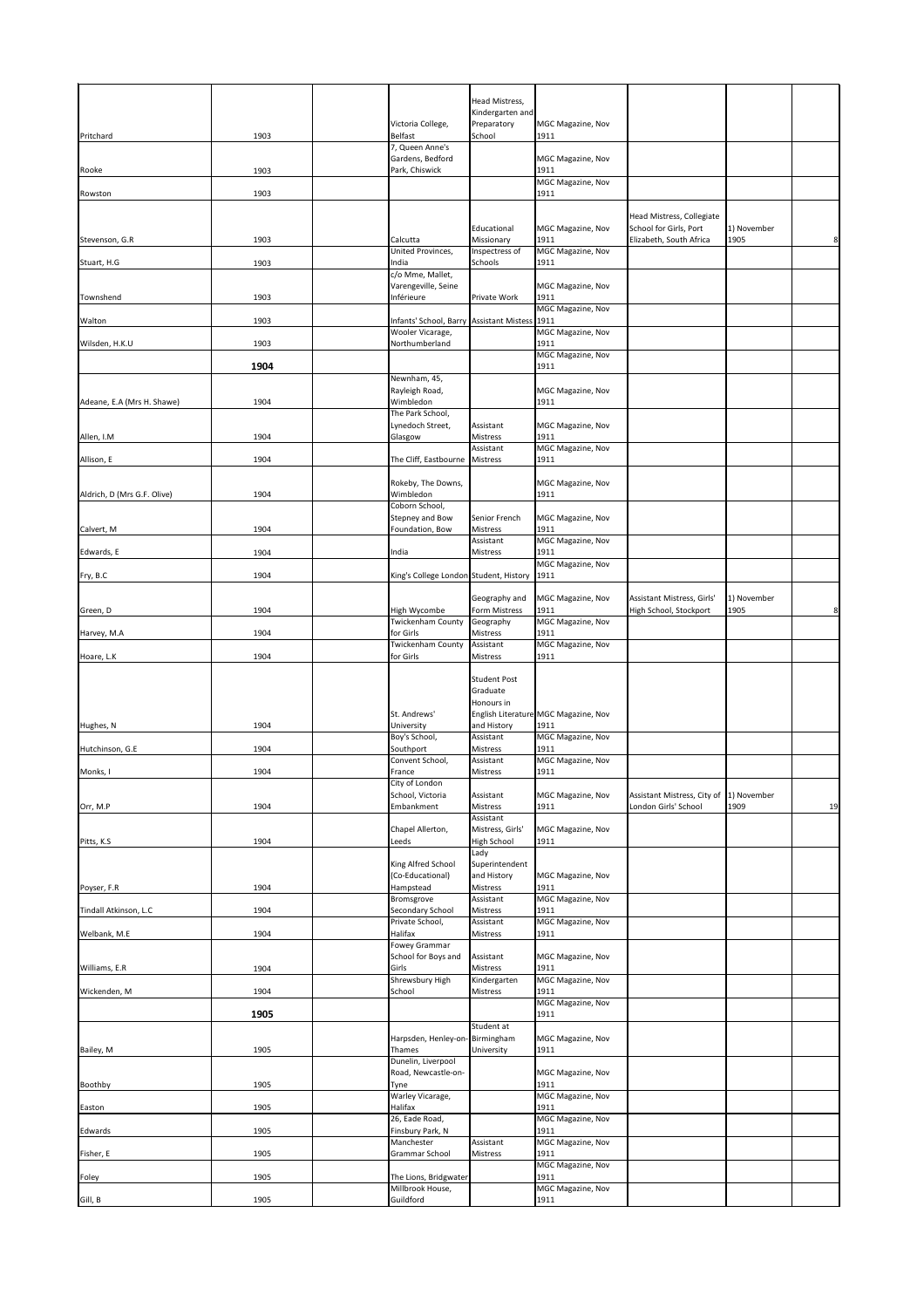| Hodkinso                   | 1905 | 101, Mill Street,<br>Macclesfield           |                               | MGC Magazine, Nov<br>1911        |  |  |
|----------------------------|------|---------------------------------------------|-------------------------------|----------------------------------|--|--|
|                            |      | Queen's School,                             | Assistant                     | MGC Magazine, Nov                |  |  |
| Jameson                    | 1905 | Chester                                     | <b>Mistress</b>               | 1911                             |  |  |
| Johnston, J.A              | 1905 | The Bank, Spalding                          |                               | MGC Magazine, Nov<br>1911        |  |  |
|                            |      | 25, Northbrook Road,                        |                               | MGC Magazine, Nov                |  |  |
| Jones, M                   | 1905 | <b>Dublin</b>                               |                               | 1911                             |  |  |
|                            |      |                                             | Government<br>Normal Training |                                  |  |  |
|                            |      |                                             | School for                    | MGC Magazine, Nov                |  |  |
| Levi                       | 1905 | Jubbupore, C.P. India Women                 |                               | 1911                             |  |  |
|                            |      | 40, Eversley Crescent, Mistress, Green      | Assistant                     | MGC Magazine, Nov                |  |  |
| Lowson                     | 1905 | Isleworth                                   | School                        | 1911                             |  |  |
|                            |      |                                             |                               |                                  |  |  |
| McMutrie                   | 1905 | L.C.C. Secondary<br>School, Kentish Town    |                               | MGC Magazine, Nov<br>1911        |  |  |
|                            |      | 33, Rutland Park                            |                               |                                  |  |  |
|                            |      | Mansions, Walm                              |                               | MGC Magazine, Nov                |  |  |
| Moore, E.E                 | 1905 | Lane, N.W<br>58, Myddleton                  |                               | 1911<br>MGC Magazine, Nov        |  |  |
| Nunn                       | 1905 | Square                                      |                               | 1911                             |  |  |
|                            |      |                                             |                               |                                  |  |  |
| <b>Pullen Bury</b>         | 1905 | The Glebe, 1, Russell<br>Street, Durban     |                               | MGC Magazine, Nov<br>1911        |  |  |
|                            |      |                                             |                               | MGC Magazine, Nov                |  |  |
| Ross, A                    | 1905 | Manor Lodge,                                | Married                       | 1911<br>MGC Magazine, Nov        |  |  |
| Scott, F.D                 | 1905 | Finchley                                    |                               | 1911                             |  |  |
|                            |      | 16, St. John's Road,                        |                               | MGC Magazine, Nov                |  |  |
| Southam, G.K               | 1905 | Watford<br>Calais Lodge                     |                               | 1911<br><b>MGC Magazine, Nov</b> |  |  |
| Tilliard                   | 1905 | Chertsey, Surrey                            |                               | 1911                             |  |  |
|                            |      |                                             |                               |                                  |  |  |
| Watkins, H                 | 1905 | 56, Mayfair Avenue,<br>Ilford, Essex        |                               | MGC Magazine, Nov<br>1911        |  |  |
|                            |      | Geneva House, Shoot-                        |                               |                                  |  |  |
|                            |      | up-Hill, Cricklewood,                       |                               | MGC Magazine, Nov                |  |  |
| Wimbush, D                 | 1905 | N.W                                         |                               | 1911<br>MGC Magazine, Nov        |  |  |
|                            | 1906 |                                             |                               | 1911                             |  |  |
|                            |      | Wimbledon High                              | Assistant                     | <b>MGC Magazine, Nov</b>         |  |  |
| Adams, D.D                 | 1906 | School                                      | <b>Mistress</b>               | 1911                             |  |  |
|                            |      | Alfred Villa, Alfred                        |                               |                                  |  |  |
|                            |      | Road, Harrow Road,                          |                               | MGC Magazine, Nov                |  |  |
| Armstrong, R               | 1906 | Paddington, W<br>Private School,            |                               | 1911                             |  |  |
|                            |      |                                             |                               |                                  |  |  |
|                            |      | Skellfield, Ripon,                          | Assistant                     | MGC Magazine, Nov                |  |  |
| Baker, M.E                 | 1906 | Yorks.                                      | <b>Mistress</b>               | 1911                             |  |  |
| Barton, E                  | 1906 | Uplands, St. Leonards History Mistress 1911 |                               | MGC Magazine, Nov                |  |  |
|                            |      |                                             |                               |                                  |  |  |
|                            |      | Oakover, Burnham,                           | Assistant                     | MGC Magazine, Nov                |  |  |
| Bascombe, N                | 1906 | Somerset<br><b>Broomfield House</b>         | <b>Mistress</b>               | 1911                             |  |  |
|                            |      | School, Didsbury, nr.                       | Assistant                     | MGC Magazine, Nov                |  |  |
| Burgess, H.M               | 1906 | Manchester                                  | <b>Mistress</b>               | 1911                             |  |  |
| Calvert, Nora              | 1906 | Private School, South Assistant<br>Woodford | <b>Mistress</b>               | <b>MGC Magazine, Nov</b><br>1911 |  |  |
|                            |      |                                             |                               |                                  |  |  |
|                            |      | Observatory House,                          |                               | MGC Magazine, Nov                |  |  |
| Davis, May (Mrs Workman)   | 1906 | Westgate-on-Sea                             |                               | 1911                             |  |  |
|                            |      | Swettenham Hall,                            |                               | MGC Magazine, Nov                |  |  |
| Duncanson, K               | 1906 | Congleton, Cheshire                         | <b>Private Post</b>           | 1911                             |  |  |
| Firth, C.B                 | 1906 | University and<br><b>Westfield Colleges</b> | <b>Research Work</b>          | MGC Magazine, Nov<br>1911        |  |  |
|                            |      |                                             | Assistant                     | MGC Magazine, Nov                |  |  |
| Gregg, A.N.P               | 1906 | Belvedere, Kent<br>The Huguenot High        | <b>Mistress</b>               | 1911                             |  |  |
|                            |      | School, Greytown,                           | Assistant                     | MGC Magazine, Nov                |  |  |
| Hale, E.T                  | 1906 | Natal, S. Africa                            | <b>Mistress</b>               | 1911                             |  |  |
| Houston, C.M               | 1906 | Astell House,<br>Cheltenham                 |                               | MGC Magazine, Nov<br>1911        |  |  |
|                            |      | 79, Disraeli Road,                          |                               | MGC Magazine, Nov                |  |  |
| Kitson, E.H                | 1906 | Forest Gate, E                              |                               | 1911                             |  |  |
| Knight, M.M                | 1906 | 56, Brondesbury<br>Road, N.W                | <b>Private Post</b>           | MGC Magazine, Nov<br>1911        |  |  |
|                            |      |                                             |                               | <b>MGC Magazine, Nov</b>         |  |  |
| McTurk, M                  | 1906 | Cnewr, Cray, Brecon<br>The County School    |                               | 1911                             |  |  |
|                            |      | for Girls, Parkshot,                        | Assistant                     | MGC Magazine, Nov                |  |  |
| Peacock, H.M               | 1906 | Richmond, Surrey                            | <b>Mistress</b>               | 1911                             |  |  |
|                            |      | 146A, Gladstone<br>Avenue, Wood             |                               | MGC Magazine, Nov                |  |  |
| Pound, D.W                 | 1906 | Green, N                                    |                               | 1911                             |  |  |
|                            |      | Shrewsbury High                             | <b>First Form</b>             | <b>MGC Magazine, Nov</b>         |  |  |
| Schaeffer, C.H             | 1906 | School<br>Halesowen, Hills                  | <b>Mistress</b>               | 1911<br>MGC Magazine, Nov        |  |  |
| Alice Scott (Mrs Courtald) | 1906 | Road, Cambridge                             |                               | 1911                             |  |  |
|                            |      | The Grammar School,<br>Ware                 |                               | MGC Magazine, Nov                |  |  |
| Turner, W                  | 1906 | Mayo School,                                |                               | 1911                             |  |  |
| Wilkinson, S               | 1906 | Woodlands, Simla,<br>India                  | Married                       | MGC Magazine, Nov<br>1911        |  |  |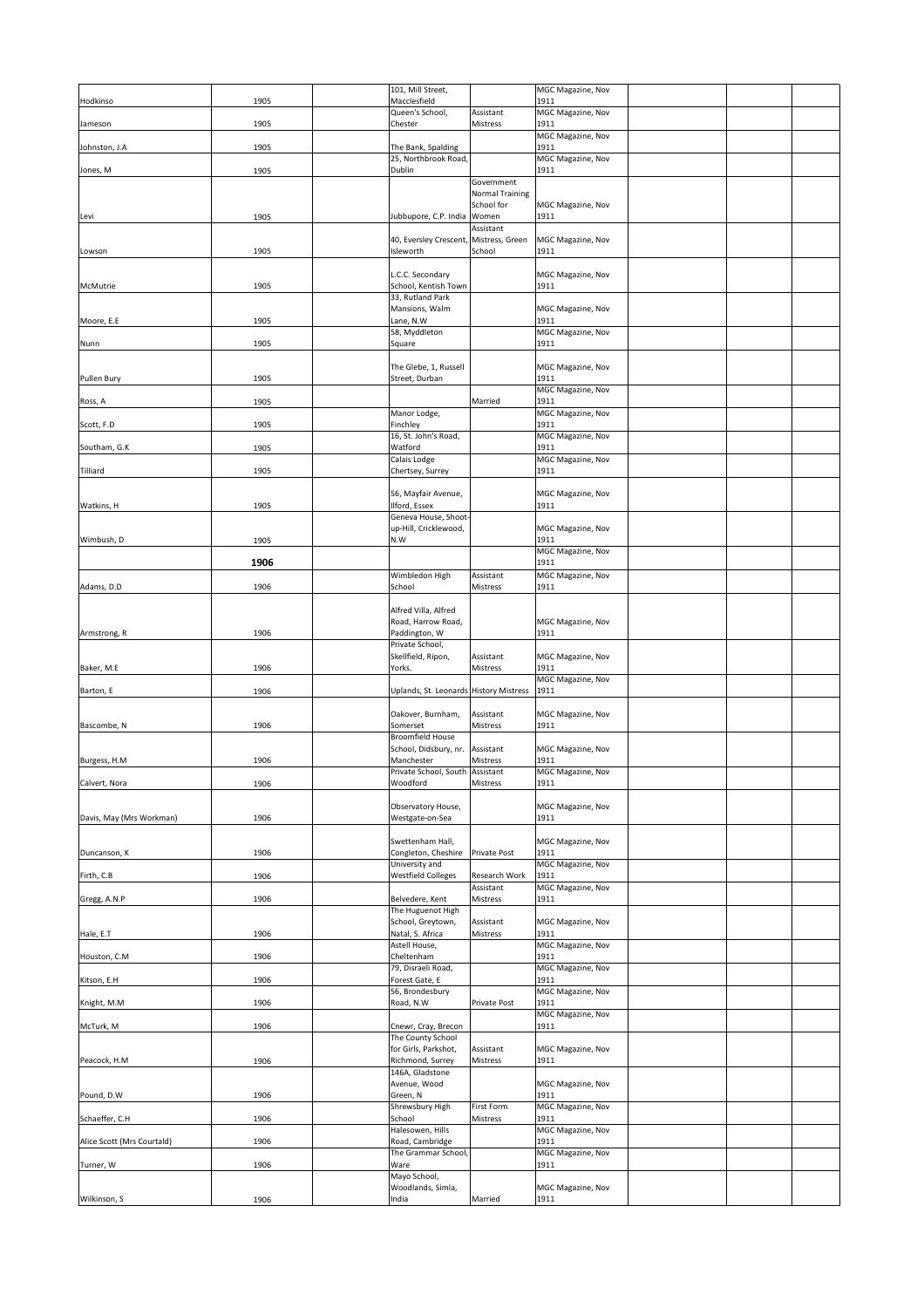|                                 |      |                                             |                       | MGC Magazine, Nov                                          |  |  |
|---------------------------------|------|---------------------------------------------|-----------------------|------------------------------------------------------------|--|--|
|                                 | 1907 |                                             |                       | 1911                                                       |  |  |
| Bazett, M                       | 1907 |                                             |                       | MGC Magazine, Nov<br>1911                                  |  |  |
|                                 |      | The High School,                            | Assistant             | MGC Magazine, Nov                                          |  |  |
| Beale, E                        | 1907 | Ilkley, Yorkshire<br>Oswestry High          | Mistress<br>Assistant | 1911<br>MGC Magazine, Nov                                  |  |  |
| Beard, B.A                      | 1907 | School, Salop<br>Crook, Log House,          | Mistress              | 1911<br>MGC Magazine, Nov                                  |  |  |
| Benskin, C.E                    | 1907 | Watford                                     | Private Work          | 1911                                                       |  |  |
| Bishop, E.C                     | 1907 | Gartlet, Watford                            |                       | MGC Magazine, Nov<br>1911                                  |  |  |
|                                 |      | Eveline High School,                        | Assistant             | MGC Magazine, Nov                                          |  |  |
| Bolland, M.J.M                  | 1907 | Bulawayo                                    | Mistress              | 1911                                                       |  |  |
|                                 |      | Tavistock Place of<br>Cripple School and    |                       |                                                            |  |  |
|                                 |      | Organiser of                                | Assistant             | MGC Magazine, Nov                                          |  |  |
| Brown, C.M                      | 1907 | Witfield's Play Centre Mistress             |                       | 1911                                                       |  |  |
|                                 |      | County School,                              | Assistant             | MGC Magazine, Nov<br>1911                                  |  |  |
| Cameron, A.E                    | 1907 | Hengoed, nr. Cardiff<br>Grey Coat Hospital, | Mistress<br>Assistant | MGC Magazine, Nov                                          |  |  |
| Crawford, E.M                   | 1907 | Westminster<br>17, Fawley Road, W.          | Mistress              | 1911<br>MGC Magazine, Nov                                  |  |  |
| Davis, R                        | 1907 | Hampstead                                   | Secretarial Work 1911 |                                                            |  |  |
|                                 |      |                                             |                       | Tiverton Girls' School, Kindergarten and MGC Magazine, Nov |  |  |
| Forbes, J.H                     | 1907 | Devon<br>Mazzaon, Bombay,                   | <b>Games Mistress</b> | 1911<br><b>MGC Magazine, Nov</b>                           |  |  |
| Fyzee                           | 1907 | India                                       |                       | 1911                                                       |  |  |
| Gardner, E.A (Mrs D.H Williams) | 1907 | The High School,<br>Stamford                | Assistant<br>Mistress | MGC Magazine, Nov<br>1911                                  |  |  |
|                                 |      | Skellfield, Ripon,                          | Assistant             | MGC Magazine, Nov                                          |  |  |
| Goldsmith, M.G                  | 1907 | Yorks.<br>Highwood House,                   | Mistress              | 1911                                                       |  |  |
|                                 |      | Private, Day and<br>Boarding School,        | Assistant             | MGC Magazine, Nov                                          |  |  |
| Grundy, D.M                     | 1907 | Liskeard, Cornwall                          | Mistress              | 1911                                                       |  |  |
| Gunter, F                       | 1907 |                                             |                       | MGC Magazine, Nov<br>1911                                  |  |  |
| Jackson, B                      | 1907 | 2, Livingston Place,<br>Edinburgh           |                       | MGC Magazine, Nov<br>1911                                  |  |  |
|                                 |      |                                             |                       |                                                            |  |  |
| Jackson, M.M                    | 1907 | County School for<br>Girls, Sittingbourne   | Assistant<br>Mistress | <b>MGC Magazine, Nov</b><br>1911                           |  |  |
| Lister, H                       | 1907 | Chapel Allerton High<br>School, Leeds       | Assistant<br>Mistress | MGC Magazine, Nov<br>1911                                  |  |  |
|                                 |      | High Bank, Park                             |                       | MGC Magazine, Nov                                          |  |  |
| Marshall, M.E                   | 1907 | Road, Bolton<br>Vilmont, Preston            |                       | 1911<br>MGC Magazine, Nov                                  |  |  |
| Mercer, E.C                     | 1907 | Road, Blackburn<br>Netherton, 118,          |                       | 1911                                                       |  |  |
|                                 |      | Southmoor Road,                             |                       | <b>MGC Magazine, Nov</b>                                   |  |  |
| Rogers, L.A.M                   | 1907 | Oxford                                      | Private Work          | 1911<br>MGC Magazine, Nov                                  |  |  |
| Sington, E.J                    | 1907 | Darlington High                             | Assistant             | 1911<br>MGC Magazine, Nov                                  |  |  |
| Sterry, E.M                     | 1907 | School                                      | Mistress              | 1911                                                       |  |  |
|                                 |      | Church Missionary<br>Orphanage, Sigra,      |                       | <b>MGC Magazine, Nov</b>                                   |  |  |
| Stratton, F.G                   | 1907 | Benares                                     |                       | 1911<br>MGC Magazine, Nov                                  |  |  |
| Thomson, A.C.P                  | 1907 |                                             |                       | 1911                                                       |  |  |
| Vining, A.M                     | 1907 | The Modern School,<br>Exeter                | Assistant<br>Mistress | MGC Magazine, Nov<br>1911                                  |  |  |
|                                 |      | Queen Elizabeth                             |                       |                                                            |  |  |
|                                 |      | School, Talgarth                            | Assistant             | <b>MGC Magazine, Nov</b>                                   |  |  |
| Wallace, G.W                    | 1907 | Road, W. Kensington<br>The Vicarage,        | Mistress              | 1911<br><b>MGC Magazine, Nov</b>                           |  |  |
| Woodhouse, B                    | 1907 | Bucknell, Salop                             |                       | 1911<br>MGC Magazine, Nov                                  |  |  |
|                                 | 1908 |                                             |                       | 1911                                                       |  |  |
|                                 |      | The Vicarage,                               |                       | <b>MGC Magazine, Nov</b>                                   |  |  |
| Barnes, H.A.H                   | 1908 | Westbury, Somerset<br>Brantwood,            | Assistant             | 1911<br>MGC Magazine, Nov                                  |  |  |
| Burdett, S.M                    | 1908 | Richmond                                    | Mistress              | 1911                                                       |  |  |
| Bellerby, M.P                   | 1908 | High School,<br>Newcastle                   | Assistant<br>Mistress | <b>MGC Magazine, Nov</b><br>1911                           |  |  |
| Brown-Cave, B.C                 | 1908 | Secondary School for<br>Girls, Bootle       | Assistant<br>Mistress | MGC Magazine, Nov<br>1911                                  |  |  |
| Campbell, P.C                   | 1908 | The Manse, Kirkcaldy                        |                       | MGC Magazine, Nov<br>1911                                  |  |  |
|                                 |      | Convent High School, Assistant              |                       | MGC Magazine, Nov                                          |  |  |
| Connaghten, M                   | 1908 | Bury                                        | Mistress              | 1911<br>MGC Magazine, Nov                                  |  |  |
| Davies, M.H                     | 1908 |                                             |                       | 1911<br>MGC Magazine, Nov                                  |  |  |
| Green, M.H                      | 1908 | China                                       | Missionary            | 1911                                                       |  |  |
| Harries, G.M                    | 1908 | L.M.S School,<br>Nagercoil, India           | <b>Head Mistress</b>  | MGC Magazine, Nov<br>1911                                  |  |  |
| Janssen, G                      | 1908 | France                                      | Engagement            | MGC Magazine, Nov<br>1911                                  |  |  |
|                                 |      | Derwent House,                              |                       | MGC Magazine, Nov                                          |  |  |
| Jones, L                        | 1908 | Loose, Maidstone                            |                       | 1911                                                       |  |  |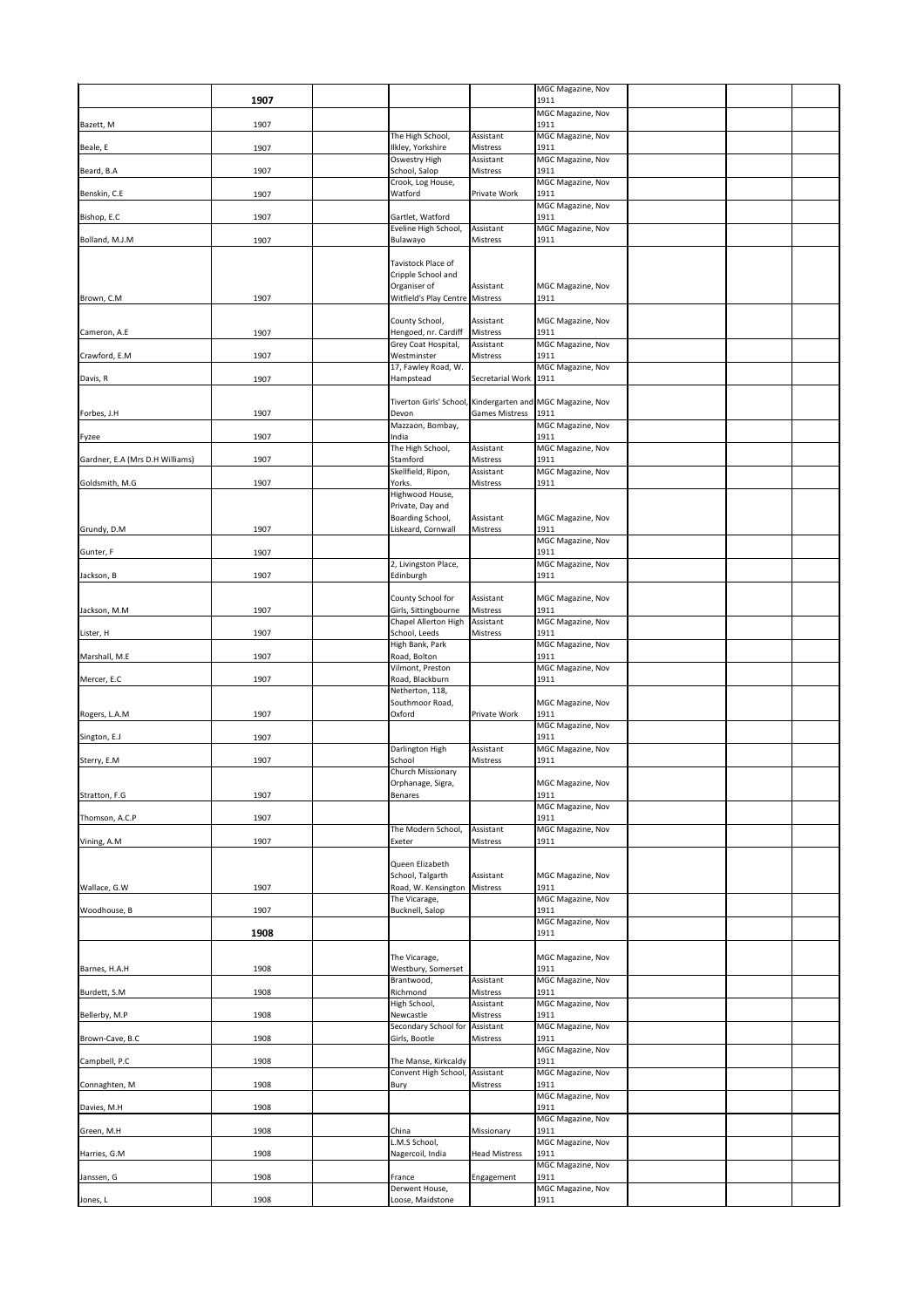|                           |              | Catherdral House,                                  |                                 |                                              |  |  |
|---------------------------|--------------|----------------------------------------------------|---------------------------------|----------------------------------------------|--|--|
|                           |              | Newhall Street,                                    |                                 | <b>MGC Magazine, Nov</b>                     |  |  |
| Lauria, G                 | 1908         | Birmingham                                         |                                 | 1911<br>MGC Magazine, Nov                    |  |  |
| Mills, W.D                | 1908         |                                                    |                                 | 1911                                         |  |  |
| Mitter                    | 1908         | Training College,<br>India                         | Principle                       | MGC Magazine, Nov<br>1911                    |  |  |
|                           |              |                                                    |                                 |                                              |  |  |
|                           |              | 43, Thurlstone Road,                               |                                 | <b>MGC Magazine, Nov</b>                     |  |  |
| Noakes, K                 | 1908         | West Norwood<br>Eccleston Park,                    |                                 | 1911<br>MGC Magazine, Nov                    |  |  |
| Oakes, E                  | 1908         | Prescott, Lancs.                                   |                                 | 1911                                         |  |  |
| Rendell, M.S              | 1908         | Sidcot                                             | Private<br>Engagement           | MGC Magazine, Nov<br>1911                    |  |  |
|                           |              | 35, Upton Avenue,                                  |                                 | MGC Magazine, Nov                            |  |  |
| Smith, G.M                | 1908         | <b>Forest Gate</b>                                 |                                 | 1911<br>MGC Magazine, Nov                    |  |  |
| Trenery, G.R              | 1908         | Liverpool University                               | Student                         | 1911                                         |  |  |
|                           |              | Co-Educational<br>Secondary School,                | Assistant                       | <b>MGC Magazine, Nov</b>                     |  |  |
| Wickham, L.M              | 1908         | Southall                                           | Mistress                        | 1911                                         |  |  |
| Wilson, M                 | 1908         | Calder Vale Vicarage,<br>Garstang                  |                                 | MGC Magazine, Nov<br>1911                    |  |  |
|                           |              | Friends' Co-                                       |                                 |                                              |  |  |
| Wilson                    | 1908         | <b>Educational School,</b><br>Sidcot               | <b>Senior Mistress</b>          | <b>MGC Magazine, Nov</b><br>1911             |  |  |
|                           | 1909         |                                                    |                                 |                                              |  |  |
|                           |              |                                                    |                                 | The Maria Grey College                       |  |  |
| Aird                      | 1909         | Barr's High School,<br>Coventry                    | Assistant<br>Mistress           | Magazine, November<br>1911                   |  |  |
|                           |              |                                                    |                                 | The Maria Grey College                       |  |  |
| Ashworth                  | 1909         | Private School,<br>Harrow                          | Assistant<br>Mistress           | Magazine, November<br>1911                   |  |  |
|                           |              |                                                    |                                 | The Maria Grey College                       |  |  |
|                           |              | Le Conquet, Chesham                                |                                 | Magazine, November                           |  |  |
| Dodgson, A (Mrs W. Jones) | 1909         | <b>Bois</b>                                        | Assistant                       | 1911<br>The Maria Grey College               |  |  |
|                           |              | L.C.C. Training                                    | Lecturer in                     | Magazine, November                           |  |  |
| Dixon                     | 1909         | College, Fulham                                    | Method                          | 1911<br>The Maria Grey College               |  |  |
|                           |              |                                                    |                                 | Magazine, November                           |  |  |
| Dupuy (Madame Mauretta)   | 1909         | College Sevigné, Paris                             |                                 | 1911<br>The Maria Grey College               |  |  |
|                           |              | Government House,                                  |                                 | Magazine, November                           |  |  |
| Flint, E                  | 1909         | Rangoon, Burma                                     |                                 | 1911                                         |  |  |
|                           |              | L.C.C. Training                                    | Assistant                       | The Maria Grey College<br>Magazine, November |  |  |
| Ford, E                   | 1909         | College, Clapham                                   | Lecturer                        | 1911                                         |  |  |
|                           |              | Edgbaston College,                                 |                                 | The Maria Grey College<br>Magazine, November |  |  |
| Latta, S                  | 1909         | Birmingham                                         |                                 | 1911                                         |  |  |
|                           |              | Shirley, Kingston Hill,                            |                                 | The Maria Grey College<br>Magazine, November |  |  |
| Leslie, J.E               | 1909         | Surrey                                             |                                 | 1911                                         |  |  |
|                           |              | Private School,                                    | Assistant                       | The Maria Grey College<br>Magazine, November |  |  |
| Ling, D                   | 1909         | Cornwall                                           | <b>Mistress</b>                 | 1911                                         |  |  |
|                           |              | 43, Church Road, St.                               |                                 | The Maria Grey College                       |  |  |
| Lüdwig, D                 | 1909         | Leonard's-on-Sea                                   |                                 | Magazine, November<br>1911                   |  |  |
|                           |              |                                                    |                                 | The Maria Grey College                       |  |  |
| <b>McCully</b>            | 1909         | The Ferns, Spring<br>Grove, Isleworth              |                                 | Magazine, November<br>1911                   |  |  |
|                           |              |                                                    |                                 | The Maria Grey College                       |  |  |
| Meeking, N.F              | 1909         | 33, Winchester<br>Avenue, Brondesbury Private Work |                                 | Magazine, November<br>1911                   |  |  |
|                           |              |                                                    |                                 | The Maria Grey College                       |  |  |
| Newland                   | 1909         | India                                              |                                 | Magazine, November<br>1911                   |  |  |
|                           |              |                                                    |                                 | The Maria Grey College                       |  |  |
| Norris, M                 | 1909         | Clapham High School Mistress                       | Assistant                       | Magazine, November<br>1911                   |  |  |
|                           |              |                                                    |                                 | The Maria Grey College                       |  |  |
| Offord                    | 1909         | <b>Wallasey High School</b>                        | Kindergarten<br><b>Mistress</b> | Magazine, November<br>1911                   |  |  |
|                           |              |                                                    |                                 | The Maria Grey College                       |  |  |
|                           | 1909         | Widcombe,<br>Coryleton, Cheshire                   |                                 | Magazine, November<br>1911                   |  |  |
| Pippet                    |              | Birchwood,                                         |                                 | The Maria Grey College                       |  |  |
|                           |              | Viewforth Terrace,                                 |                                 | Magazine, November                           |  |  |
| <b>Speirs</b>             | 1909         | Edinburgh                                          |                                 | 1911<br>The Maria Grey College               |  |  |
|                           |              | Stanton, Park Road,                                |                                 | Magazine, November                           |  |  |
| Thomas                    | 1909         | Watford                                            |                                 | 1911<br>The Maria Grey College               |  |  |
|                           |              |                                                    |                                 | Magazine, November                           |  |  |
| Slater                    | 1909<br>1910 | Newnham College                                    | Student                         | 1911                                         |  |  |
|                           |              |                                                    |                                 | The Maria Grey College                       |  |  |
|                           |              | Norfolk House for                                  | Assistant                       | Magazine, November                           |  |  |
| Allen                     | 1910         | Girls, Muswell Hill                                | Mistress                        | 1911<br>The Maria Grey College               |  |  |
|                           |              |                                                    |                                 | Magazine, November                           |  |  |
| Brown                     | 1910         |                                                    |                                 | 1911<br>The Maria Grey College               |  |  |
|                           |              |                                                    | Assistant                       | Magazine, November                           |  |  |
| Cope                      | 1910         | Private School, Ripon Mistress                     |                                 | 1911                                         |  |  |